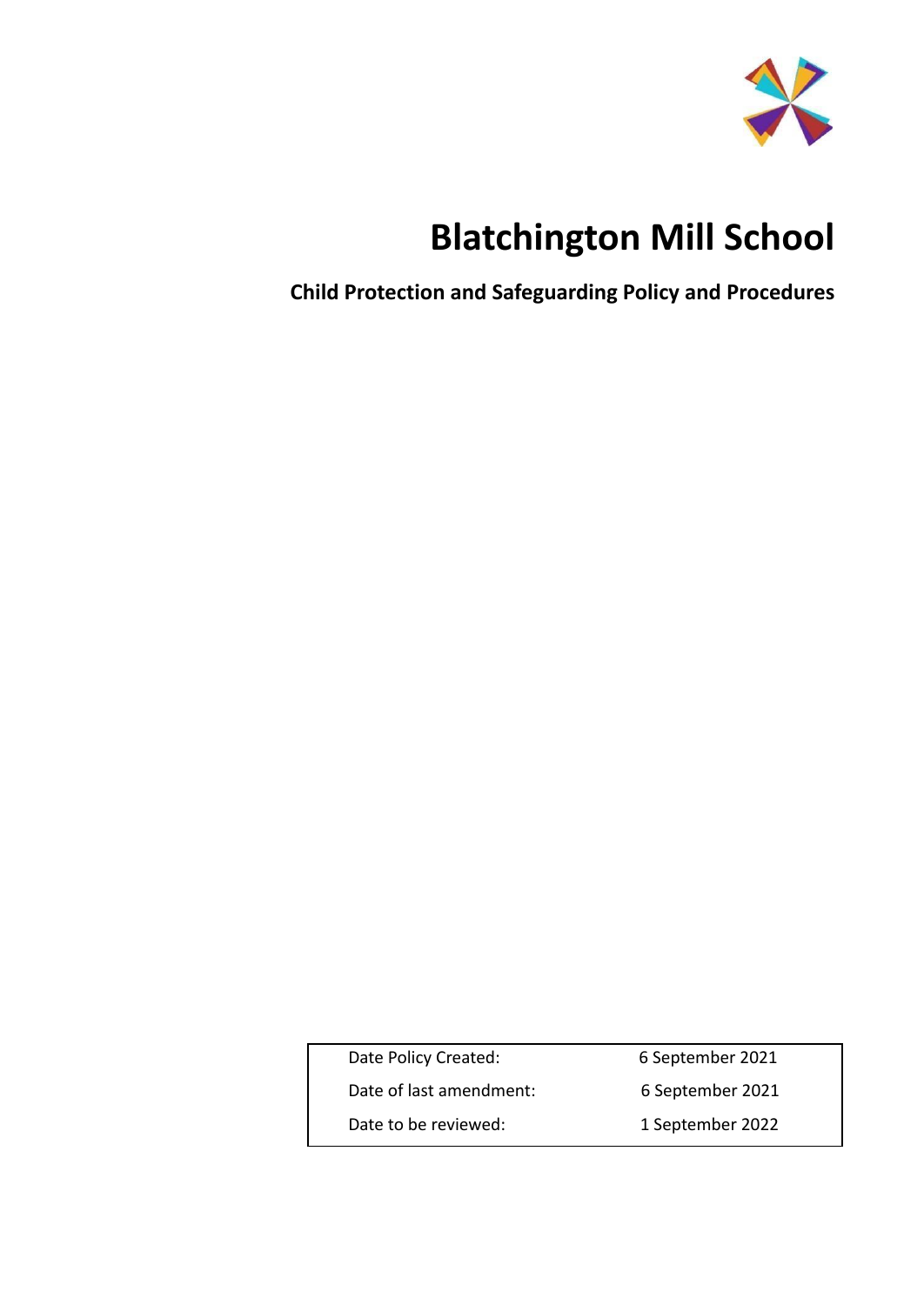

## **● KEY CONTACTS**

<span id="page-1-0"></span>

| Role                                                             | <b>Name</b>                       | <b>Contact details</b>                                                                                                         |
|------------------------------------------------------------------|-----------------------------------|--------------------------------------------------------------------------------------------------------------------------------|
| Designated Safeguarding Lead                                     | <b>Ruth King</b>                  | 01273 221226<br>07740177573<br>rking@blatchingtonmi<br>II.org.uk                                                               |
| Deputy Designated Safeguarding<br>Lead                           | Louisa Broad                      | Part time; 3<br>days/week. Tuesday,<br>Wednesday, Friday.<br>01273 221283<br>07740177575<br>Ibroad@blatchington<br>mill.org.uk |
| Deputy Designated Safeguarding<br>Lead                           | Laura Swithern                    | Part time; 2<br>days/week. Monday<br>& Thursday.<br>01273 221283<br>07525127026<br>Iswithern@blatchingt<br>onmill.org.uk       |
| Nominated governor for child<br>protection                       | Peter Sowrey<br>Claire Harrington | PeterSowrey@blatc<br>hingtonmill.schmail.<br>co.uk<br>charrington@blatch<br>ingtonmill.org.uk                                  |
| <b>Chair of Governors</b>                                        | Peter Sowrey                      | PeterSowrey@blatc<br>hingtonmill.schmail.<br>co.uk                                                                             |
| Designated teacher for children<br>in care or previously in care | <b>Alexis Crawford</b>            | acrawford@blatchin<br>gtonmill.org.uk<br>01273 221262                                                                          |
| Nominated governor for children<br>in care or previously in care | Peter Sowrey                      | PeterSowrey@blatc<br>hingtonmill.schmail.<br>co.uk                                                                             |
| Local Authority Designated<br>Officer (LADO)                     |                                   | LADOenquiries@bri<br>ghton-hove.gov.uk                                                                                         |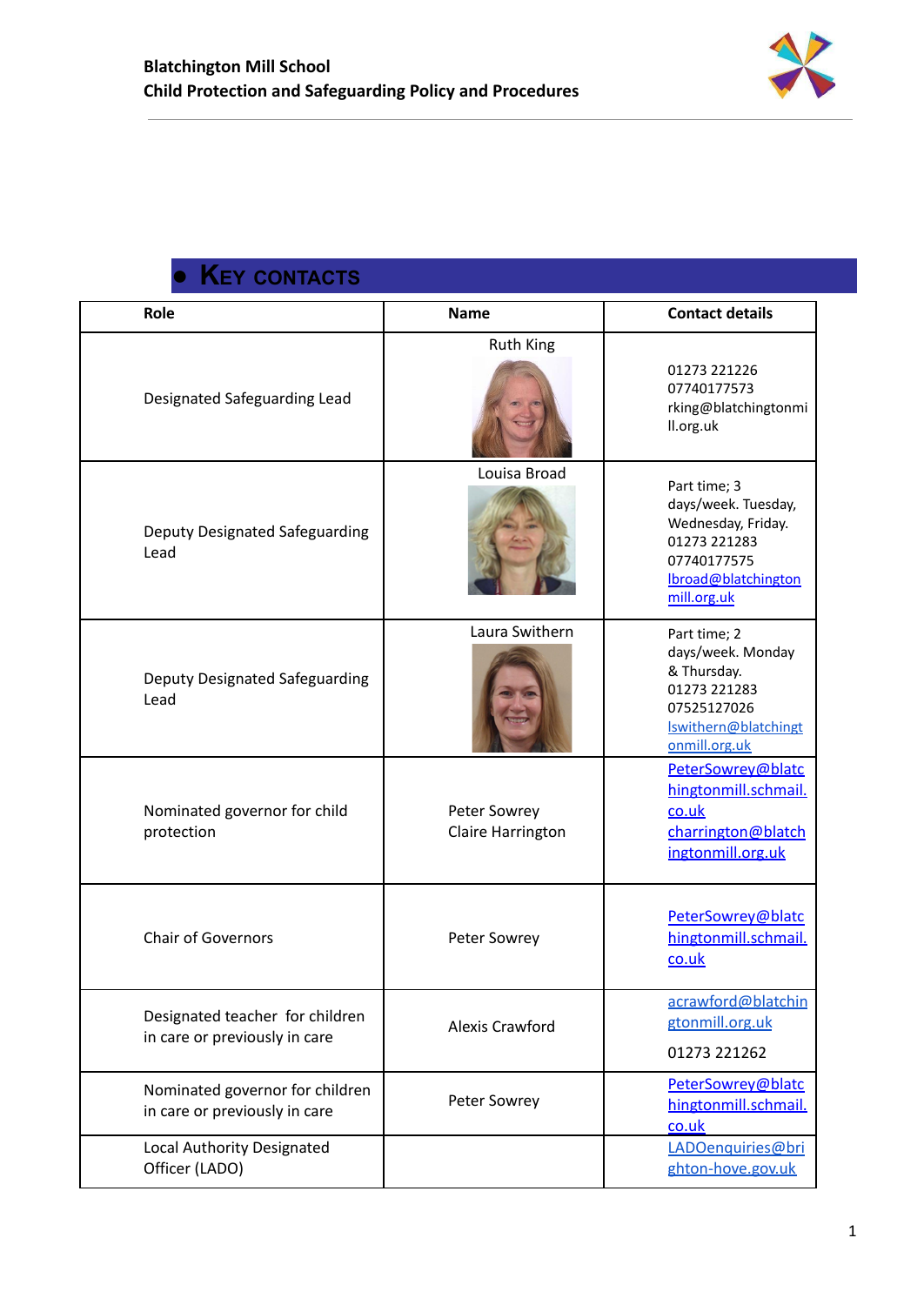

|                                                           | Front Door for<br><b>Families</b>                                                  | 01273 290400           |
|-----------------------------------------------------------|------------------------------------------------------------------------------------|------------------------|
| Children's Social Care – for<br>reporting concerns        | <b>Emergency Duty</b><br>Service - after hours,<br>weekends and public<br>holidays | 01273 335905 or 335906 |
| Targeted early help services for<br>children and families | Front Door for<br><b>Families</b>                                                  | 01273 290400           |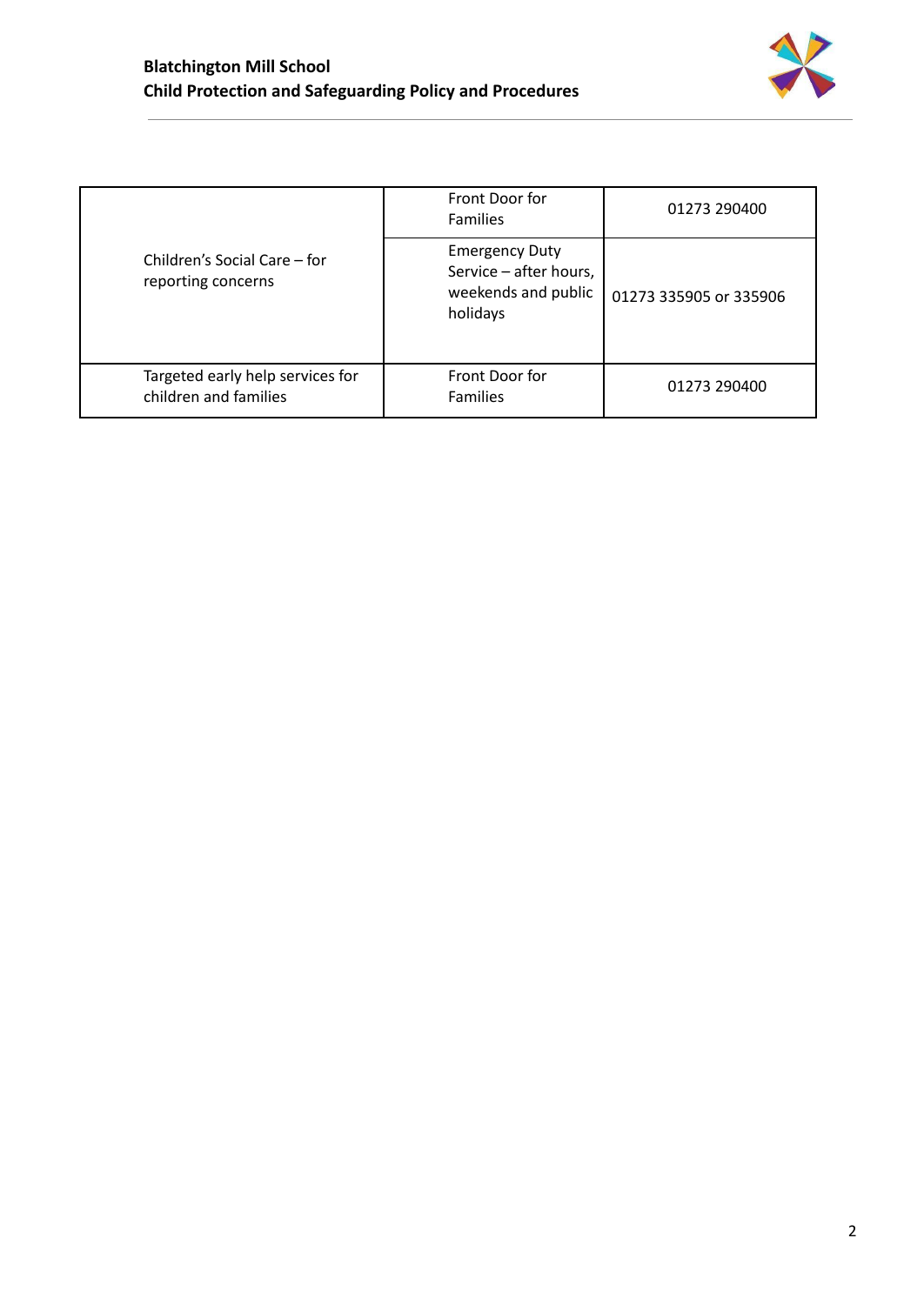

## **Contents**

| <b>Key contacts</b>                                                                                                                        | $\mathbf{1}$ |
|--------------------------------------------------------------------------------------------------------------------------------------------|--------------|
| Introduction                                                                                                                               | 5            |
| <b>Our Ethos</b>                                                                                                                           | 5            |
| <b>Scope</b>                                                                                                                               | 5            |
| The Legal Framework                                                                                                                        | 5            |
| <b>Roles And Responsibilities</b>                                                                                                          | 6            |
| Supporting Children and Young People                                                                                                       | 7            |
| <b>Child Protection and Safeguarding Procedure</b>                                                                                         | 8            |
| <b>Record Keeping</b>                                                                                                                      | 8            |
| Safer Workforce and Managing Allegations Against Staff and Volunteers and Managing Low-Level<br><b>Concerns About Staff and Volunteers</b> | 9            |
| <b>Staff Induction, Training and Development</b>                                                                                           | 9            |
| <b>Confidentiality, Consent and Information Sharing</b>                                                                                    | 10           |
| <b>Multi-Agency Working</b>                                                                                                                | 10           |
| <b>Contractors, Service and Activity Providers and Work Placement Providers</b>                                                            | 11           |
| <b>Whistle-Blowing and Complaints</b>                                                                                                      | 11           |
| <b>Site Security</b>                                                                                                                       | 11           |
| <b>Quality Assurance</b>                                                                                                                   | 12           |
| <b>Policy Review</b>                                                                                                                       | 12           |
| Appendix A - The Role of the Designated Safeguarding Lead                                                                                  | 13           |
| <b>Managing Referrals</b>                                                                                                                  | 13           |
| <b>Record Keeping</b>                                                                                                                      | 13           |
| <b>Multi-Agency Working and Information Sharing</b>                                                                                        | 14           |
| <b>Training</b>                                                                                                                            | 14           |
| <b>Awareness Raising</b>                                                                                                                   | 15           |
| <b>Quality Assurance</b>                                                                                                                   | 15           |
| <b>Appendix B - Child Protection and Safeguarding Procedures</b>                                                                           | 16           |
| <b>Definitions</b>                                                                                                                         | 16           |
|                                                                                                                                            |              |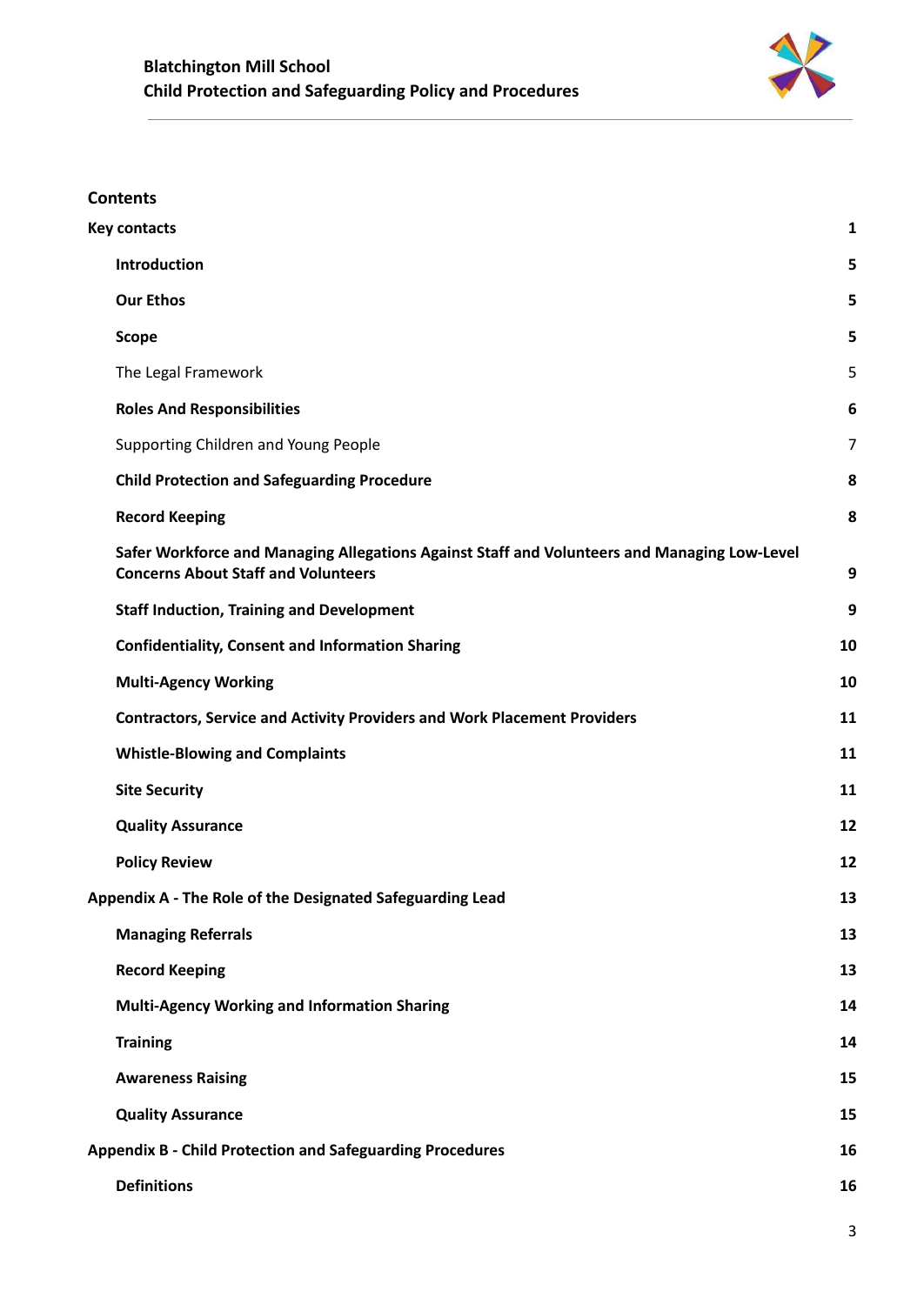

|                                           | <b>Categories of Abuse</b>                                                                        | 16 |  |  |
|-------------------------------------------|---------------------------------------------------------------------------------------------------|----|--|--|
|                                           | <b>Specific Safeguarding Issues</b>                                                               | 17 |  |  |
|                                           | Recognition - What To Look For                                                                    | 24 |  |  |
|                                           | Peer on Peer Abuse - Managing Allegations                                                         | 25 |  |  |
|                                           | <b>Children's Services Threshold Document</b>                                                     | 27 |  |  |
|                                           | What Action To Take If You Have Concerns About A Child                                            | 28 |  |  |
|                                           | Dealing With A Disclosure Made By A Child - Advice For All Members Of Staff                       | 29 |  |  |
|                                           | Discussing Concerns with the Family and the Child - Advice for the DSL                            | 29 |  |  |
|                                           | <b>Early Help for Children and Families</b>                                                       | 30 |  |  |
|                                           | Front Door For Families Responses to Concerns About A Child                                       | 30 |  |  |
|                                           | <b>Information Sharing and Consent</b>                                                            | 31 |  |  |
|                                           | Record Keeping                                                                                    | 32 |  |  |
|                                           | <b>Professional Challenge and Disagreements</b>                                                   | 32 |  |  |
|                                           | <b>Safer Recruitment</b>                                                                          | 33 |  |  |
|                                           | Appendix C - Managing allegations of abuse made against school staff, supply staff, or volunteers | 34 |  |  |
| <b>Appendix D - Linked Policies</b><br>40 |                                                                                                   |    |  |  |
|                                           |                                                                                                   |    |  |  |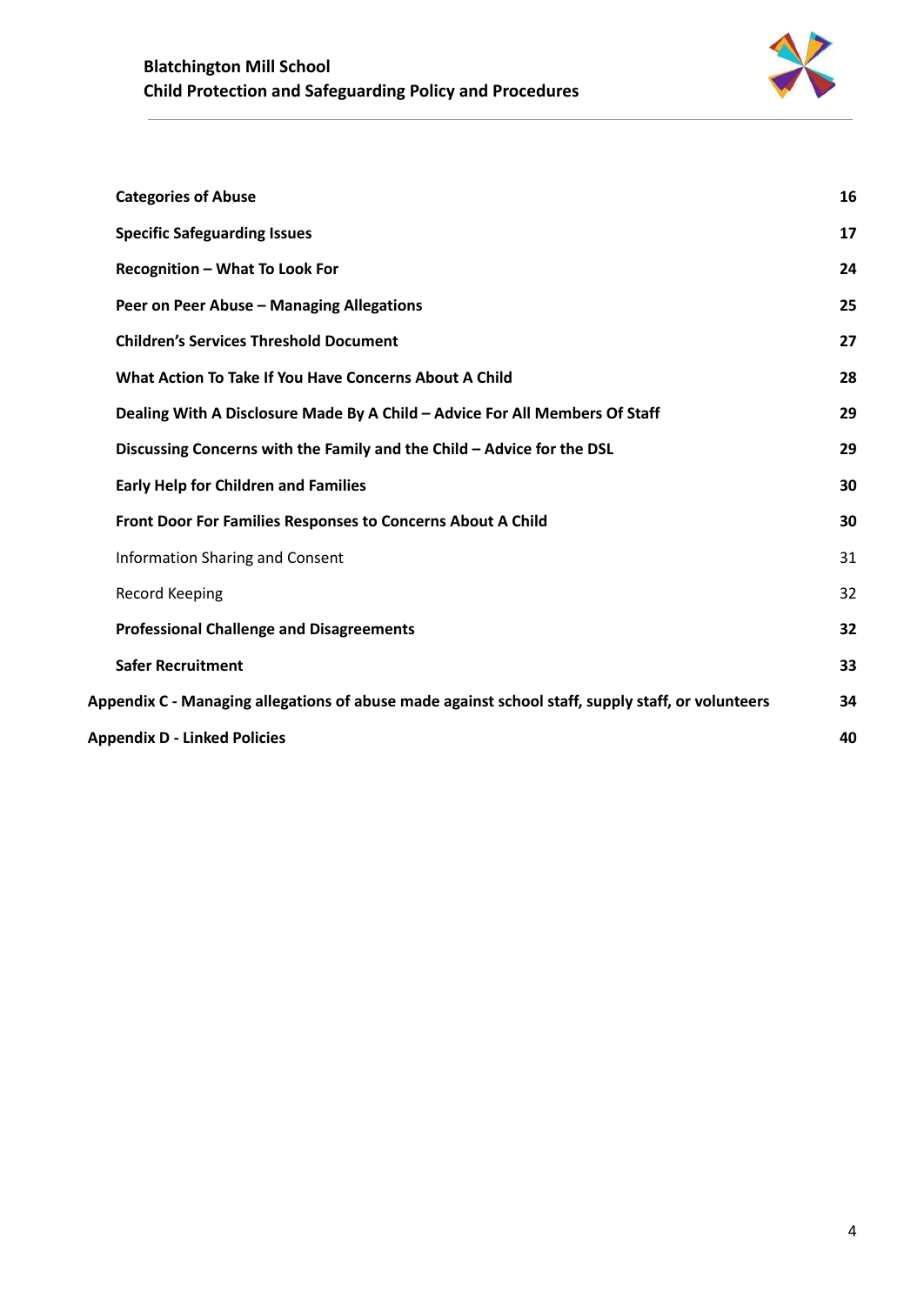

## <span id="page-5-0"></span>**1 INTRODUCTION**

- 1.1 Safeguarding children and young people is everyone's responsibility. Everyone who comes into contact with children and families has a role to play.
- 1.2 Our students' welfare is our paramount concern. The governing body will ensure that our school will safeguard and promote the welfare of students and work together with other agencies to ensure that our school has adequate arrangements to identify, assess and support those children and young people who are suffering or likely to suffer harm.
- 1.3 Our school is a community and all those directly connected; staff members, governors, parents/carers, families and students, have an essential role to play in making it safe and secure.

## <span id="page-5-1"></span>**2 OUR ETHOS**

- 2.1 We believe that our school should provide a caring, positive, safe and stimulating environment that promotes our school values and the emotional, mental health and wellbeing of the individual child/young person.
- 2.2 We recognise the importance of the school working in a trauma-informed way, based on the understanding that a child's experiences of adversity and trauma can have long-term impact and leave them vulnerable to further harm, as well as educationally disadvantaged in facing barriers to attendance, learning, behaviour and mental health.
- 2.3 We recognise the importance of providing an environment within our school that will help children and young people feel safe and respected. We recognise the importance of enabling children and young people to talk openly and to feel confident that they will be listened to. We recognise the need to teach children and young people the skills they need to stay safe and to ask for help if they need it.
- 2.4 We recognise that all adults within the school, including permanent and temporary staff, volunteers and governors, have a full and active part to play in protecting our students from harm. We recognise the importance of enabling all adults to share the full range of possible concerns about students and about adults promptly
- 2.5 We will work with parents/carers to build an understanding of the school's responsibilities to ensure the welfare of all children and young people, including the need for referrals to other agencies in some situations.

## <span id="page-5-2"></span>**3 SCOPE**

- 3.1 In line with the law, this policy defines a child as anyone under the age of 18 years.
- 3.2 This policy applies to all members of staff in our school, including all permanent, temporary and ancillary staff, governors, volunteers, contractors and external service or activity providers.

## <span id="page-5-3"></span>**4 THE LEGAL FRAMEWORK**

4.1 Section 175 of the Education Act 2002 places a duty on governing bodies of maintained schools and further education institutions (including sixth-form colleges) to make arrangements for ensuring that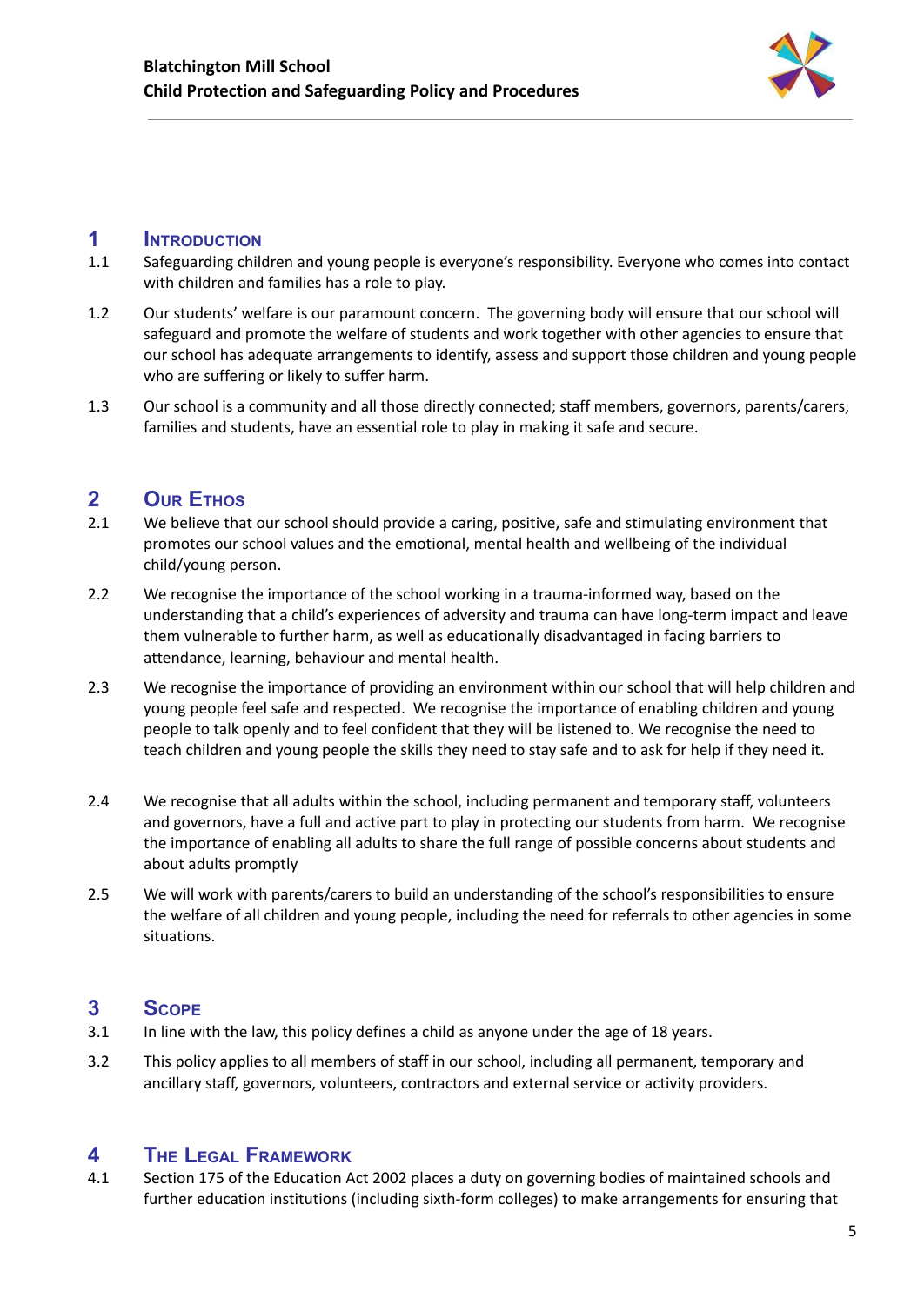

their functions relating to the conduct of the school are exercised with a view to safeguarding and promoting the welfare of children who are students at the school.

- 4.2 Under section 10 of the Children Act 2004, all maintained schools are required to cooperate with the local authority to improve the well-being of children in the local authority area.
- 4.3 Under section 26 of the Counter-Terrorism and Security Act 2015, all schools are required to have "due regard to the need to prevent people from being drawn into terrorism".
- 4.4 Under section 14B of the Children Act 2004, as amended by the Children & Social Work Act 2017, the Local Safeguarding Partners can require a school to supply information in order to perform its functions. This must be complied with. The school is identified as a 'relevant agency'.
- 4.5 This policy and the accompanying procedures have been developed in accordance with the local and national statutory and non-statutory guidance and procedures detailed in Appendix E. This includes:
- 4.5.1 *Working Together to Safeguard Children: A Guide to [Inter-Agency](https://assets.publishing.service.gov.uk/government/uploads/system/uploads/attachment_data/file/942454/Working_together_to_safeguard_children_inter_agency_guidance.pdf) Working to Safeguard and Promote the Welfare of [Children,](https://assets.publishing.service.gov.uk/government/uploads/system/uploads/attachment_data/file/942454/Working_together_to_safeguard_children_inter_agency_guidance.pdf) July 2018*
- 4.5.2 *Keeping Children Safe in Education: Statutory Guidance for Schools and Colleges, [September](https://assets.publishing.service.gov.uk/government/uploads/system/uploads/attachment_data/file/1014057/KCSIE_2021_September.pdf) 2021*
- 4.5.3 *Pan-Sussex Child Protection and [Safeguarding](https://sussexchildprotection.procedures.org.uk/) Procedures*
- *4.5.4 Relationships Education, [Relationships](https://assets.publishing.service.gov.uk/government/uploads/system/uploads/attachment_data/file/908013/Relationships_Education__Relationships_and_Sex_Education__RSE__and_Health_Education.pdf) and Sex Education (RSE) and Health Education, February 2019*

## <span id="page-6-0"></span>**5 ROLES AND RESPONSIBILITIES**

- 5.1 The school's lead person with overall responsibility for child protection and safeguarding is the **Designated Safeguarding Lead**. We have two Deputy Designated Safeguarding Leads to ensure there is appropriate cover for this role at all times. The Designated Safeguarding Lead is a member of the school's Senior Leadership Team. The Designated Safeguarding Lead's responsibilities are described in Appendix A.
- 5.2 The school has a **Designated Teacher for Children in Care and Previously in Care** who has overall responsibility for promoting the educational achievement of looked-after children and previously looked-after children who are no longer looked after in England and Wales because they are the subject of an adoption, special guardianship or child arrangements order, or were adopted from 'state care' outside England and Wales.
- 5.3 The school has a **nominated governor** responsible for **safeguarding** to champion good practice, to liaise with the head teacher and the Designated Safeguarding Lead to provide information and reports to the governing body.
- 5.4 The school has a **nominated governor** responsible for **Children in Care and Previously in Care** to champion good practice, to liaise with the head teacher and the Designated Teacher to provide information and reports to the governing body.
- 5.5 The **case manager for dealing with allegations** of abuse made against school staff, supply staff or volunteers is the head teacher. The case manager for dealing with allegations against the Head Teacher is the Chair of Governors. The procedure for managing allegations is detailed in Appendix C.
- 5.6 The **case manager for dealing with low-level concerns** about the conduct of school staff, supply staff or volunteers is the designated safeguarding lead. The case manager for dealing with low-level concerns about the conduct of the head teacher is the chair of governors. The case manager for dealing with low-level concerns about the conduct of the designated safeguarding lead is the head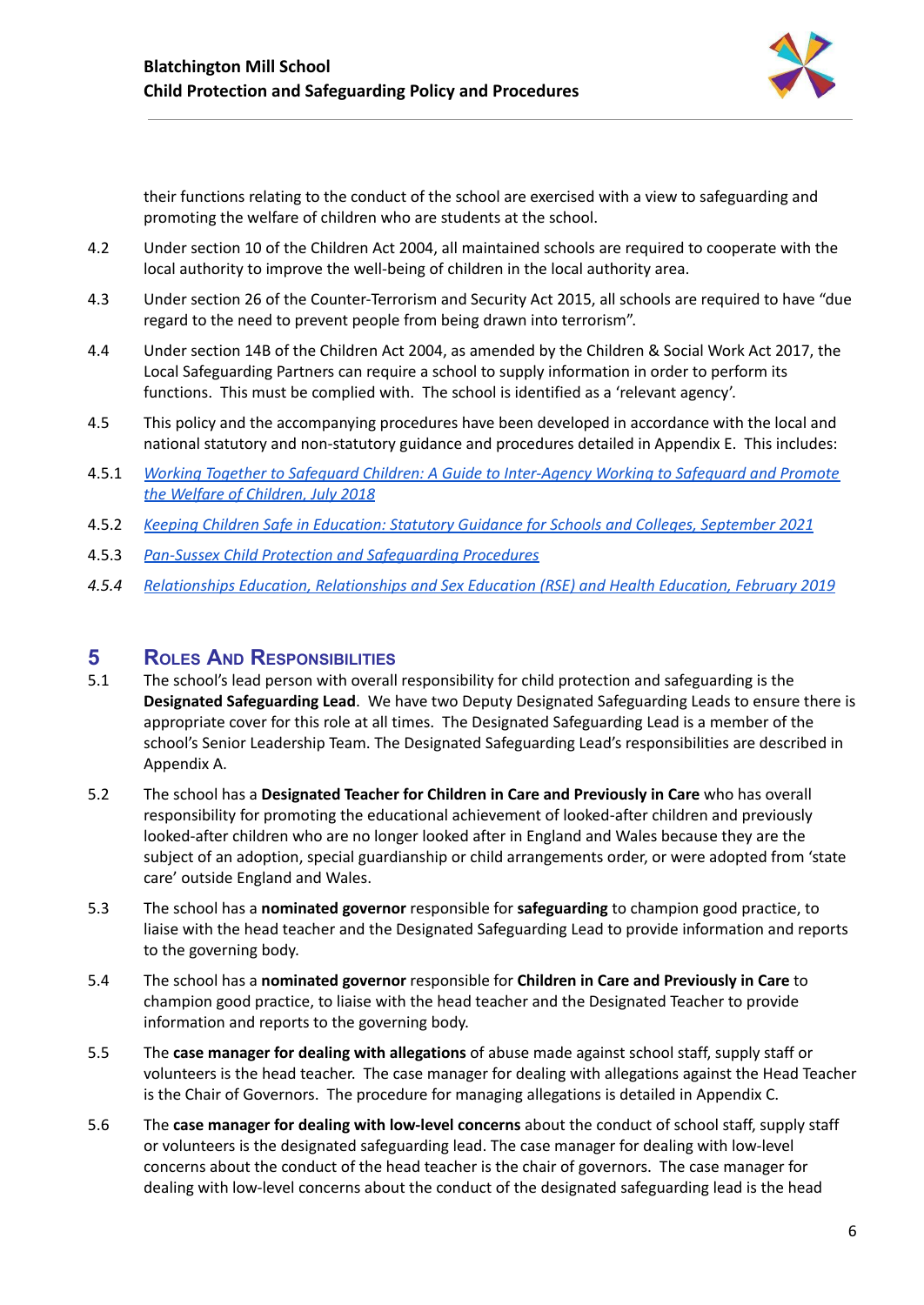

teacher. The procedure for managing low-level concerns is the school's disciplinary procedure. A low-level concern is a breach of the staff code of conduct that does not meet harm threshold for it to be deemed an allegation of abuse. All low level concerns with regards to staff will be passed to head teacher by the designated safeguarding lead.

- 5.7 The **head teacher** will ensure that the policies and procedures adopted by the governing body are fully implemented and sufficient resources and time are allocated to enable staff members to discharge their safeguarding responsibilities.
- 5.8 The **governing body** is collectively responsible for ensuring that safeguarding arrangements are fully embedded within the school's ethos and reflected in the school's day-to-day practice.
- 5.9 **All staff members, governors, volunteers and external providers** know how to recognise signs and symptoms of abuse, how to respond to students who disclose abuse and what to do if they are concerned about a child or young person.
- 5.10 **All staff members, governors, volunteers and external providers** are able to recognise behaviours which breach the staff code of conduct and know what to do if they are concerned about the behaviour of an adult.

## <span id="page-7-0"></span>**6 SUPPORTING CHILDREN AND YOUNG PEOPLE**

- 6.1 We recognise the significant impact of trauma on children/young people and families. We recognise that children/young people who are abused or witness violence are likely to have low self-esteem and may find it difficult to develop a sense of self-worth. They may feel helpless, humiliated and some sense of blame. Our school may be the only stable, secure and predictable element in their lives.
- 6.2 We accept that the behaviour of a child/young person in these circumstances may range from that which is perceived to be normal to aggressive or withdrawn. We understand the need to work in a trauma-informed way with these children and their families.
- 6.3 We recognise that children and young people can be at risk in a range of contexts (community, home, school, referred to as contextual safeguarding) and from their peers and not just from adults. We understand that all children and young people involved in peer-on-peer abuse need protection and support.
- 6.4 Our school will support all students by:
	- ensuring the content of the curriculum includes social and emotional aspects of learning, drug, alcohol and tobacco education and relationships and sex education;
	- ensuring a comprehensive curriculum response to online safety, enabling children, young people and parent/carers/carers/carers to learn about the risks of new technologies and social media and to use these responsibly;
	- ensuring that child protection is included in the curriculum to help children and young people to stay safe in a range of contexts, including online, and to recognise when they do not feel safe and identify who they might or can talk to;
	- building resilience to radicalisation by promoting fundamental British values and enabling them to challenge extremist views;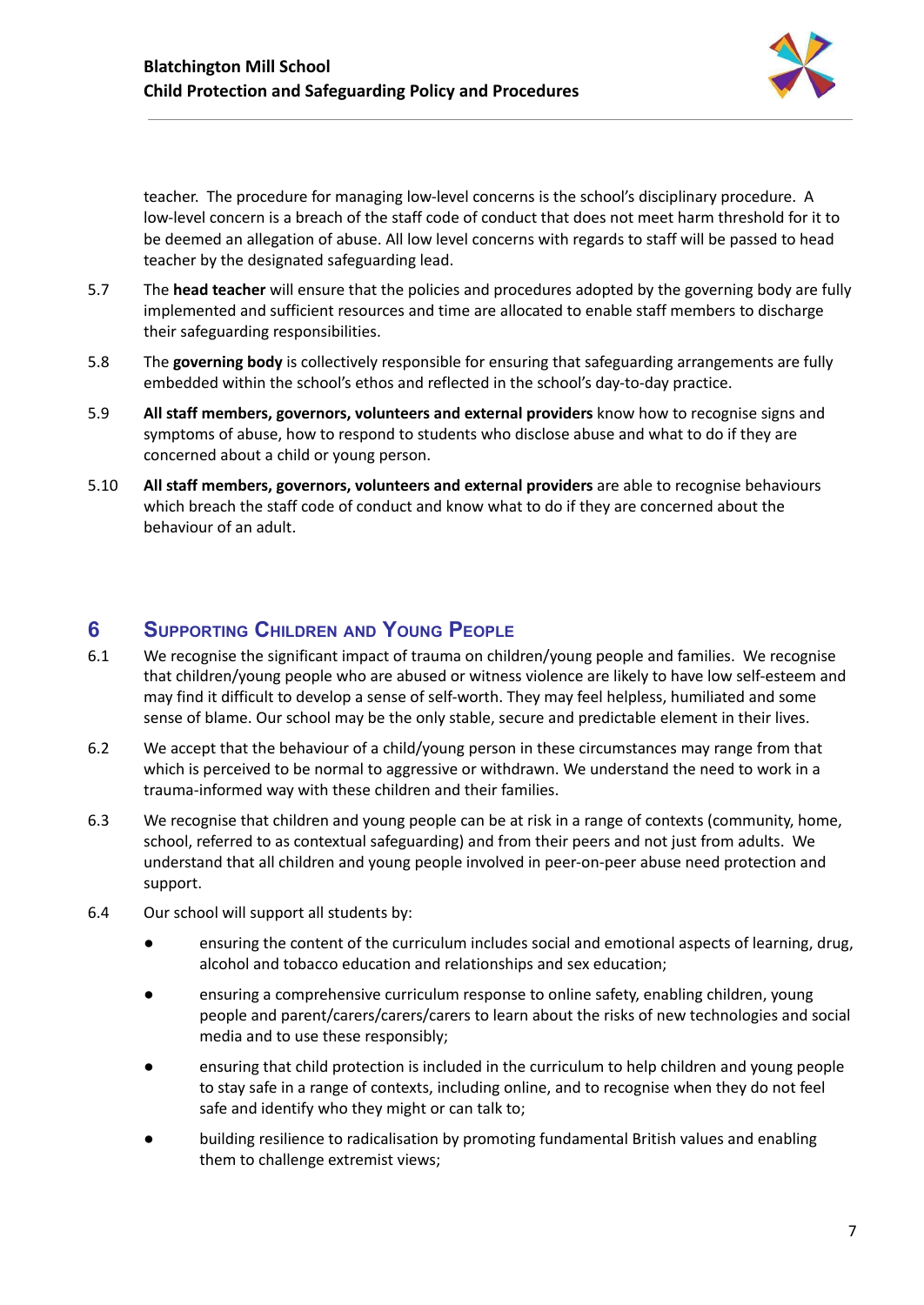

- ensuring that all adults in school understand that children and young people must be taken seriously, kept safe and never be made to feel like they are creating a problem for reporting abuse of any kind
- providing students with a number of appropriate adults to approach if they are in difficulties;
- supporting the development of children and young people in ways that will foster security, confidence and independence;
- encouraging development of self-esteem and self-assertiveness while not condoning aggression or bullying;
- ensuring all staff understand their responsibility for safeguarding and know what to do if they have a concern for a child or young person's wellbeing
- ensuring all staff understand their responsibility for safeguarding and know what to do if they have a concern about the behaviour of an adult
- ensuring that all staff understand the additional safeguarding issues of children and young people with special educational needs and disabilities and how to address them
- ensuring that all staff are aware of the early help process, and understand their role in it, including acting as the lead professional where appropriate.
- liaising and working together with other support services and those agencies involved in safeguarding children and young people;
- monitoring attendance patterns and reviewing and responding to them as part of welfare and protection procedures;
- monitoring those who have been identified as having welfare or protection concerns and providing appropriate support; and
- participating in Operation Encompass, so that we receive notification from police of domestic abuse incidents involving children (incidents in which a child was present, ordinarily resides at the incident location or with an involved party); our participation is publicised on our website.

## <span id="page-8-0"></span>**7 CHILD PROTECTION AND SAFEGUARDING PROCEDURE**

- 7.1 We have developed a structured procedure in line with *Pan-Sussex Child Protection and Safeguarding Procedures* which will be followed by all members of the school community in cases of suspected abuse. This is detailed in Appendix B.
- 7.2 In line with the procedures, the Front Door for Families will be notified as soon as there is a significant concern.
- 7.3 The name of the Designated Safeguarding Lead is clearly advertised in the school, with a statement explaining the school's role in referring and monitoring cases of suspected abuse.
- 7.4 We will ensure all parents and carers are aware of the responsibilities of staff members to safeguard and promote the welfare of children and young people and act in their best interests. We will do this by publishing the policy and procedures on our website and by referring to them in our introductory school materials.

## <span id="page-8-1"></span>**8 RECORD KEEPING**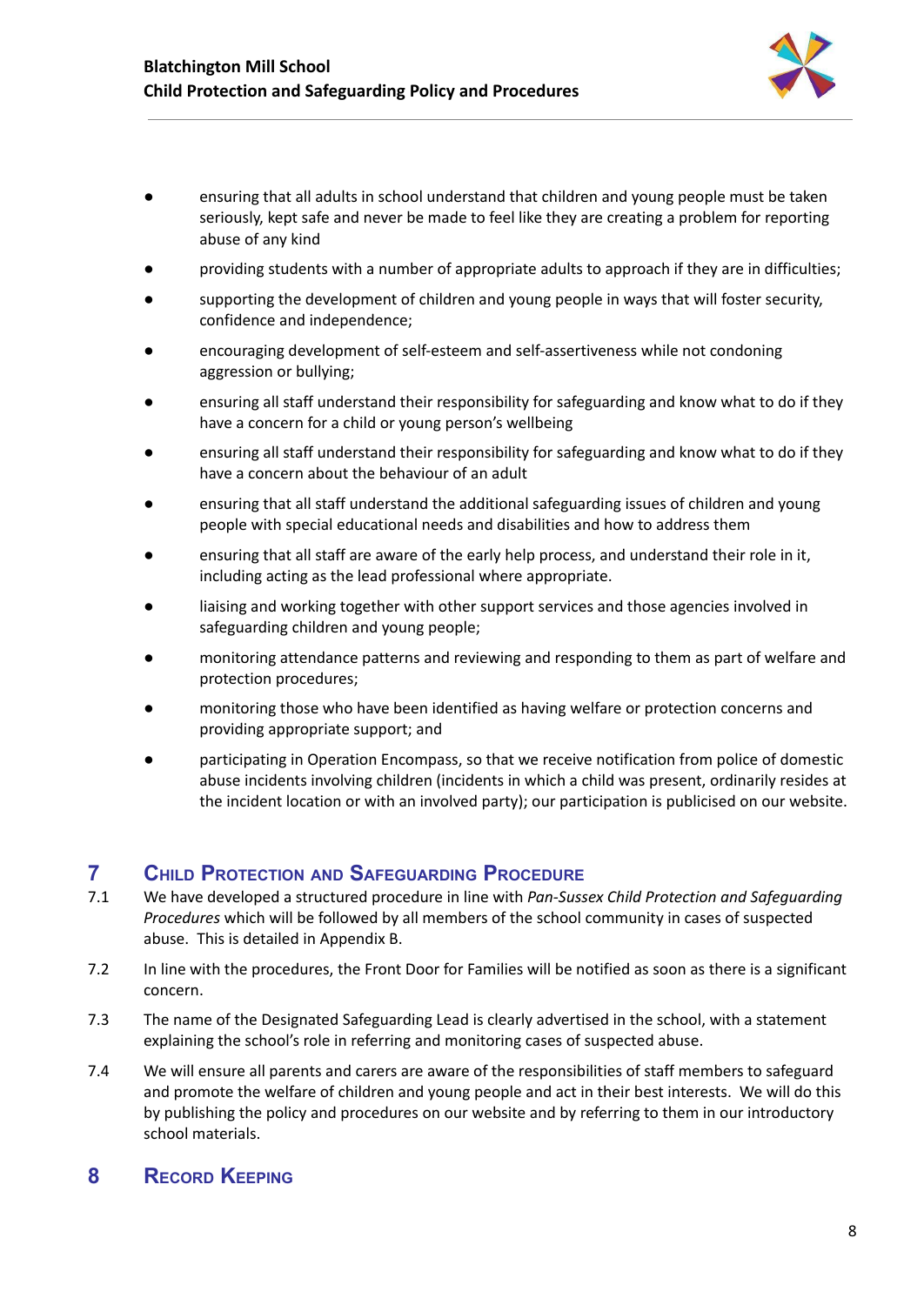

- 8.1 We will ensure that records are maintained appropriately for children and young people with safeguarding concerns and that confidential, stand-alone files are created and maintained.
- 8.2 We will continue to support any student leaving the school about whom there have been concerns by ensuring that all appropriate information, including child protection and welfare concerns, is forwarded under confidential cover to the student's new school as a matter of priority.

## <span id="page-9-0"></span>**9 SAFER WORKFORCE AND MANAGING ALLEGATIONS AGAINST STAFF AND VOLUNTEERS AND MANAGING LOW-LEVEL CONCERNS ABOUT STAFF AND VOLUNTEERS**

- 9.1 We will prevent people who pose risks to children from working in our school by ensuring that all individuals working in any capacity at our school have been subjected to safeguarding checks in line with the statutory guidance Keeping Children Safe in Education: Statutory Guidance for Schools and Colleges, September 2021.
- 9.2 We will ensure that agencies and third parties supplying staff provide us evidence that they have made the appropriate level of safeguarding check on individuals working in our school. We will also ensure that any agency worker presenting for work is the same person on whom the checks have been made.
- 9.3 Every job description and person specification will have a clear statement about the safeguarding responsibilities of the post holder.
- 9.4 We will ensure that at least one member of every interview panel has completed safer recruitment training.
- 9.5 We have a procedure in place to handle allegations against members of staff, supply staff and volunteers in line with Keeping Children Safe in Education, September 2021 Part Four Section One (see Appendix C).
- 9.6 We have a Staff Code of Conduct and Disciplinary Policy and Procedures in place to handle low-level concerns about members of staff, supply staff and volunteers in line with Keeping Children Safe in Education, September 2021 Part Four Section Two.

## <span id="page-9-1"></span>**10 STAFF INDUCTION, TRAINING AND DEVELOPMENT**

.

- 10.1 All new members of staff will be given an induction which includes child protection training proportionate to their roles and responsibilities. This will include: understanding the impact of trauma; how to recognise signs of abuse and mental health problems, how to respond to any concerns, how to support local multi-agency procedures (e.g. providing information), online safety, familiarisation with the child protection policy, the school's staff behaviour/code of conduct and the role of the Designated Safeguarding Lead and Deputy Designated Safeguarding Lead. We will ensure that staff understand the difference between a safeguarding or wellbeing concern and a child/young person in immediate danger or at risk of significant harm.
- 10.2 The induction will include reading Part 1 of *Keeping Children Safe in Education: Statutory Guidance for Schools and Colleges, September 2021* and Annex B if their role involves direct work with children.
- 10.3 The Head Teacher will undergo child protection training, when appointed to post and then refreshed every three years.
- 10.4 The Designated Safeguarding Lead and any Deputy Designated Safeguarding Lead will undergo child protection training, when appointed to post and then refreshed every two years.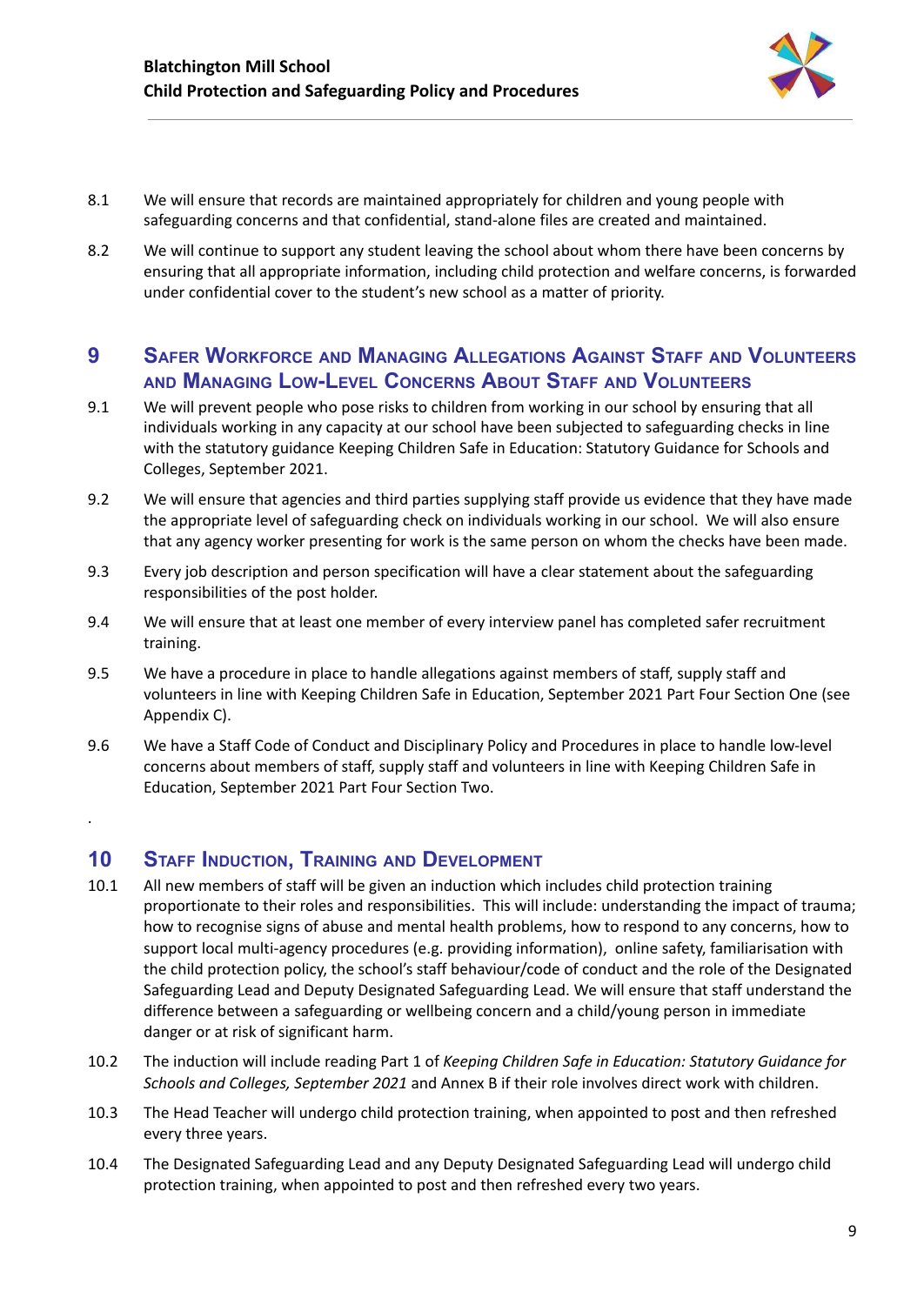

- 10.5 All school staff, proportionate to their roles and responsibilities, and the nominated safeguarding governor will undergo child protection refresher training annually and will be provided with regular information to ensure their skills and knowledge are current.
- 10.6 All school staff, as part of annual refresher training, will be required to read Part 1 of *Keeping Children Safe in Education: Statutory Guidance for Schools and Colleges, September 2021* and Annex B if their role involves direct work with children.
- 10.7 The nominated governor for safeguarding will undergo appropriate training prior to or soon after appointment to the role; this training will be updated every two years.
- 10.8 We will ensure that staff members provided by other agencies and third parties, e.g. supply teachers, have received appropriate child protection training commensurate with their roles before starting work. They will be given the opportunity to take part in whole-school training if it takes place during their period of work for the school.
- 10.9 The Designated Safeguarding Lead will provide regular briefings to the school on: any changes to child protection legislation and procedures; relevant learning from local and national Child Safeguarding Practice Reviews; local service provision: local safeguarding concerns.
- 10.10 The school will maintain accurate records of satisfactory completion of all staff child protection and safeguarding training.

### <span id="page-10-0"></span>**11 CONFIDENTIALITY, CONSENT AND INFORMATION SHARING**

- 11.1 We recognise that all matters relating to child protection are confidential.
- 11.2 The head teacher or the Designated Safeguarding Lead will disclose any information about a student to other members of staff on a need-to-know basis, and in the best interests of the child/young person.
- 11.3 All staff members must be aware that they cannot promise a child/young person to keep secrets which might compromise their safety or well-being.
- 11.4 All staff members have a professional responsibility to share information with other agencies in order to safeguard children.
- 11.5 All our staff members who come into contact with children/young people will be given appropriate training to understand the purpose of information sharing in order to safeguard and promote children's welfare.
- 11.6 We will ensure that staff members are confident about what they can and should do under the law, including how to obtain consent to share information and when information can be shared without consent. This is covered in greater detail in Appendix B.

## <span id="page-10-1"></span>**12 MULTI-AGENCY WORKING**

12.1 We will develop and promote effective working relationships with other agencies, including agencies providing early help services to children and young people, the police and Children's Social Work Services. We recognise that professional challenge has an important role to play in ensuring effective safeguarding.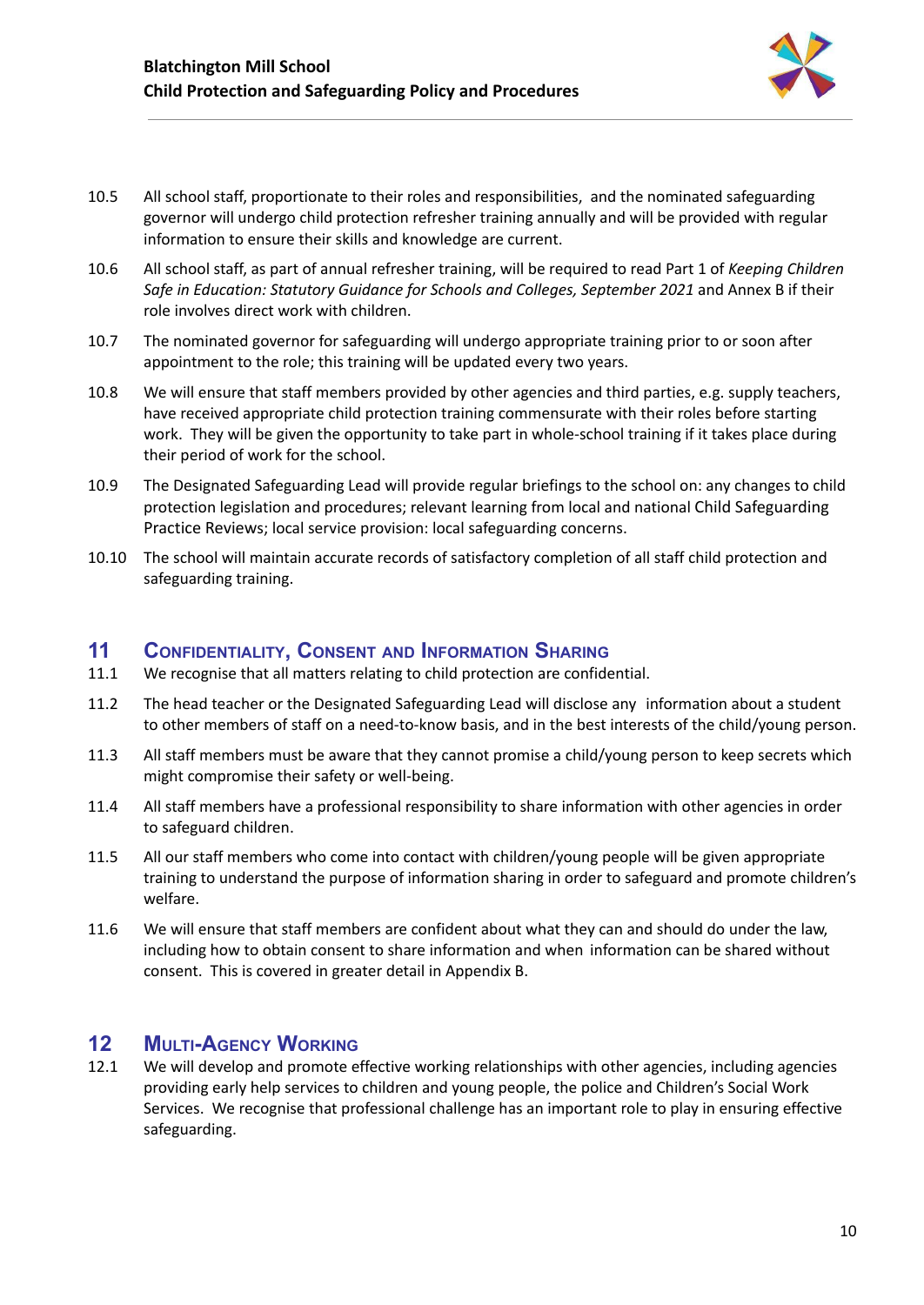

- 12.2 We will ensure that relevant staff members participate fully in multi-agency meetings that support particular children/young people and families, including child protection conferences and core groups, child in need network meetings, early help meetings, and strategy discussions.
- 12.3 We will participate in Child Safeguarding Practice Reviews, other reviews and file audits as and when required to do so by the Brighton and Hove Safeguarding Children Partnership. We will ensure that we have a clear process for gathering the evidence required for reviews and audits, embedding recommendations into practice and completing required actions within agreed timescales.

## <span id="page-11-0"></span>**13 CONTRACTORS, SERVICE AND ACTIVITY PROVIDERS AND WORK PLACEMENT PROVIDERS**

- 13.1 We will ensure that contractors and providers are aware of our school's child protection policy and procedures. We will require that employees and volunteers provided by these organisations use our procedure to report concerns.
- 13.2 We will seek assurance that employees and volunteers provided by these organisations and working with our children/young people have been subjected to the appropriate level of safeguarding check in line with *Keeping Children Safe in Education: Statutory Guidance for Schools and Colleges, September 2021.* If assurance is not obtained, permission to work with our students or use our school premises may be refused.
- 13.3 When we commission services from other organisations, we will ensure that compliance with our policy and procedures is a contractual requirement.
- 13.4 When we hire out school premises we will ensure that safeguarding requirements are included in the agreement as a condition of use and occupation of the premises, such that failure to comply will lead to termination of the agreement.

## <span id="page-11-1"></span>**14 WHISTLE-BLOWING AND COMPLAINTS**

- 14.1 We recognise that children and young people cannot be expected to raise concerns in an environment where staff members fail to do so.
- 14.2 We will ensure that all staff members are aware of their duty to raise concerns, where they exist, about the management of child protection, which may include the attitude or actions of colleagues. If necessary, they will speak with the head teacher, the chair of the governing body or with the Local Authority Designated Officer. Should staff not feel able to raise concerns they can call the NSPCC whistleblowing helpline on 0800 028 0285.
- 14.3 We have a clear reporting procedure for children, young people, parents/carers and other people to report concerns or complaints, including abusive or poor practice.
- 14.4 We will actively seek the views of children, young people, parents/carers and staff members on our child protection arrangements through surveys, questionnaires and other means.

## <span id="page-11-2"></span>**15 SITE SECURITY**

15.1 All staff members have a responsibility to ensure our buildings and grounds are secure and for reporting concerns that may come to light.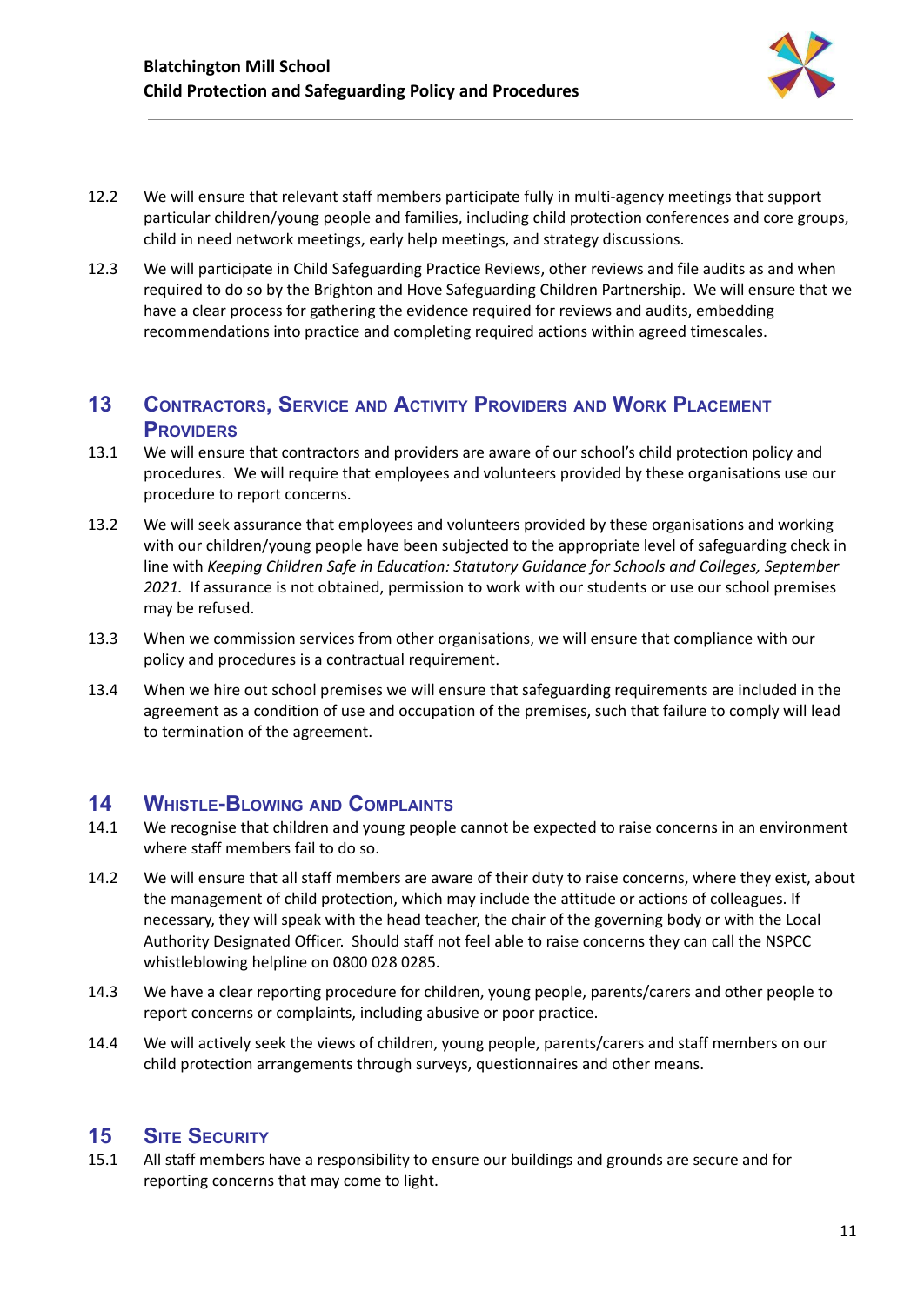

- 15.2 We check all visitors and volunteers coming into school. Visitors are expected to sign in and out in the reception visitors' log and to display a visitor's badge while on the school site. Any individual who is not known or identifiable will be challenged for clarification and reassurance. Any adults without appropriate checks in place will be accompanied at all times by a member of staff. All staff are aware of our coloured badge system for easy identification of a visitor's clearance level.
- 15.3 The school will not accept the behaviour of any individual, parent/carer or anyone else, that threatens school security or leads others, child or adult, to feel unsafe. Such behaviour will be treated as a serious concern and may result in a decision to refuse the person access to the school site.

## <span id="page-12-0"></span>**16 QUALITY ASSURANCE**

- 16.1 We will ensure that systems are in place to monitor the implementation of and compliance with this policy and accompanying procedures. This will include periodic audits of child protection files and records by the Designated Safeguarding Lead.
- 16.2 We will complete an audit of the school's safeguarding arrangements at frequencies specified by the Brighton and Hove Safeguarding Children Partnership and using the audit tool provided for this purpose.
- 16.3 The school's senior management and the governing body will ensure that action is taken to remedy without delay any deficiencies and weaknesses identified in child protection arrangements.

## <span id="page-12-1"></span>**17 POLICY REVIEW**

- 17.1 This policy and the procedures will be reviewed every academic year. All other linked policies will be reviewed in line with the policy review cycle.
- 17.2 The Designated Safeguarding Lead will ensure that staff members are made aware of any amendments to policies and procedures.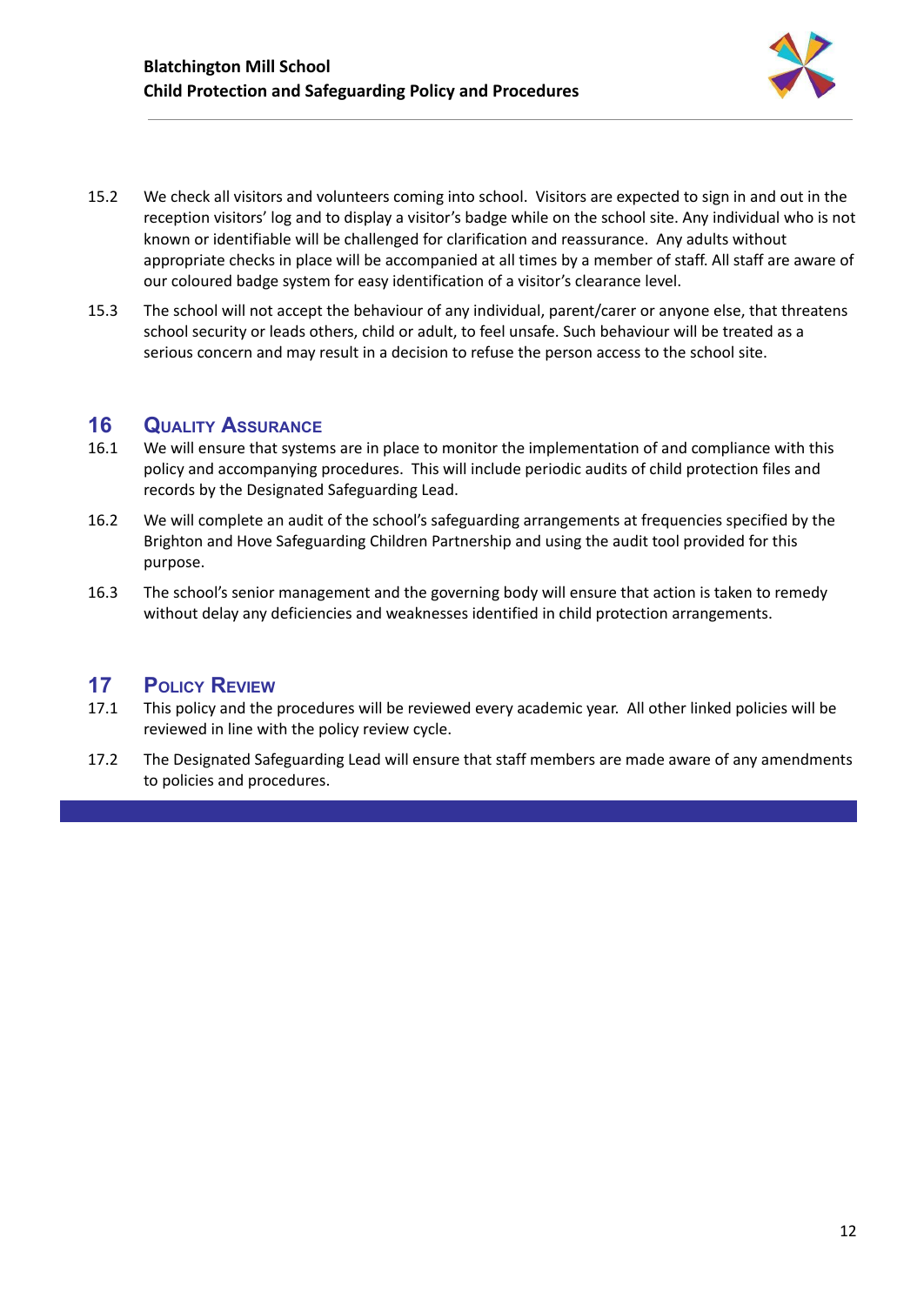

## <span id="page-13-0"></span>**● APPENDIX A - THE ROLE OF THE DESIGNATED SAFEGUARDING LEAD**

**See also Keeping Children Safe in Education September 2021 Annex C: Role of the designated safeguarding lead**

### <span id="page-13-1"></span>**1 MANAGING REFERRALS**

- 1.1 Refer all cases of suspected abuse to the Front Door For Families and to the Police if a crime may have been committed
- 1.2 Cases which involve concern around a member of staff (including supply staff) or a volunteer should be referred, via the headteacher, to the LADO as well.
- 1.3 The Disclosure and Barring Service will also be informed where a person is dismissed or left the school due to posing a risk of harm to a child.
- 1.4 Liaise with the head teacher about safeguarding issues relating to individual children, especially ongoing enquiries under section 47 of the Children Act 1989.
- 1.5 Act as a source of support, advice and expertise to staff members on matters of child protection and safeguarding.
- 1.6 Liaise with agencies providing early help services and coordinate referrals from the school to targeted early help services for children/young people in need of support.
- 1.7 Monitor any cases referred to early help and consider referral to children's services where the situation does not improve.
- 1.8 Refer cases to the Channel programme, via **[PreventReferralsbrightonandhove@sussex.pnn.police.uk](mailto:PreventReferralsbrightonandhove@sussex.pnn.police.uk)**, where there is a radicalisation concern as required.

### <span id="page-13-2"></span>**2 RECORD KEEPING**

- 2.1 Keep detailed, accurate, secure written records of child protection and welfare concerns and referrals
- 2.2 Ensure a stand-alone file is created as necessary for students with safeguarding concerns.
- 2.3 Maintain a chronology of significant incidents for each student with safeguarding concerns.
- 2.4 Ensure such records are kept confidentially and securely and separate from the student's educational record.
- 2.5 As soon as a student with safeguarding concerns moves to another school, liaise with the new school's Designated Safeguarding Lead for information sharing. For complex cases, include a summary of the history in the student's child protection record. Ensure the student's child protection or welfare concerns records are transferred to new school as soon as possible. These files should be transferred separately from the main student file, using secure transit and obtaining confirmation of receipt.
- 2.6 Where a student is transferring to be Electively Home Educated or the destination school is not known, the child protection or welfare concern records should be retained by the school.
- 2.7 The final school will retain Child Protection files for at least DoB+25 years.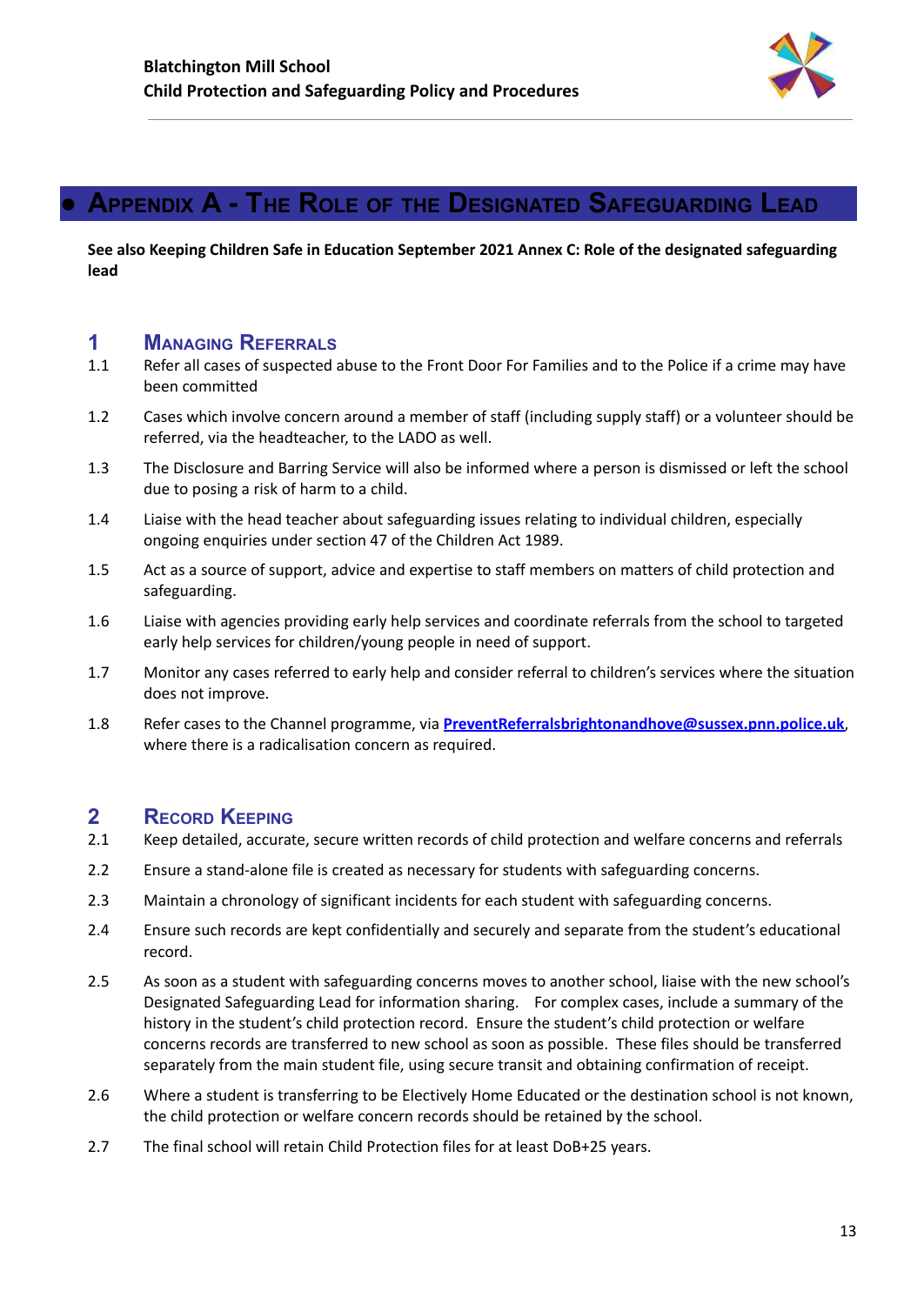

2.8 Where a student is joining the school in-year, ensure that a check is made with their previous school for the existence of any child protection or welfare concerns records.

## <span id="page-14-0"></span>**3 MULTI-AGENCY WORKING AND INFORMATION SHARING**

- 3.1 Cooperate with Children's Social Work Services for enquiries under section 47 of the Children Act 1989.
- 3.2 Attend, or ensure other relevant staff members attend, child protection conferences, core group meetings and other multi-agency meetings, as required.
- 3.3 Liaise with other agencies working with the child/young person, share information as appropriate and contribute to assessments.

## <span id="page-14-1"></span>**4 TRAINING**

- 4.1 Undertake appropriate training, updated at least every two years, and update knowledge and skills at least annually in order to:
	- be able to recognise signs of abuse and how to respond to them, including special circumstances such as Child Criminal Exploitation, Child Sexual Exploitation, Female Genital Mutilation, fabricated or induced illness (see chapter 8 of the *Pan-Sussex Child Protection and Safeguarding Procedures*);
	- understand the assessment process for providing Early Help and intervention, e.g. Children's Services Threshold document: A guide to early help and safeguarding services.
	- have a working knowledge of how the Local Authority conducts initial and review child protection case conferences and contribute effectively to these; and
	- be alert to the specific needs of Children in Need (as specified in section 17 of the Children Act 1989), those with Special Educational Needs, pregnant teenagers and young carers.
	- be able to understand the unique risks associated with online safety and be confident that they have the relevant knowledge and up to date capability required to keep children safe whilst they are online at school or college;
	- be able to recognise the additional risks that children with SEN and disabilities (SEND) face online, for example, from online bullying, grooming and radicalisation and are confident they have the capability to support SEND children to stay safe online;
- 4.2 Undertake Prevent awareness training.
- 4.3 Ensure each member of staff has access to and understands the school's child protection policy and procedures, including providing induction on these matters to new and part-time staff members.
- 4.4 Organise whole-school child protection training for all staff members annually. Ensure staff members who miss the training receive it by other means, e.g. watching the recorded version and having the opportunity for live Q&A afterwards.
- 4.5 Link with Brighton and Hove Safeguarding Children Partnership to make sure staff are aware of training opportunities and the latest local policies on safeguarding.
- 4.6 Obtain access to resources and attend any relevant or refresher training courses.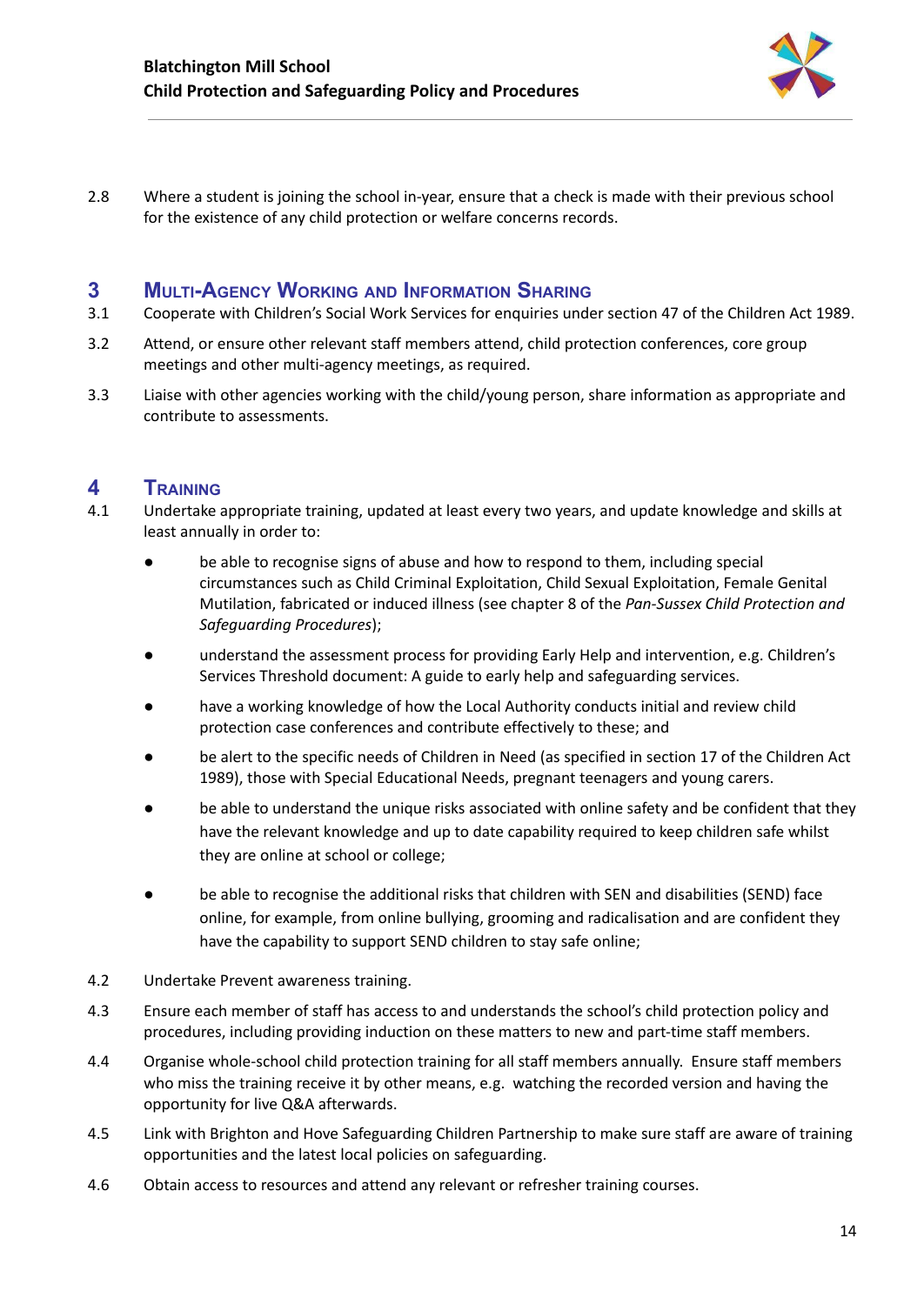

- 4.7 Ensure the school allocates time and resources every year for relevant staff members to attend training.
- 4.8 Encourage a culture of listening to children/young people and taking account of their wishes and feelings in any action the school takes to protect them.
- 4.9 Maintain accurate records of staff induction and training.

## <span id="page-15-0"></span>**5 AWARENESS RAISING**

- 5.1 Review the safeguarding and child protection policy and procedures annually and liaise with the school's governing body to update and implement them
- 5.2 Make the child protection and safeguarding policy and procedures available publicly and raise awareness of parents/carers that referrals about suspected abuse may be made and the role of the school in any investigations that ensue.
- 5.3 Provide an annual briefing to the school on any changes to child protection legislation and procedures and relevant learning from local and national Child Safeguarding Practice Reviews.
- 5.4 Help promote high aspirations and the best possible educational outcomes for children/young people by sharing information with relevant staff and the school leadership (whilst maintaining appropriate levels of confidentiality) about the welfare, safeguarding and child protection issues that children, including children with a social worker, are experiencing, or have experienced. This includes: supporting teaching staff to identify the challenges that children in this group might face and the additional academic support and adjustments that they could make to best support these children; ensuring that relevant staff know who these children are.

## <span id="page-15-1"></span>**6 QUALITY ASSURANCE**

- 6.1 Monitor the implementation of and compliance with policy and procedures, including periodic audits of child protection and welfare concerns files (at a minimum once a year).
- 6.2 Complete an audit of the school's safeguarding arrangements at frequencies specified by the Brighton and Hove Safeguarding Children Partnership.
- 6.3 Provide regular reports, including an annual report, to the governing body detailing changes and reviews to policy, training undertaken by staff members and the number of children with child protection plans and other relevant data.
- 6.4 Take lead responsibility for remedying any deficiencies and weaknesses identified in child protection arrangements.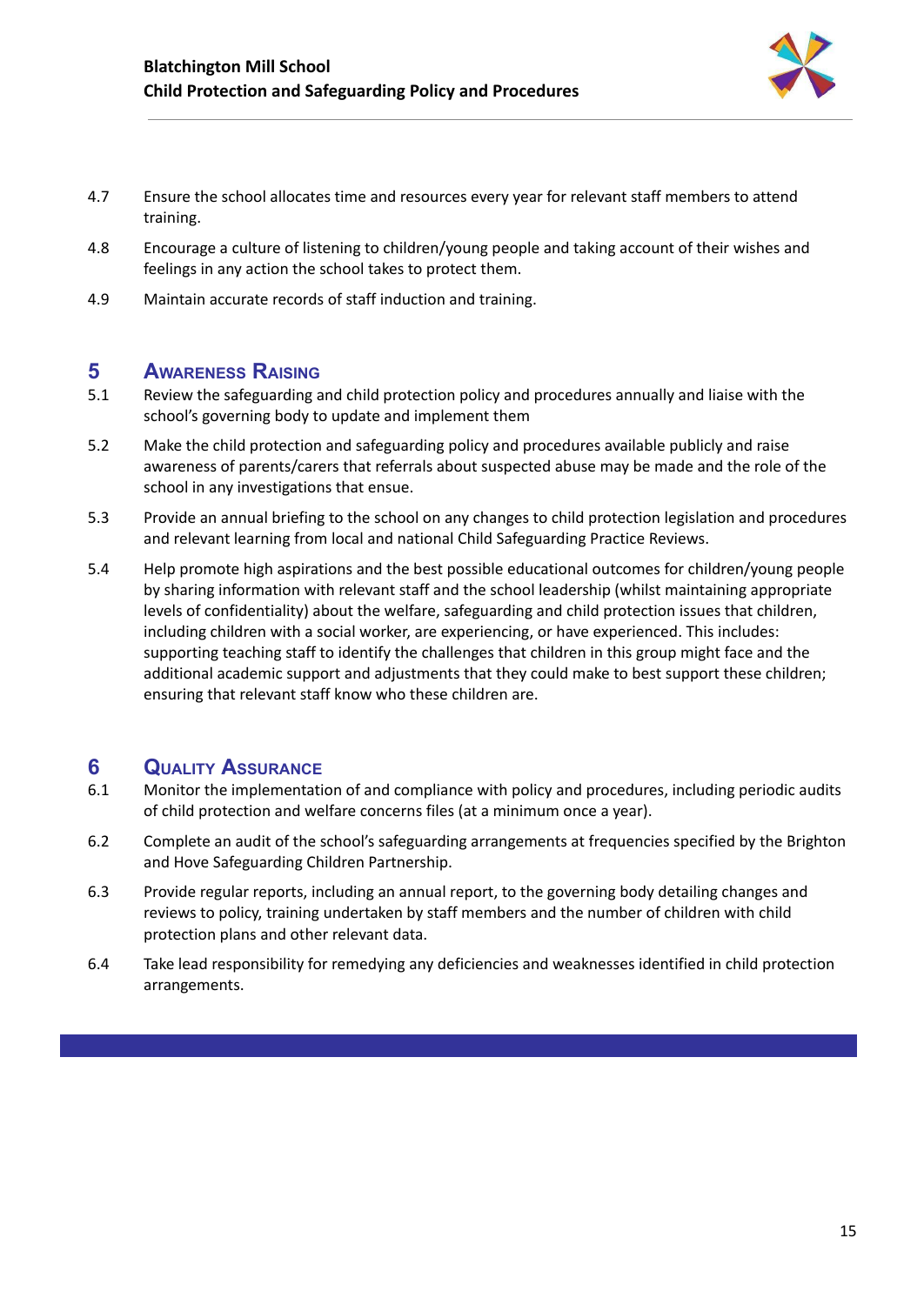

## <span id="page-16-0"></span>**● APPENDIX B - CHILD PROTECTION AND SAFEGUARDING PROCEDURES**

## <span id="page-16-1"></span>**1 DEFINITIONS**

- 1.1 **Abuse**, including neglect, is a form of maltreatment. A person may abuse a child by inflicting harm or by failing to prevent harm. Children may be abused within their family, in an institutional or community setting, by those known to them, or, more rarely, by a stranger.
- 1.2 Children are any people who have not yet reached their 18<sup>th</sup> birthday; a 17-year-old, whether living independently, in further education, in the armed forces or in hospital, is a child and is entitled to the same protection and services as anyone younger.
- 1.3 **Child protection** is part of safeguarding and promoting the welfare of children and refers to activity undertaken to protect specific children who are suffering, or likely to suffer, significant harm.
- 1.4 **Early Help** means providing support as soon as a problem emerges, at any point in a child's life, from the foundation years to teenage years.
- 1.5 **Harm** is ill treatment or impairment of health and development, including impairment suffered from seeing or hearing the ill treatment of another.
- 1.6 **Safeguarding children** is the action we take to promote the welfare of children and protect them from harm. **Safeguarding and promoting the welfare of children** is defined in *Working Together to Safeguard Children*: *A Guide to Inter-Agency Working to Safeguard and Promote the Welfare of Children (July 2018)* as:
	- protecting children from maltreatment;
	- preventing impairment of children's health and development;
	- ensuring that children grow up in circumstances consistent with the provision of safe and effective care; and
	- taking action to enable all children to have the best outcomes.
- 1.7 **Significant harm** is the threshold that justifies compulsory intervention in the family in the best interests of the child. Section 31 of the Children Act 1989 states 'where the question of whether harm suffered by a child is significant turns on the child's health or development, his health or development shall be compared with that which could reasonably be expected of a similar child.'
- 1.8 For more definitions, see *Pan-Sussex Child Protection and Safeguarding Procedures*.

## <span id="page-16-2"></span>**2 CATEGORIES OF ABUSE**

- 2.1 **Emotional abuse** is the persistent emotional maltreatment of a child such that it causes severe and persistent adverse effects on the child's emotional development. It may involve:
	- making a child feel worthless, unloved or inadequate
	- only there to meet another's needs
	- inappropriate age or developmental expectations
	- overprotection and limitation of exploration, learning and social interaction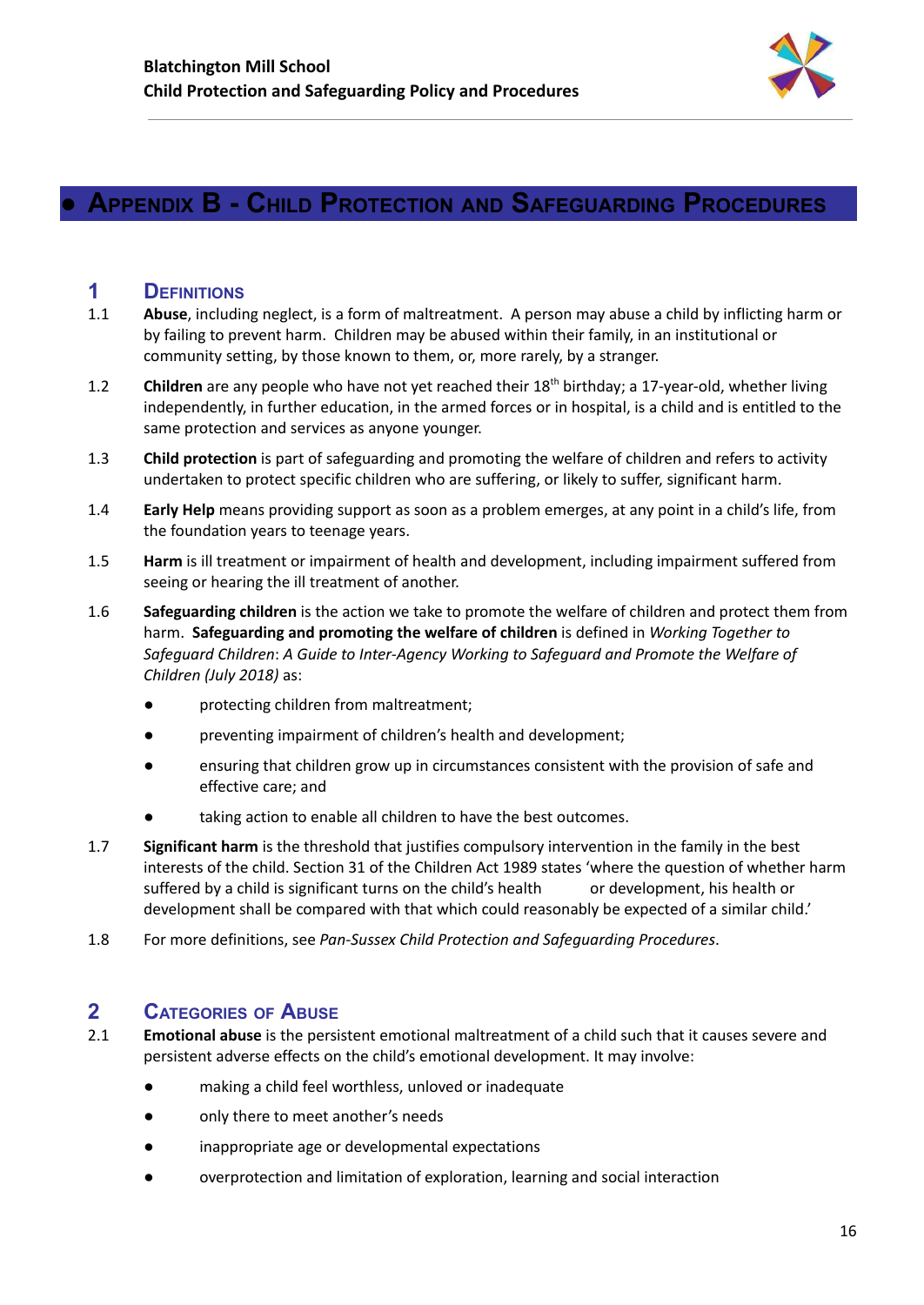

- seeing or hearing the ill treatment of another, e.g. domestic abuse
- making the child feel worthless and unloved high criticism and low warmth
- serious bullying (including cyber bullying)
- exploitation or corruption

Some level of emotional abuse is involved in all types of maltreatment of a child, although it may occur alone.

- 2.2 **Neglect** is the persistent failure to meet a child's basic physical or psychological needs, likely to result in the serious impairment of the child's health or development. Neglect may occur during pregnancy as a result of maternal substance misuse. Once a child is born, it may involve a parent/carer failing to:
	- provide adequate food, clothing and shelter, including exclusion from home or abandonment
	- protect a child from physical and emotional harm or danger
	- ensure adequate supervision, including the use of inadequate care givers
	- ensure access to appropriate medical care or treatment
	- ensure regular school attendance

It may also include neglect of, or unresponsiveness to, a child's basic emotional needs.

2.3 **Physical abuse** may involve hitting, shaking, throwing, poisoning, burning, scalding, drowning, suffocating, or otherwise causing physical harm to a child. Physical harm may also be caused when a parent/carer or carer fabricates the symptoms of, or deliberately induces, illness in a child.

Physical abuse is not solely perpetrated by adults. Children/young people can also commit acts of physical abuse.

2.4 **Sexual abuse** involves forcing or enticing a child or young person to take part in sexual activities, including prostitution, whether or not the child is aware of what is happening. Activities may involve physical contact, including penetration of any part of the body, or non-penetrative acts. They may include non-contact activities, such as involving children looking at or in the production of sexual images, including on the internet, watching sexual activities, or encouraging children to behave in sexually inappropriate ways.

Child sexual exploitation is also sexual abuse; it involves children and young people receiving something, for example accommodation, drugs, gifts or affection, as a result of them performing sexual activities, or having others perform sexual activities on them. It could take the form of grooming of children, e.g. to take part in sexual activities or to post sexual images of themselves on the internet.

Sexual abuse is not solely perpetrated by adult males. Women can also commit acts of sexual abuse, as can other children/young people.

### <span id="page-17-0"></span>**3 SPECIFIC SAFEGUARDING ISSUES**

- 3.1 School staff members need to be aware of specific safeguarding issues, as identified in *Keeping Children Safe in Education*. Chapter 8 of the *Pan-Sussex Child Protection and Safeguarding Procedures* has detailed information about local procedures for some specific issues.
- 3.2 Keeping Children Safe in Education Part 5 covers managing peer on peer sexual violence and sexual harassment.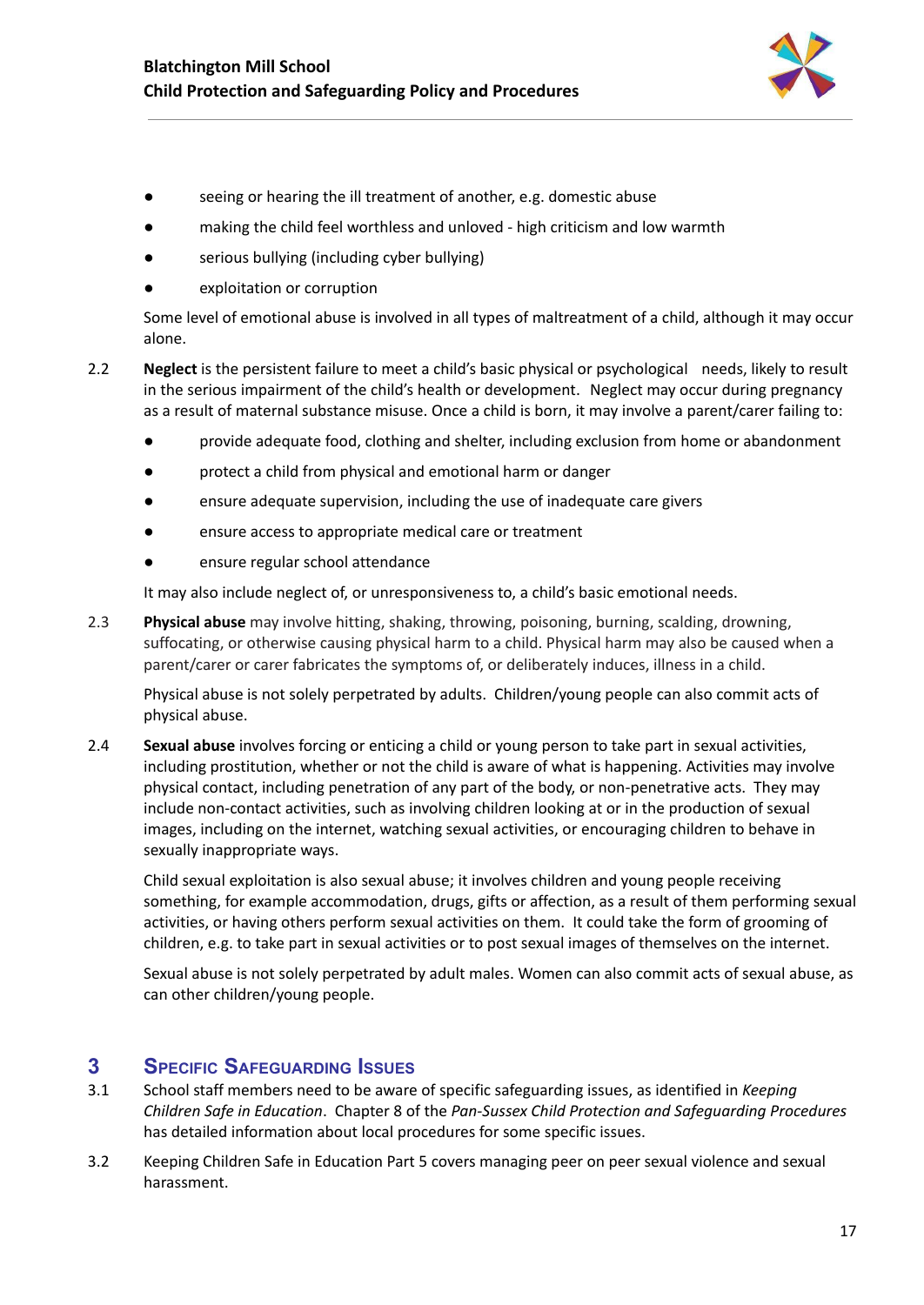3.3 Keeping Children Safe in Education identifies the following specific safeguarding issues and contains additional information about these (Annex B):

| Children and the court system                                                                                                                                           |
|-------------------------------------------------------------------------------------------------------------------------------------------------------------------------|
| Children missing from education                                                                                                                                         |
| Children with family members in prison                                                                                                                                  |
| Child sexual exploitation                                                                                                                                               |
| Child criminal exploitation: county lines                                                                                                                               |
| Domestic abuse                                                                                                                                                          |
| Homelessness                                                                                                                                                            |
| Harmful traditional practices (so-called 'honour-based' abuse) -<br>including female genital mutilation (FGM), forced marriage, and<br>practices such as breast ironing |
| Radicalisation                                                                                                                                                          |
| Peer on peer abuse - bullying and cyberbullying                                                                                                                         |
| Peer on peer abuse - physical abuse such as hitting, kicking, shaking,<br>biting, hair pulling, or otherwise causing physical harm                                      |
| Peer on peer abuse - initiation/hazing type violence and rituals                                                                                                        |
| Peer on peer abuse - sexting/sharing nudes/semi-nudes (youth<br>produced sexual imagery)                                                                                |
| Peer on peer abuse - sexual violence and sexual harassment                                                                                                              |
| Peer on peer abuse - upskirting                                                                                                                                         |
| Sexual violence and sexual harassment between children in schools<br>and colleges                                                                                       |
| <b>Bullying</b>                                                                                                                                                         |
| <b>Drugs</b>                                                                                                                                                            |
| Health and wellbeing                                                                                                                                                    |
| Private fostering                                                                                                                                                       |

- 3.4 Keeping Children Safe in Education Annex D contains important additional information about online safety.
- 3.5 Brighton & Hove Safeguarding Children Partnership has additional information and guidance on some of these issues at: **[BHSCP:](https://www.bhscp.org.uk/) Home**

#### 3.6 **Further Information on Children Missing from Education**

Children going missing, particularly repeatedly, can act as a vital warning sign of a range of safeguarding possibilities. This may include abuse and neglect, which may include sexual abuse or exploitation and child criminal exploitation. It may indicate mental health problems, risk of substance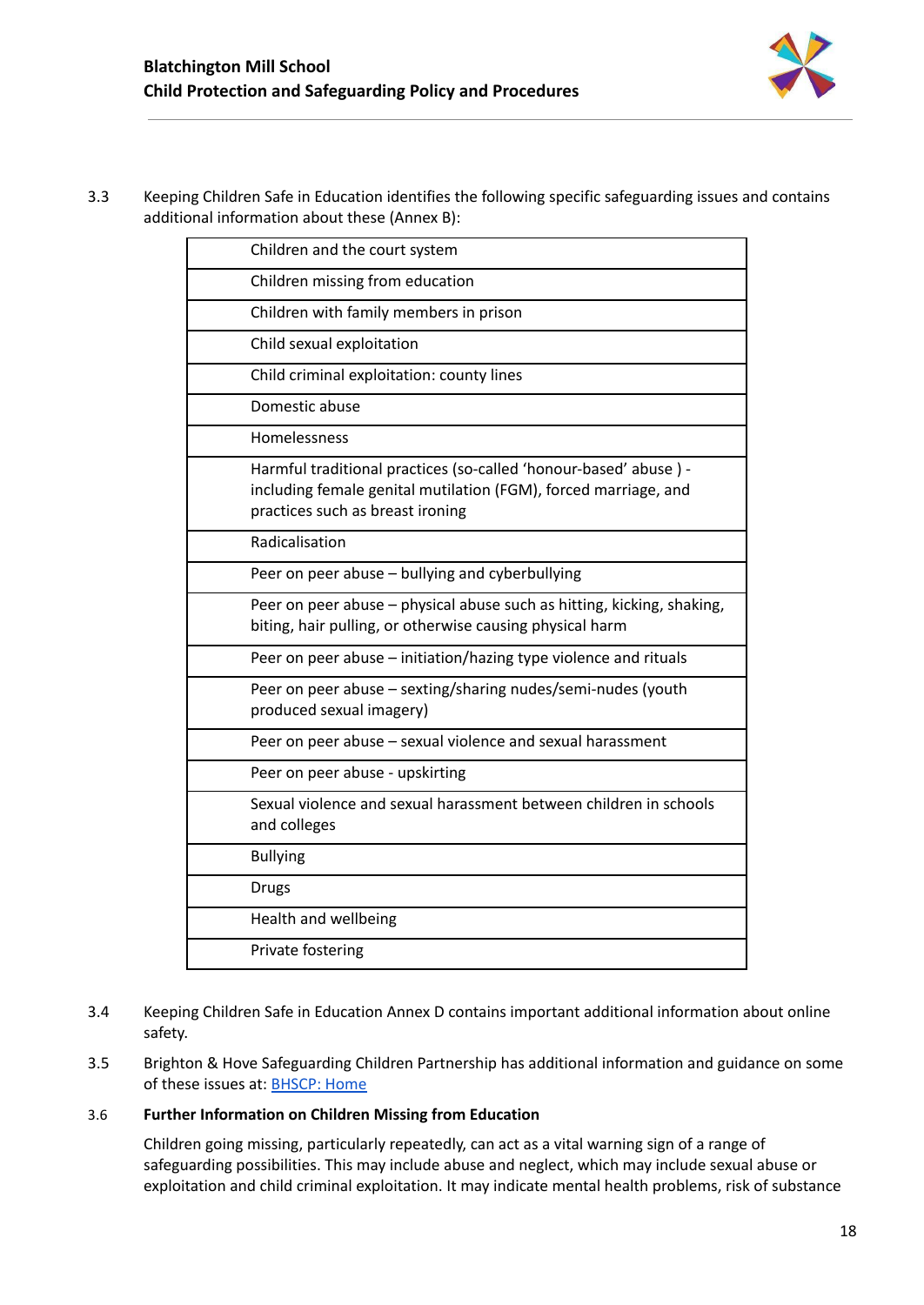

abuse, risk of travelling to conflict zones, risk of female genital mutilation or risk of forced marriage. Early intervention is necessary to identify the existence of any underlying safeguarding risk and to help prevent the risks of a child going missing in future. Staff should be aware of the school's unauthorised absence and the Local Authority's children missing from education procedures.

#### **3.7 Further information on Child Sexual Exploitation**

Child sexual exploitation is a form of child sexual abuse. It occurs where an individual or group takes advantage of an imbalance of power to coerce, manipulate or deceive a child or young person under the age of 18 into sexual activity (a) in exchange for something the victim needs or wants, and/or (b) for the financial advantage or increased status of the perpetrator or facilitator. The victim may have been sexually exploited even if the sexual activity appears consensual. Child sexual exploitation does not always involve physical contact: it can also occur through the use of technology. Like all forms of child sex abuse, child sexual exploitation:

• can affect any child or young person (male or female) under the age of 18 years, including 16 and 17 year olds who can legally consent to have sex;

- can still be abuse even if the sexual activity appears consensual;
- can include both contact (penetrative and non-penetrative acts) and non-contact sexual activity;
- can take place in person or via technology, or a combination of both;
- can involve force and/or enticement-based methods of compliance and may, or may not, be accompanied by violence or threats of violence;

• may occur without the child or young person's immediate knowledge (e.g. through others copying videos or images they have created and posted on social media);

• can be perpetrated by individuals or groups, males or females, and children or adults. The abuse can be a one-off occurrence or a series of incidents over time, and range from opportunistic to complex organised abuse; and

• is typified by some form of power imbalance in favour of those perpetrating the abuse. Whilst age may be the most obvious, this power imbalance can also be due to a range of other factors including gender, sexual identity, cognitive ability, physical strength, status, and access to economic or other resources.

Some of the following signs may be indicators of child sexual exploitation:

- children who appear with unexplained gifts or new possessions;
- children who associate with other young people involved in exploitation;
- children who have older boyfriends or girlfriends;
- children who suffer from sexually transmitted infections or become pregnant;
- children who suffer from changes in emotional well-being;
- children who misuse drugs and alcohol;
- children who go missing for periods of time or regularly come home late; and
- children who regularly miss school or education or do not take part in education.
- 3.8 **Further Information on Child Criminal Exploitation**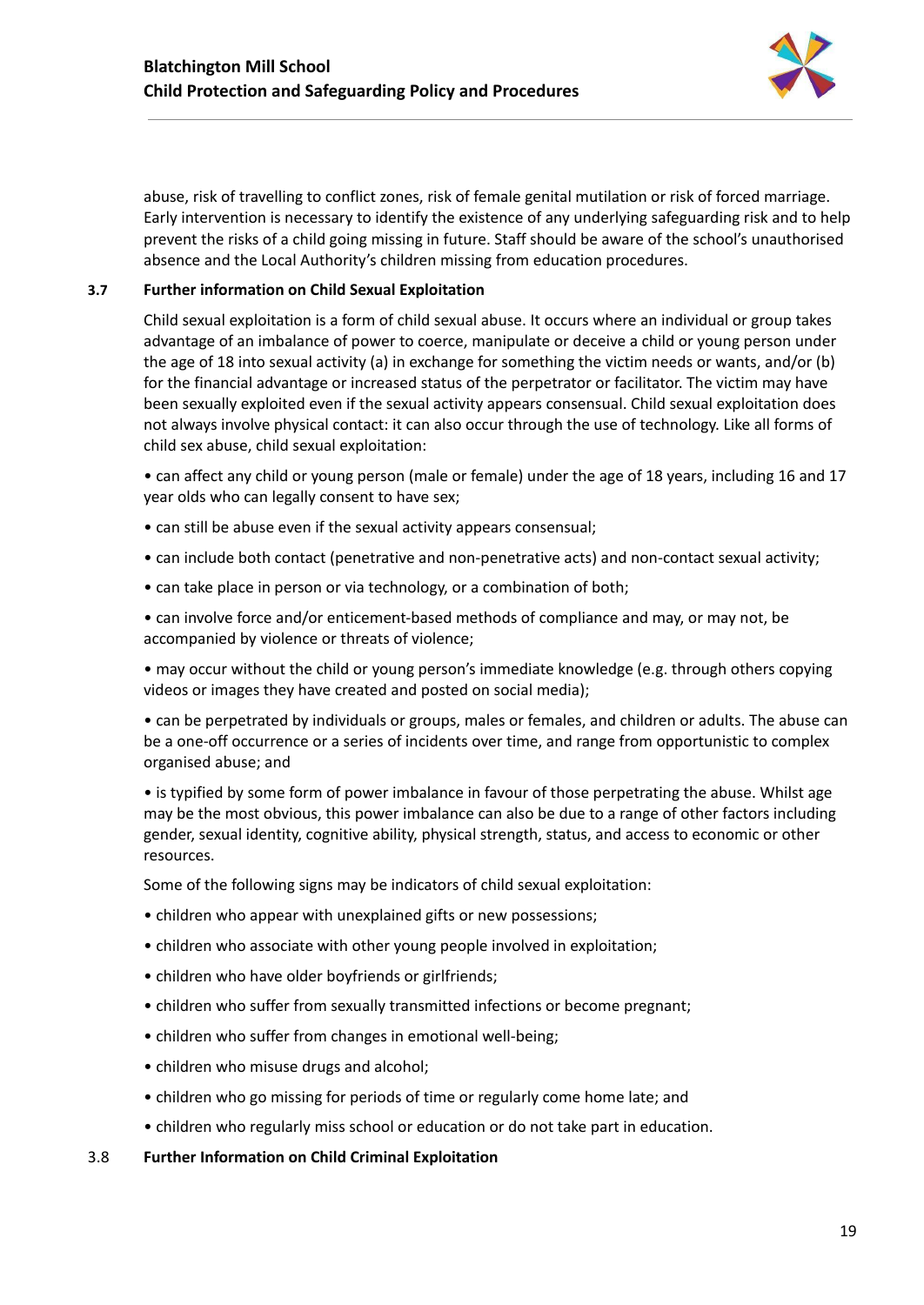

Criminal exploitation of children is a geographically widespread form of harm that is a typical feature of county lines criminal activity: drug networks or gangs groom and exploit children and young people to carry drugs and money from urban areas to suburban and rural areas, market and seaside towns. Key to identifying potential involvement in county lines are missing episodes, when the victim may have been trafficked for the purpose of transporting drugs and a referral to the National Referral Mechanism should be considered. Like other forms of abuse and exploitation, county lines exploitation:

- can affect any child or young person (male or female) under the age of 18 years;
- can affect any vulnerable adult over the age of 18 years;
- can still be exploitation even if the activity appears consensual;

• can involve force and/or enticement-based methods of compliance and is often accompanied by violence or threats of violence;

• can be perpetrated by individuals or groups, males or females, and young people or adults; and

• is typified by some form of power imbalance in favour of those perpetrating the exploitation. Whilst age may be the most obvious, this power imbalance can also be due to a range of other factors including gender, cognitive ability, physical strength, status, and access to economic or other resources.

#### 3.9 **Further Information on Domestic Violence**

The cross-government definition of domestic violence and abuse is:

Any incident or pattern of incidents of controlling, coercive, threatening behaviour, violence or abuse between those aged 16 or over who are, or have been, intimate partners or family members regardless of gender or sexuality. The abuse can encompass, but is not limited to:

- psychological;
- physical;
- sexual;
- financial; and
- emotional

Exposure to domestic abuse and/or violence can have a serious, long lasting emotional and psychological impact on children. In some cases, a child may blame themselves for the abuse or may have had to leave the family home as a result. Domestic abuse affecting young people can also occur within their personal relationships, as well as in the context of their home life.

#### **3.10 Further information on Homelessness**

Being homeless or being at risk of becoming homeless presents a real risk to a child's welfare. The Homelessness Reduction Act 2017 places a new duty to refer service users for support. The designated safeguarding lead (and any deputies) should be aware of contact details and referral routes in to the Local Housing Authority so they can raise/progress concerns at the earliest opportunity. Indicators that a family may be at risk of homelessness include household debt, rent arrears, domestic abuse and anti-social behaviour, as well as the family being asked to leave a property. Whilst referrals and or discussion with the Local Housing Authority should be progressed as appropriate, this does not, and should not, replace a referral into children's social care where a child has been harmed or is at risk of harm.

In most cases school and college staff will be considering homelessness in the context of children who live with their families, and intervention will be on that basis. However, it should also be recognised in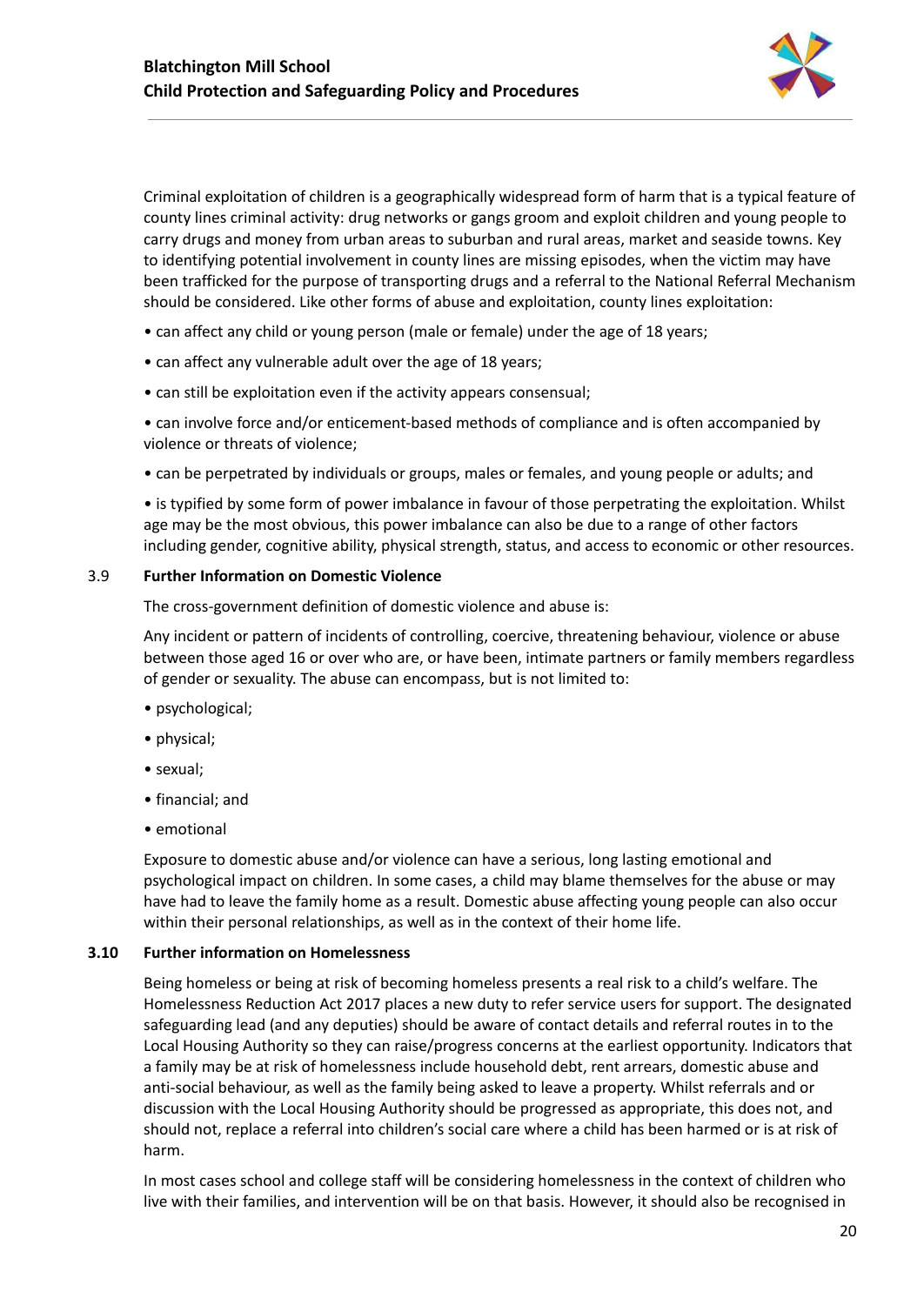

some cases 16 and 17 year olds could be living independently from their parent/carers/carers or guardians, for example through their exclusion from the family home, and will require a different level of intervention and support. Children's services will be the lead agency for these young people and the designated safeguarding lead (or a deputy) should ensure appropriate referrals are made based on the young person's circumstances.

#### **3.11 Further information on Female Genital Mutilation (FGM)**

Professionals in all agencies, and individuals and groups in relevant communities, need to be alert to the possibility of a girl being at risk of FGM, or already having suffered FGM. There are a range of potential indicators that a child or young person may be at risk of FGM, which individually may not indicate risk but if there are two or more indicators present this could signal a risk to the child or young person. Victims of FGM are likely to come from a community that is known to practise FGM. Professionals should note that girls at risk of FGM may not yet be aware of the practice or that it may be conducted on them, so sensitivity should always be shown when approaching the subject. Staff should activate local safeguarding procedures, using existing national and local protocols for multi-agency liaison with police and children's social care.

Warning signs that FGM may be about to take place, or may have already taken place, can be found in the Brighton and Hove FGM Multi Agency [Resource](http://brightonandhovelscb.org.uk/wp-content/uploads/LSCB-VAWG-FGM-Resource-Pack-FINAL.pdf) Pack or within the e-learning for all professionals, developed by the Home Office, available at [www.fgmelearning.co.uk](http://www.fgmelearning.co.uk)

Girls who are threatened with, or who have undergone FGM may withdraw from education, restricting their educational and personal development. They may feel unable to go against the wishes of their parent/carers/carers and consequently may suffer emotionally. Staff may become aware of a student because she appears anxious, depressed and emotionally withdrawn. They may be presented with a sudden decline in her performance, aspirations or motivation. There may be occasions when a student comes to educational establishment or college but then absents herself from lessons, possibly spending prolonged periods in the bathroom.

Students who fear they may be at risk of FGM can often come to the attention of, or turn to, a teacher, lecturer or other member of staff before seeking help from the police or social services. Sometimes the student's friends report it to staff. Teachers, lecturers and other members of staff are in an ideal position to identify and respond to a victim's needs at an early stage.

Staff should be aware of mandatory reporting requirements with regards to known cases of female genital mutilation (FGM) which require teachers to personally report to the police cases where they discover that an act of FGM appears to have been carried out. Further details can be found Annex B of Keeping Children Safe in Education September 2021.

#### **3.12 Further Information on Forced Marriage**

A forced marriage is one in which at least one participant does not (or cannot) consent to the marriage and pressure or abuse is used. It is recognised in the UK as a serious abuse of human rights.

The pressure put on people to marry against their will can be physical (including threats of violence, actual physical violence and sexual violence) or emotional and psychological (e.g. shame and coercion) Financial abuse can also be a factor.

Whilst it is unlikely that primary-age students will be the victims of forced marriage, they may disclose that older siblings or parent/carers/carers are at risk.

#### 3.13 **Further information on Preventing Radicalisation**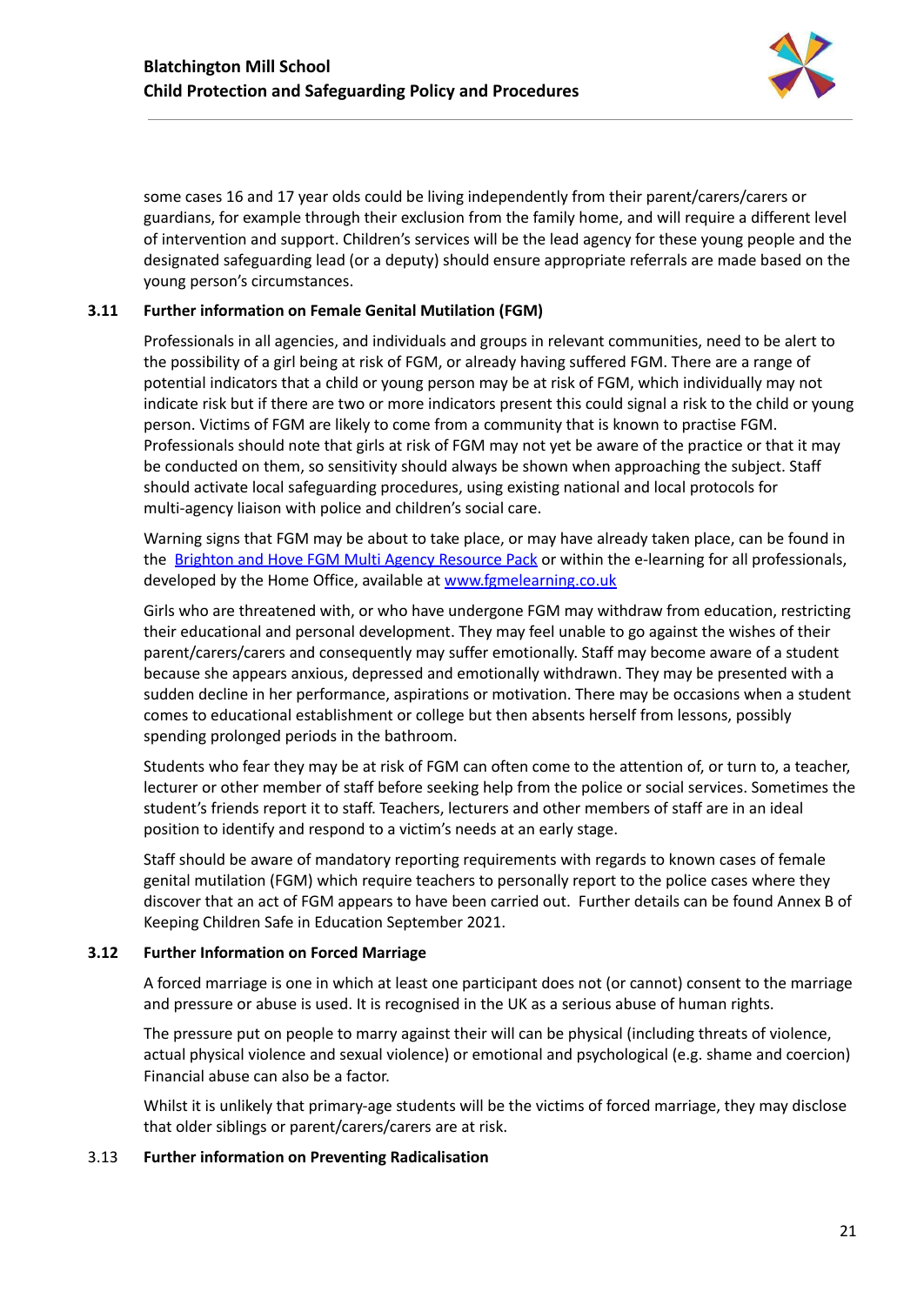

The Counter-Terrorism and Security Act, which received Royal Assent on 12 February 2015, places a duty on specified authorities, including local authorities and childcare, education and other children's services providers, in the exercise of their functions, to have due regard to the need to prevent people from being drawn into terrorism ("the Prevent duty"). This came into force on 1 July 2015. The Prevent duty directs inspectors to examine a educational establishment's response to extremist behaviour when considering the behaviour and safety of students, as well as the effectiveness of the leadership and management of the educational establishment in preventing extremism.

The Counter-Terrorism and Security Act 2015 also places a duty on local authorities to ensure Channel panels are in place. The panel must include the local authority and chief officer of the local police. Panels will assess the extent to which identified individuals are vulnerable to being drawn into terrorism, following a referral from the police and where considered appropriate and necessary consent is obtained, arrange for support to be provided to those individuals. The Act will require partners of Channel panels to co-operate with the panel in the carrying out of its functions and with the police in undertaking the initial assessment as to whether a referral is appropriate.

Educational establishments and colleges which are required to have regard to Keeping Children Safe in Education are listed in the Act as partners of the panel. The relevant provisions of the Act came into force on 12 April 2015 but many local authorities already have Channel panels set up in their area.

#### Channel Training

'Channel' is the name for the process of referring a person for early intervention and support, including:

- identifying people at risk of being drawn into terrorism
- assessing the nature and extent of that risk, and
- developing the most appropriate support plan for the people concerned.

The Channel process is about safeguarding children, young people and adults from being drawn into committing terrorist-related activity. It is about early intervention to protect and divert people away from risk before a crime occurs.

Training is available as follows:

Prevent Awareness: This offers an introduction to the Prevent duty, and explains how it aims to safeguard vulnerable people from being radicalised to supporting terrorism or becoming terrorists themselves. [http://www.elearning.prevent.homeoffice.gov.uk](http://www.elearning.prevent.homeoffice.gov.uk/)

Prevent Referrals: This package builds on the Prevent awareness eLearning training. It is designed to make sure that when we share a concern that a vulnerable individual may be being radicalised, that the referral is robust, informed and with good intention, and that the response to that concern is considered, and proportionate. <https://www.elearning.prevent.homeoffice.gov.uk/preventreferrals>

Channel Awareness: This training package is for anyone who may be asked to contribute to, sit on, or even run a Channel Panel. It is aimed at all levels, from a professional asked to input and attend for the first time, to a member of staff new to their role and organising a panel meeting. <https://www.elearning.prevent.homeoffice.gov.uk/channelawareness>

Prevent is the pan-Sussex strategy for preventing vulnerable people from being radicalised into violent extremism: The pan Sussex Prevent describes partner's (including educational establishments) role in the Prevent agenda: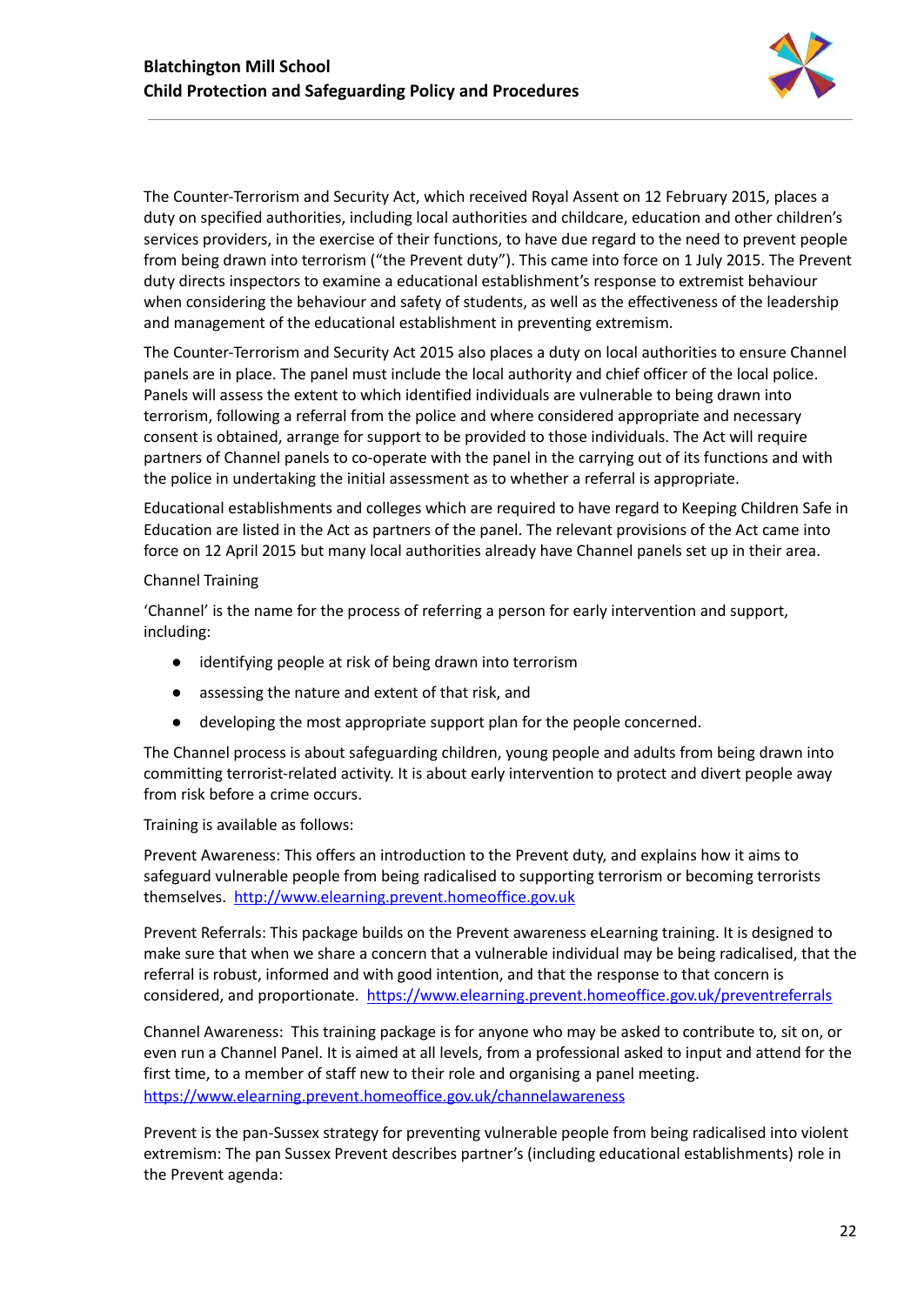

Sharing with colleagues

- Promote awareness of the PREVENT strategy within your organisation and partners, including the local risks, roles and responsibilities involved in its delivery
- Ensure colleagues and partners are aware of how to report any potentially relevant information or concerns
- Promote an understanding amongst colleagues and partners of how to identify indicators of terrorism
- Promote an understanding amongst colleagues and partners of how to identify potential signs of individual vulnerability to radicalisation.
- Indicators of terrorist activity

The Department for education has published The Prevent Duty Departmental advice for educational establishments and childcare providers at:

[https://assets.publishing.service.gov.uk/government/uploads/system/uploads/attachment\\_data/file/4](https://assets.publishing.service.gov.uk/government/uploads/system/uploads/attachment_data/file/439598/prevent-duty-departmental-advice-v6.pdf) [39598/prevent-duty-departmental-advice-v6.pdf](https://assets.publishing.service.gov.uk/government/uploads/system/uploads/attachment_data/file/439598/prevent-duty-departmental-advice-v6.pdf)

#### **3.14 Further Information on Sharing Nudes/Semi-Nudes, Sexting and Upskirting**

Sexting is when someone shares sexual, naked or semi-naked images or videos of themselves or others, or sends sexually explicit messages. Sexting among children and young people can be a common occurrence, where they often describe these incidents as 'mundane'. Children involved in sexting incidents will be dealt with by the police as victims as opposed to perpetrators, unless there are mitigating circumstances. The Designated Safeguarding Lead should record all incidents of sexting. This should include both the actions taken and the actions not taken, together with justifications. School staff must actively avoid viewing any images. School staff should seek to preserve evidence. In applying judgement to the sexting incident consider the following:

- Significant age difference between the sender/receiver involved
- If there is any external coercion involved or encouragement beyond the sender/receiver.
- If you recognise the child/young person as more vulnerable than is usual.
- If the image is of a severe or extreme nature.
- If the situation is not isolated and the image has been more widely distributed.
- If this is not the first time children/young people have been involved in a sexting act
- If other knowledge of either the sender or recipient may add cause for concern.

If these characteristics present cause for concern then escalate or refer the incident. If not, manage the situation accordingly, recording details of the incident, action and resolution. See "Sharing nudes and semi-nudes: advice for education settings working with children and young people" (published by UKCCIS) at Sharing nudes and [semi-nudes:](https://www.gov.uk/government/publications/sharing-nudes-and-semi-nudes-advice-for-education-settings-working-with-children-and-young-people) advice for education settings working with children and young people - GOV.UK [\(www.gov.uk\)](https://www.gov.uk/government/publications/sharing-nudes-and-semi-nudes-advice-for-education-settings-working-with-children-and-young-people)

Upskirting is a criminal offence. Upskirting typically involves taking a picture under a person's clothing without them knowing, with the intention of viewing their genitals or buttocks to obtain sexual gratification, or cause the victim humiliation, distress or alarm.

#### **3.15 Further information on Private Fostering**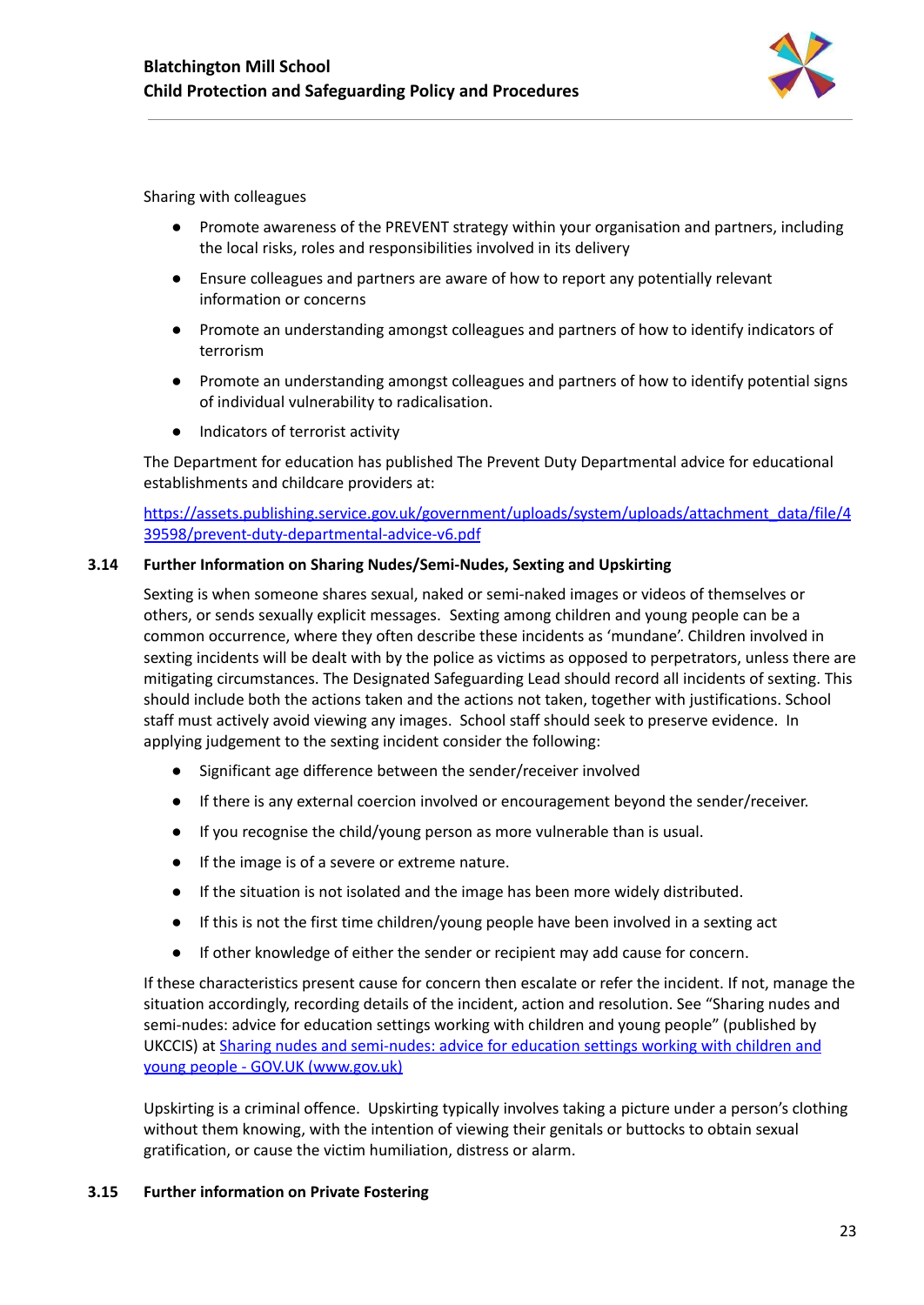

parent/carers/carers and carers often fail to notify schools about private fostering arrangements even though they are legally required to notify Children's Services. Often this is because they are unaware of the requirements. They believe that this is a private family arrangement which does not concern anybody else.

This lack of awareness means that many privately fostered children remain hidden and can be vulnerable, as in the case of Victoria Climbie who was a privately fostered child.

#### Private Fostering definition

Private fostering occurs when a child under 16 (or 18 if the child is disabled) is cared for and lives with an adult who is not a relative for 28 days or more. The following are considered to be relatives: a step parent/carer (by marriage or civil partnership), grandparent/carer, step grandparent/carer, brother, sister, uncle or aunt.

Private fostering is a private arrangement made by the parent/carer(s), (or those with parental responsibility) for someone to care for their child because they are unable to do so (permanently or temporarily). This may be due to a number of reasons such as parental ill health, a parent/carer going abroad or in to prison, a child being brought to the UK to study English or the relationship between the child and parent/carer has broken down.

School staff play an essential role in identifying privately fostered children. If you know a child is being privately fostered you should advise the parent/carer that they have a legal obligation to report the arrangement to Children Social Care at least six weeks before it happens or within 48 hours if the arrangement is current having been made in an emergency.

Alert your Designated Safeguarding Lead who will ensure this is followed up with Children Social Care and the arrangement is assessed, approved and monitored

## <span id="page-24-0"></span>**4 RECOGNITION – WHAT TO LOOK FOR**

- 4.1 Staff members should refer to the detailed information about the categories of abuse and risk indicators in the *Pan-Sussex Child Protection and Safeguarding Procedures* for further guidance.
- 4.2 In an abusive relationship, the child may:
	- appear frightened of their parent/carer(s)
	- act in a way that is inappropriate to their age and development, although full account needs to be taken of different patterns of development and different ethnic groups
- 4.3 In an abusive relationship, the parent or carer may:
	- persistently avoid child health services and treatment of the child's illnesses
	- have unrealistic expectations of the child
	- frequently complain about or to the child and fail to provide attention or praise
	- be absent
	- be misusing substances
	- persistently refuse to allow access on home visits by professionals
	- be involved in domestic violence and abuse
	- be socially isolated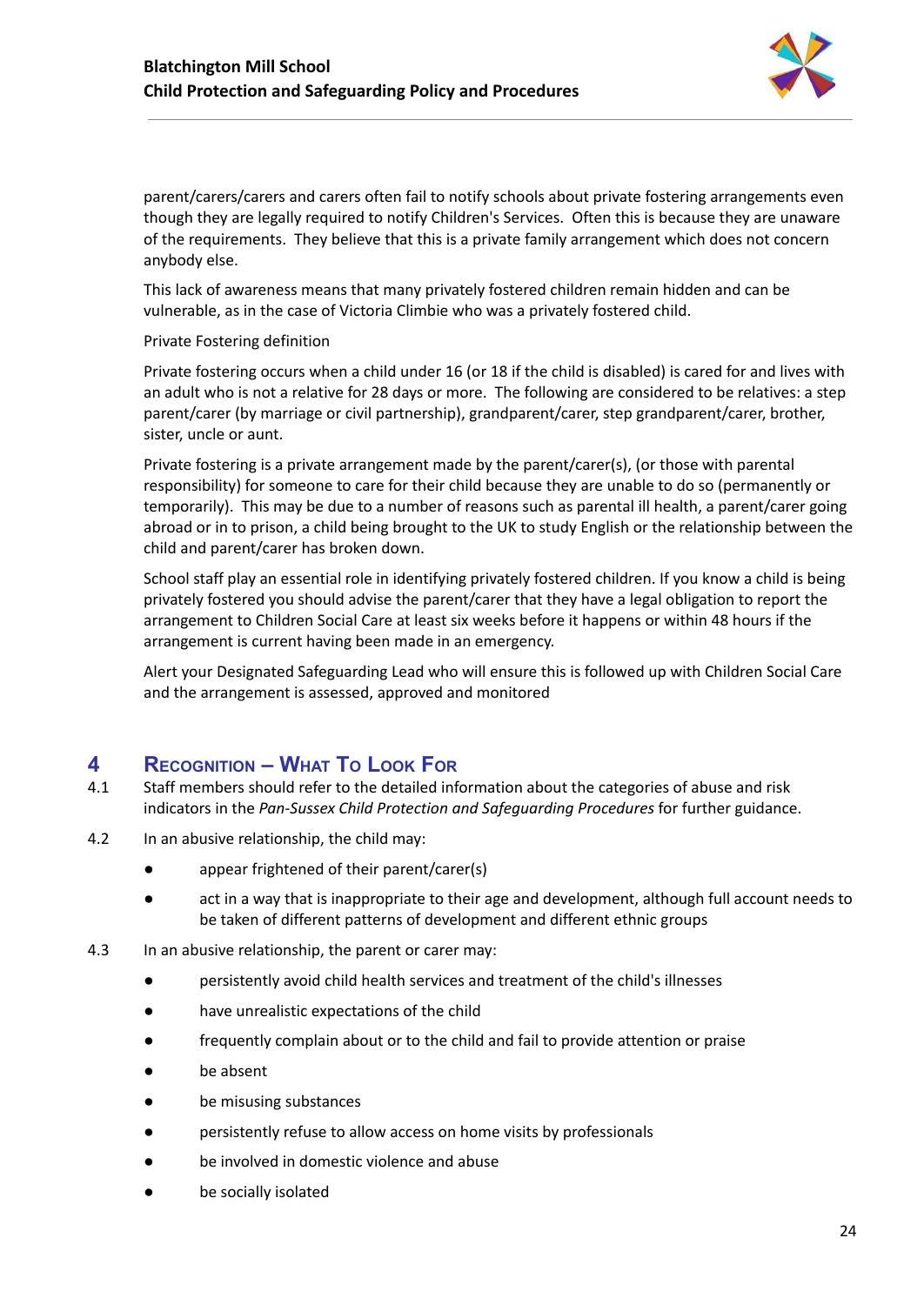

- 4.4 Serious case reviews and Child Safeguarding Practice Reviews have found that parental substance misuse, domestic abuse and mental health problems, sometimes referred to as the 'toxic trio', if they coexist in a family could mean significant risks to children. Problems can be compounded by poverty, frequent house moves or eviction.
- 4.5 Staff should be aware that children with special educational needs and disabilities can face additional safeguarding challenges including:
	- assumptions that indicators of possible abuse such as behaviour, mood and injury relate to the child's disability
	- children with special educational needs and disabilities are particularly vulnerable to bullying and often show no outward signs
	- communication issues can be a barrier to effective safeguarding

## <span id="page-25-0"></span>**5 PEER ON PEER ABUSE – MANAGING ALLEGATIONS**

5.1 At our school we believe that all students have a right to attend and learn in a safe environment. Children and young people should be free from harm by adults and other students.

We recognise that some students will sometimes negatively affect the learning and wellbeing of others and their behaviour will be dealt with under the school's Behaviour Policy or Anti-Bullying Policy when appropriate.

We are mindful of the need to follow published guidance and to seek advice and support from other professionals when appropriate. We will report directly to police when guidance indicates that a criminal offence may have been committed.

#### 5.2 **Safeguarding allegations**

It is important to remember that Peer-on-Peer Abuse does not occur in a vacuum. It occurs in a society where there are structures and norms that shape young people's views, experiences and behaviours, as well as responses to them. Consequently there are different issues of gender that will need to be considered when responding to allegations made against students by others in the school, which are of a safeguarding nature. Safeguarding issues raised in this way may include physical abuse, emotional abuse, sexual abuse and sexual exploitation. It is likely that to be considered a safeguarding allegation against a student, some of the following features will be found.

The allegation:

- is made against an older student and refers to their behaviour towards a younger student or a more vulnerable student
- is of a serious nature, possibly including a criminal offence
- raises risk factors for other students in the school
- indicates that other students may have been affected by this student
- indicates that young people outside the school may be affected by this student

#### 5.3 **Examples of safeguarding issues against a student could include:**

Physical Abuse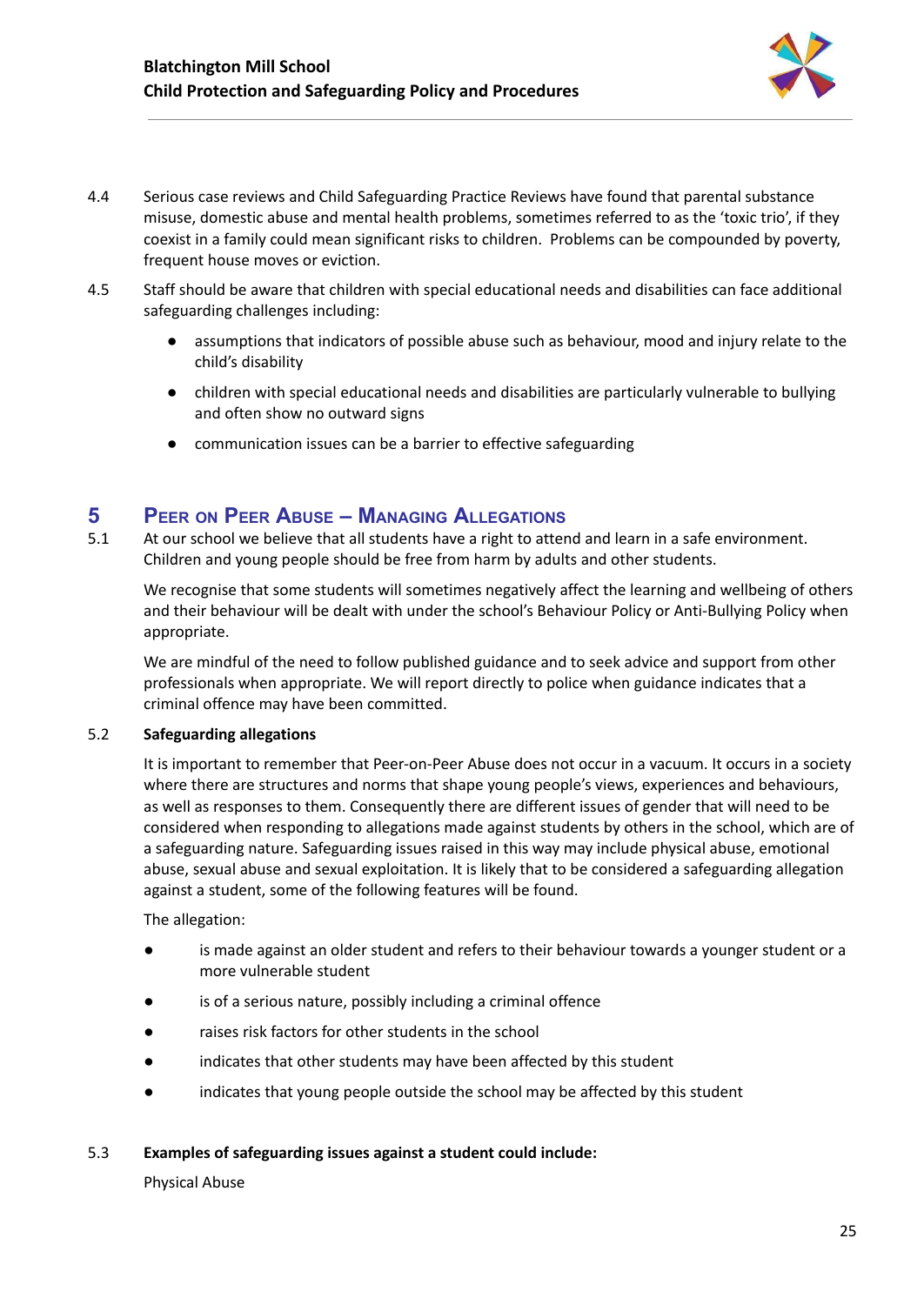

- violence, particularly pre-planned
- forcing others to use drugs or alcohol

#### Emotional Abuse

- blackmail or extortion
- threats and intimidation

#### Sexual Abuse

- indecent exposure, indecent touching or serious sexual assaults
- forcing others to watch pornography or take part in sexting

#### Sexual Exploitation

- encouraging other children/young people to attend inappropriate parties
- photographing or videoing other children/young people performing indecent acts

In areas where gangs are prevalent, older students may attempt to recruit younger students using any or all of the above methods. Young people suffering from sexual exploitation themselves may be forced to recruit other young people under threat of violence.

#### **5.4 Minimising the risk of safeguarding concerns towards students from other students**

We will provide a developmentally appropriate PSHE syllabus which develops students' understanding of acceptable behaviour and keeping themselves safe.

Have systems in place for any student to raise concerns with staff, knowing they will be listened to, believed and valued.

Deliver targeted work on assertiveness and keeping safe to those students identified as being at risk.

On occasion, some students will present a safeguarding risk to other students. The school should be informed that the young person raises safeguarding concerns, for example, they are coming back into school following a period in custody or they have experienced serious abuse themselves.

These students will need an individual risk assessment and risk reduction plan to ensure that other students are kept safe and they themselves are not laid open to malicious allegations. There is a need to balance the tension between privacy and safeguarding.

#### 5.5 **What to do**

The initial response to a report from a child/young person is important. It is essential that all victims are reassured that they are being taken seriously and that they will be supported and kept safe. A victim should never be given the impression that they are creating a problem by reporting abuse. Nor should a victim ever be made to feel ashamed for making a report.

If staff have a concern about a child/young person or a child/young person makes a report to them, they should follow the school's safeguarding referral process. As is always the case, if staff are in any doubt as to what to do they should speak to the year office cp staff (Head of Year or Assistant Head of Year), designated safeguarding lead (or a deputy).

The Designated Safeguarding Lead (or deputy, or year office cp staff) should make a referral to the Front Door for Families, as appropriate. If the allegation indicates a potential criminal offence has taken place, the police should be contacted at the earliest opportunity and advice sought from them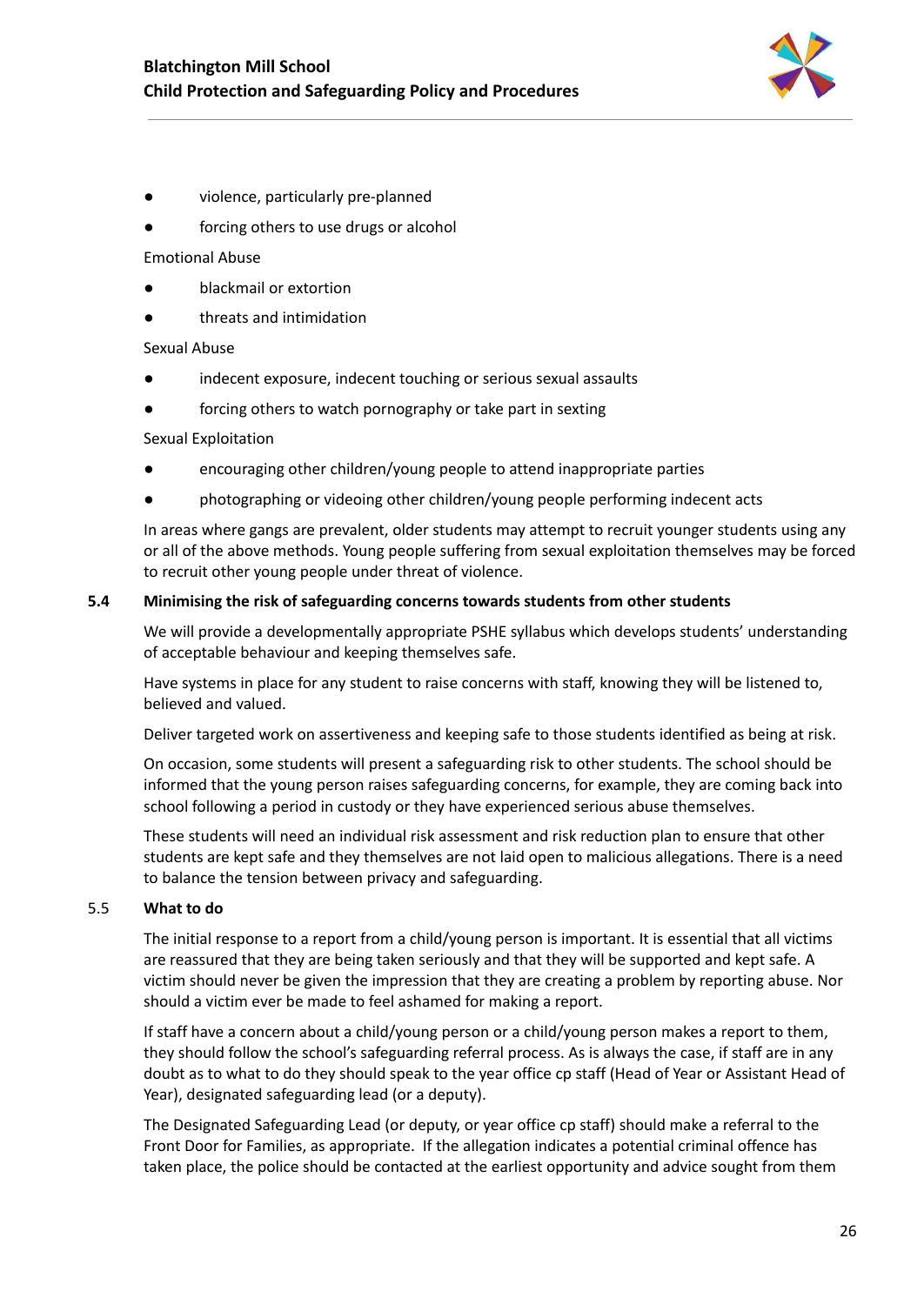

on appropriate follow-up in school. Unless other professionals advise otherwise, the school will inform parents/carers (of both the student being complained about and the alleged victim).

#### 5.6 **Risk and Needs Assessment**

The school will follow Department for Education guidance and put in place a risk assessment and risk reduction plans for all children/young people affected by a report of peer on peer abuse. The plans should include how the children/young people will be supported. Wherever possible, this plan will be established in collaboration with the child/young person, their parents/carers and other professionals. The plan will be shared with the child/young person and their parents/carers and will be reviewed regularly.

## <span id="page-27-0"></span>**6 CHILDREN'<sup>S</sup> SERVICES THRESHOLD DOCUMENT**

- 6.1 The Children's Services Threshold Document has been developed so that everyone working with children in Brighton and Hove has a common language for understanding the needs and risks surrounding children and their families.
- 6.2 For example, if the school has concerns about a child and needs advice or support from the Front Door for Families, they will use the Threshold Document as a guide to understand the school's concerns and provide advice about what to do or to decide whether the child and family need social care involvement. The Threshold Document does not replace professional judgement, but it is intended to support decision-making and discussions between services and practitioners.
- 6.3 It is important that staff members are familiar with the Threshold Document, which can be accessed at Brighton & Hove – Helping Children and Families, Threshold [Document](https://www.bhscp.org.uk/documents/brighton-hove-helping-children-and-families-threshold-document/)
- 6.4 The Threshold Document shows that a child's or family's additional needs can be on a range from none to very high, and that needs can shift from early help to child protection and back to preventative early help. It covers children whose needs are increasing as well as children whose needs are decreasing after Children's Social Work Services involvement. The Threshold Document will help practitioners to identify the right level of support for the child in the least intrusive way while keeping the child safe.
- 6.5 The Threshold Document identifies four levels of need.

#### **Level 1:**

- children who are achieving expected outcomes
- their needs are met by their parent/carers/carers and by accessing universal services such as health and education
- they do not have additional needs

#### **Level 2:**

- children with additional needs
- parent/carers/carers need professional support or guidance to help them meet their children's needs
- extra support can usually be provided by agencies that already know the family, e.g. their pre-school, school or college or NHS community services such as Health Visiting

#### **Level 3:**

● children with multiple and complex needs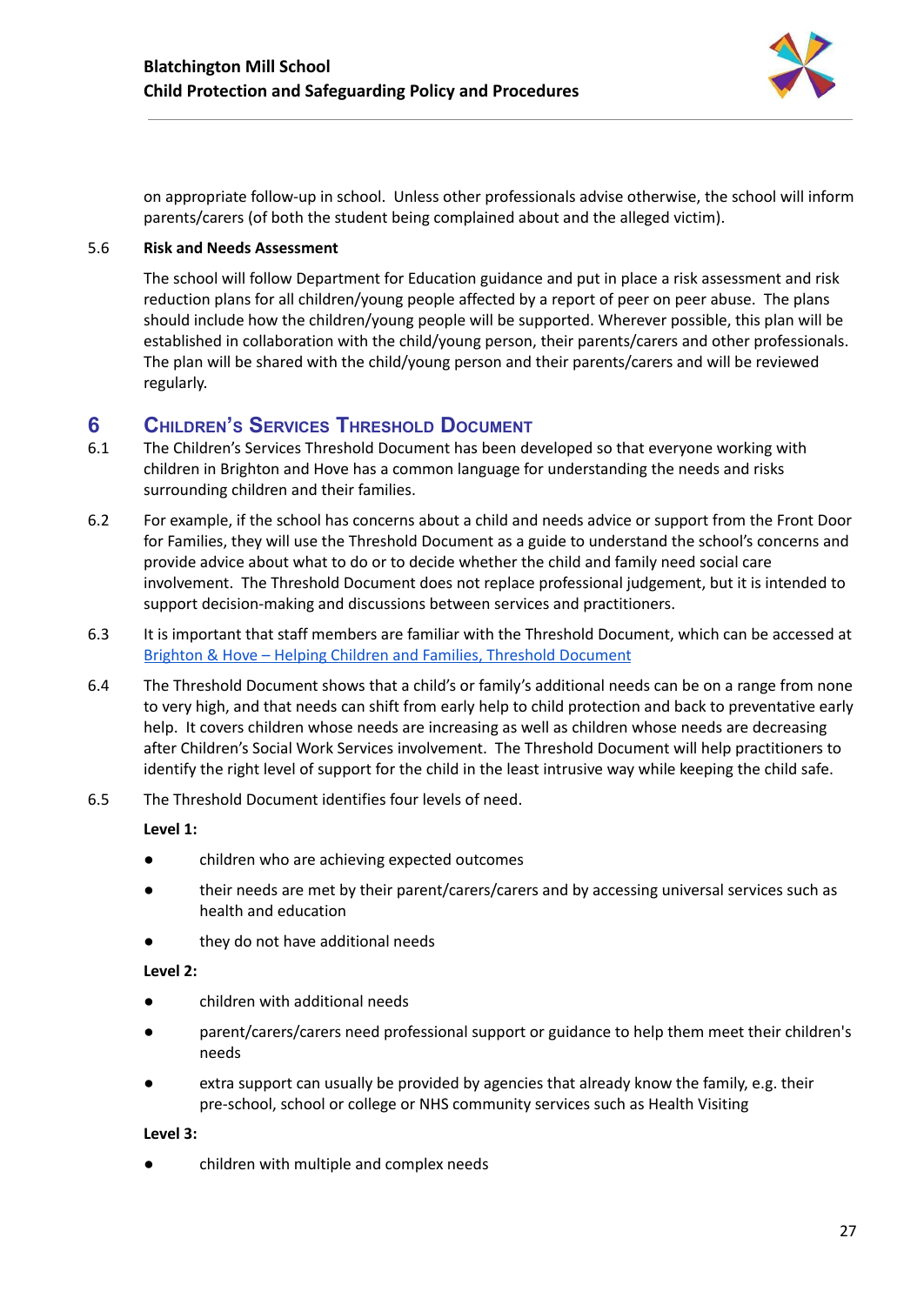

- children and parent/carers/carers need targeted early help or specialist services to meet the children's needs
- needs are met through multi-agency support and the use of Early Help Plans

**Level 4:**

- children with acute needs, including those in need of protection
- children and parent/carers/carers need multi-agency responses which include specialist intervention from Children's Social Work Services through the family assessment process
- **6.6** By referring to the Threshold Document, the school can identify when assessment and support for a child and family need 'stepping up' to a referral to Social Work Services and when the needs of a child and their family have been reduced enough for them the be 'stepped down' to early help services.

## <span id="page-28-0"></span>**7 WHAT ACTION TO TAKE IF YOU HAVE CONCERNS ABOUT A CHILD**

| <b>Staff member</b>                                                                   | What action to take if you have concerns                                                                                                                                                                                                                                                                                                                                                                                                                                          |
|---------------------------------------------------------------------------------------|-----------------------------------------------------------------------------------------------------------------------------------------------------------------------------------------------------------------------------------------------------------------------------------------------------------------------------------------------------------------------------------------------------------------------------------------------------------------------------------|
| Any member of<br>staff, governor,<br>volunteer,<br>contractor or<br>activity provider | Discuss your concerns with the relevant Year Office CP staff or the Designated<br>Safeguarding Lead Ruth King or the Deputy Designated Safeguarding<br>LeadLouisa Broad or Laura Swithern as soon as possible, before the child<br>leaves for the day. It is important that the child is not sent home at the end of<br>the day without taking the right protective action.<br>EMail details of your concern to the Year Office and copy in the safeguarding<br>$\bullet$<br>team |
|                                                                                       | If the Year Office CP staff, Designated Safeguarding Lead or their deputy is not<br>available, you should contact the Front Door For Families yourself. Inform the<br>Designated Safeguarding Lead about what actions you have taken.                                                                                                                                                                                                                                             |
| Designated                                                                            | You are concerned that the child is at risk of significant harm                                                                                                                                                                                                                                                                                                                                                                                                                   |
| Safeguarding<br>Lead or Deputy                                                        | (Level 4 Threshold Document)                                                                                                                                                                                                                                                                                                                                                                                                                                                      |
| or Year Office                                                                        | Contact the Front Door For Families immediately.                                                                                                                                                                                                                                                                                                                                                                                                                                  |
| CP staff                                                                              | If you believe that the child is in immediate danger, or you suspect a crime has<br>been committed, you must also contact the police immediately.                                                                                                                                                                                                                                                                                                                                 |
|                                                                                       | You believe the child is not at risk of significant harm, but the child or their family<br>may need support                                                                                                                                                                                                                                                                                                                                                                       |
|                                                                                       | (Level 2 or 3 Threshold Document)                                                                                                                                                                                                                                                                                                                                                                                                                                                 |
|                                                                                       | Discuss your concerns with the parents/carers (and child if appropriate).                                                                                                                                                                                                                                                                                                                                                                                                         |
|                                                                                       | Use the Threshold Document to identify the level of need.                                                                                                                                                                                                                                                                                                                                                                                                                         |
|                                                                                       | Discuss your concerns with senior colleagues in another agency, if necessary                                                                                                                                                                                                                                                                                                                                                                                                      |
|                                                                                       | If your consultation results in the decision that the child and family are in<br>need of help at Level 2 or 3 of the Threshold Document, provide additional                                                                                                                                                                                                                                                                                                                       |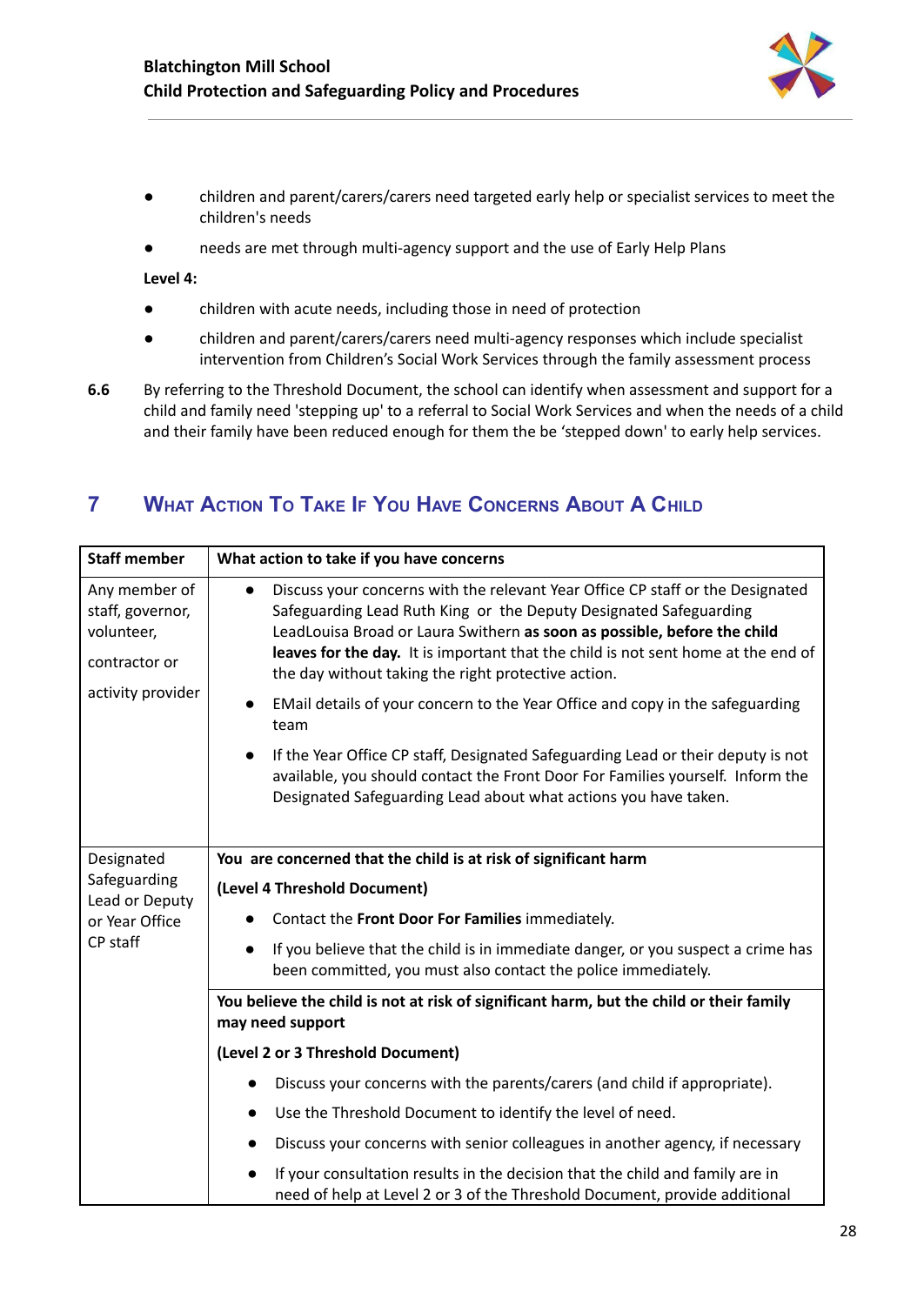

support in the school and/or refer the child or their family to other agencies providing **early help services**.

Record all your consultations and decision-making in CPOMS linked to the entry sent by the staff member who contacted you originally. Update the chronology and add referral letters and forms to the child's CPOMS file. Continue to update the file, including the chronology, as work progresses.

## <span id="page-29-0"></span>8 DEALING WITH A DISCLOSURE MADE BY A CHILD - ADVICE FOR ALL MEMBERS OF **STAFF**

If a child discloses that he or she has been abused in some way, the member of staff or volunteer should follow this guidance.

- Listen to what is being said without displaying shock or disbelief.
- Only ask questions when necessary to clarify, and without suggesting what the answer might be.
- Accept what is being said.
- Allow the child to talk freely do not put words in the child's mouth.
- Reassure the child that what has happened is not his or her fault.
- Do not make promises that you may not be able to keep.
- Do not promise confidentiality it may be necessary to refer the child to Children's Social Care.
- Stress that it was the right thing to tell.
- Do not criticise the alleged perpetrator.
- Explain what has to be done next and who has to be told.
- Inform the Designated Safeguarding Lead without delay.
- Complete the child protection incident/welfare concern form and pass it to the Designated Safeguarding Lead.
- Dealing with a disclosure from a child and safeguarding issues can be stressful. Consider seeking support for yourself and discuss this with the Designated Safeguarding Lead.

## <span id="page-29-1"></span>**9 DISCUSSING CONCERNS WITH THE FAMILY AND THE CHILD – ADVICE FOR THE DSL**

- 9.1 In general, you should always discuss any concerns the school may have with the child's parents/carers. They need to know that you are worried about their child. However, you should not discuss your concerns if you believe that this would place the child at greater risk or lead to loss of evidence for a police investigation.
- 9.2 **If you make a decision not to discuss your concerns with the child's parents or carers** this must be recorded in the child's CPOMS records with a full explanation for your decision.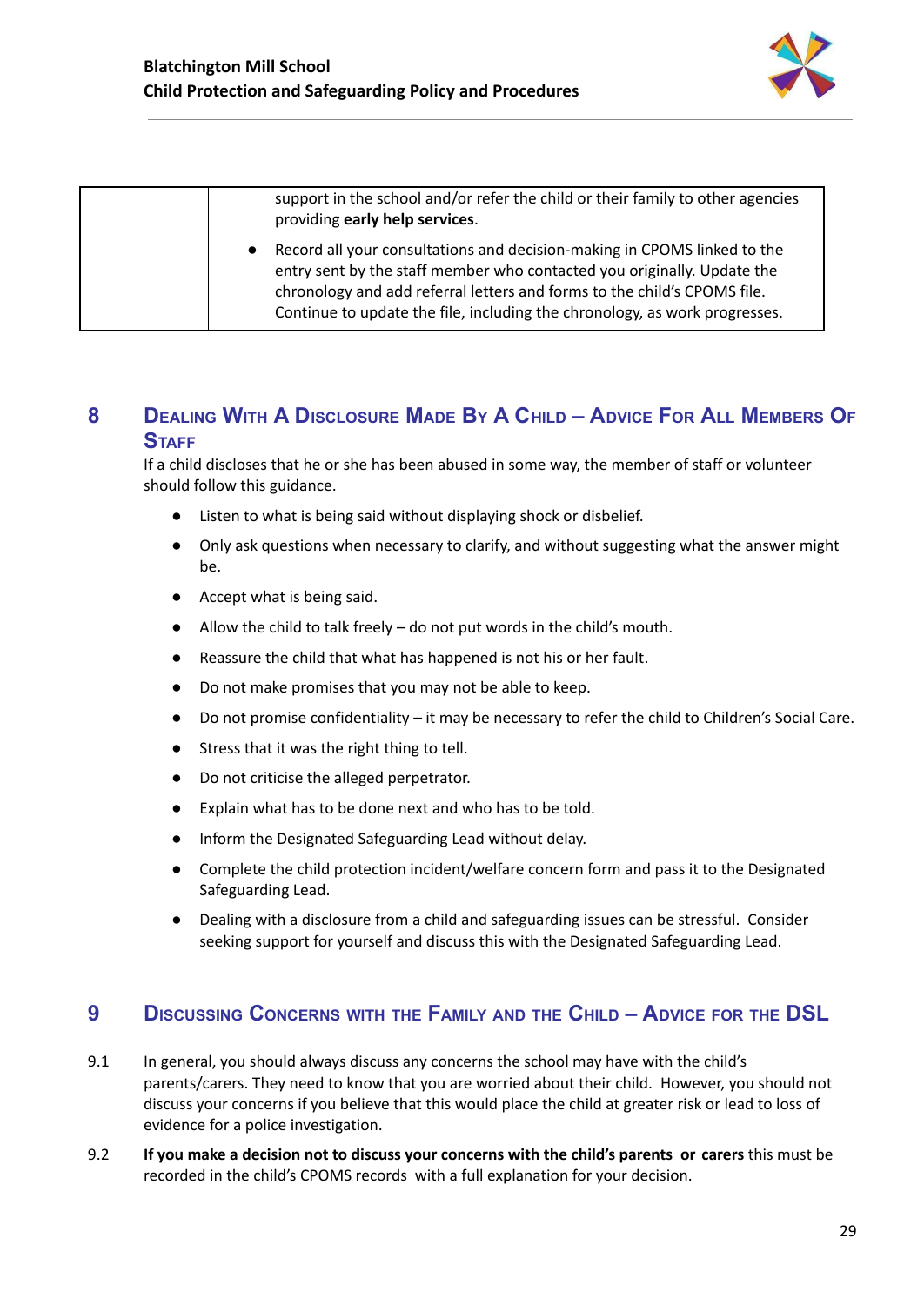

- 9.3 **It is important to consider the child's wishes and feelings**, as part of planning what action to take in relation to concerns about their welfare.
- 9.4 When talking to children, you should take account of their age, understanding and preferred language, which may not be English. It is also important to consider how a disabled child may need support in communicating.
- 9.5 How you talk to a child will also depend on the substance and seriousness of the concerns. You may need to seek advice from the Front Door for Families or the police to ensure that neither the safety of the child nor any subsequent investigation is jeopardised.
- 9.6 If concerns have arisen as a result of information given by a child, it is important to reassure the child but not to promise confidentiality.
- 9.7 **It is expected that you discuss your concerns with the parents/carers before making a referral to the Front Door for Families, unless you consider that this would place the child at increased risk of significant harm**.
- 9.8 Parents/carers will ultimately be made aware of which organisation made the referral.

## <span id="page-30-0"></span>**10 EARLY HELP FOR CHILDREN AND FAMILIES**

- 10.1 Most parents/carers can look after their children without the need of help other than from their family or friends. However, some parents/carers may need additional help from our school or other services such as the NHS. Providing help early is more effective in promoting the welfare of children than reacting later.
- 10.2 Our school will work together with other agencies to provide a coordinated offer of early help, in line with *Working Together to Safeguard Children July 2018* and local guidance, to any child who needs it.
- 10.3 We will pool our knowledge within the school and with other agencies about which families or children need additional support in a range of ways so that we can work out how best to help them. We will use the Threshold Document to identify what level of need the child or their family has.
- 10.4 We will work closely with targeted early help services, via the Front Door For Families, and Children's Social Work Services if we feel families need more support and input, or children are at risk of harm, and we will continue to provide support if other services are also needed.
- 10.5 Early help support is accessed by making a referral to the Front Door For Families. Consent for this will need to be gained from the family first.
- 10.6 Our school will work with other services in early help planning and coordination of interventions to meet young peoples and families.

## <span id="page-30-1"></span>**11 FRONT DOOR FOR FAMILIES RESPONSES TO CONCERNS ABOUT A CHILD**

- 11.1 Once Children's Social Work Services has accepted our referral as needing a social-care-led response (Level 4 of the Threshold Document), a senior social work practitioner and their manager will evaluate the concerns to identify the sources and levels of risk and to agree what protective action may be necessary.
- 11.2 The evaluation of concerns and risks involve deciding whether:
	- the child needs immediate protection and urgent action is necessary; or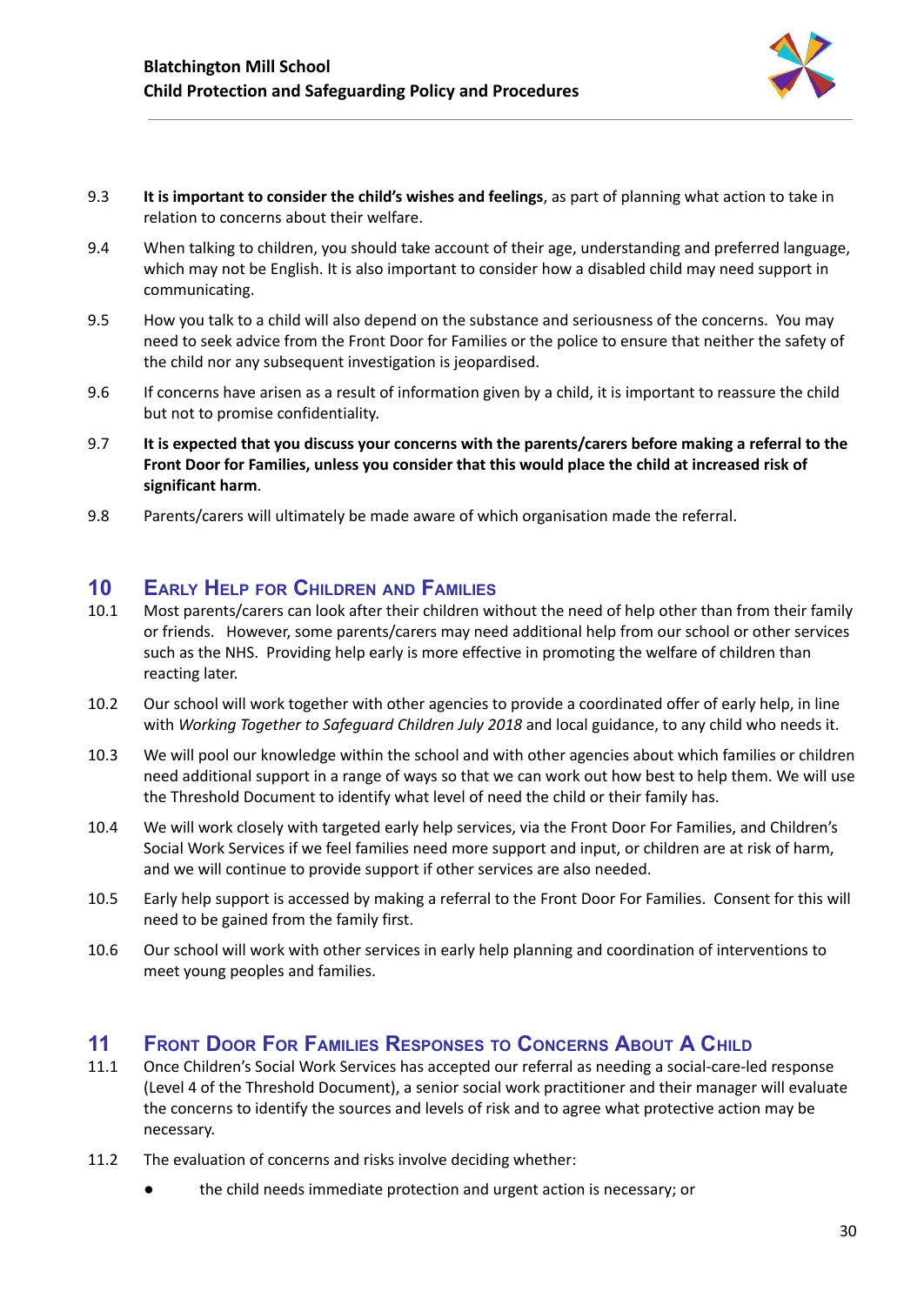

- the child is suffering, or at risk of suffering, significant harm and enquiries need to be made under section 47 of the Children Act 1989; or
- the child is in need and should be assessed under section 17 of the Children Act 1989.
- 11.3 We will cooperate with Children's Social Work Services and the police in any emergency action they take using their legal powers for immediate protection of the child. This may involve removing the child from their home.
- 11.4 We will participate in any multi-agency discussions (strategy discussions), if invited to do so, and share information about the child and their family to plan the response to concerns.
- 11.5 We will share information about the child and their family for section 47 enquiries and family assessments undertaken by Children's Social Work Services.
- 11.6 We will ensure that a relevant staff member participates in all initial and review child protection conferences, if we are invited to attend. The staff member will work together with other agencies to discuss the need for and agree to an outcome-focused child protection plan and will ensure that the child's wishes and views are considered in their own right in planning.
- 11.7 If we are members of the core group to implement a child protection plan, we will ensure a relevant staff member participates in all core group meetings.
- 11.8 We will ensure that we complete all actions allocated to us as part of the outcome-focused plan, whether a child protection plan or a family support plan, in a timely way.
- 11.9 We will continue to monitor children once their plans are ended to ensure that they are supported and kept safe.

## <span id="page-31-0"></span>**12 INFORMATION SHARING AND CONSENT**

- 12.1 It is essential that people working with children can confidently share information as part of their day-to-day work. This is necessary not only to safeguard and protect children from harm but also to work together to support families to improve outcomes for all.
- 12.2 The school may have to share information about parents or carers, such as their medical history, disability or substance misuse issues, for investigations of child abuse carried out by Children's Social Work Services.
- 12.3 We will proactively seek out information as well as sharing it. This means checking with other professionals whether they have information that helps us to be as well informed as possible when working to support children.
- 12.4 The Data Protection Act 1998 and the General Data Protection Regulation are not a barrier to sharing information. It is there to ensure that personal information is managed in a sensible way and that a balance is struck between a person's privacy and public protection.
- 12.5 We should be sharing any concerns we have with parents/carers at an early stage, unless this would put a child at greater risk or compromise an investigation. parents/carers need to know what our responsibilities are for safeguarding and protecting children and that this involves sharing information about them with other professionals.
- 12.6 Be clear about the purpose of sharing confidential information and only share as much as you need to achieve your purpose.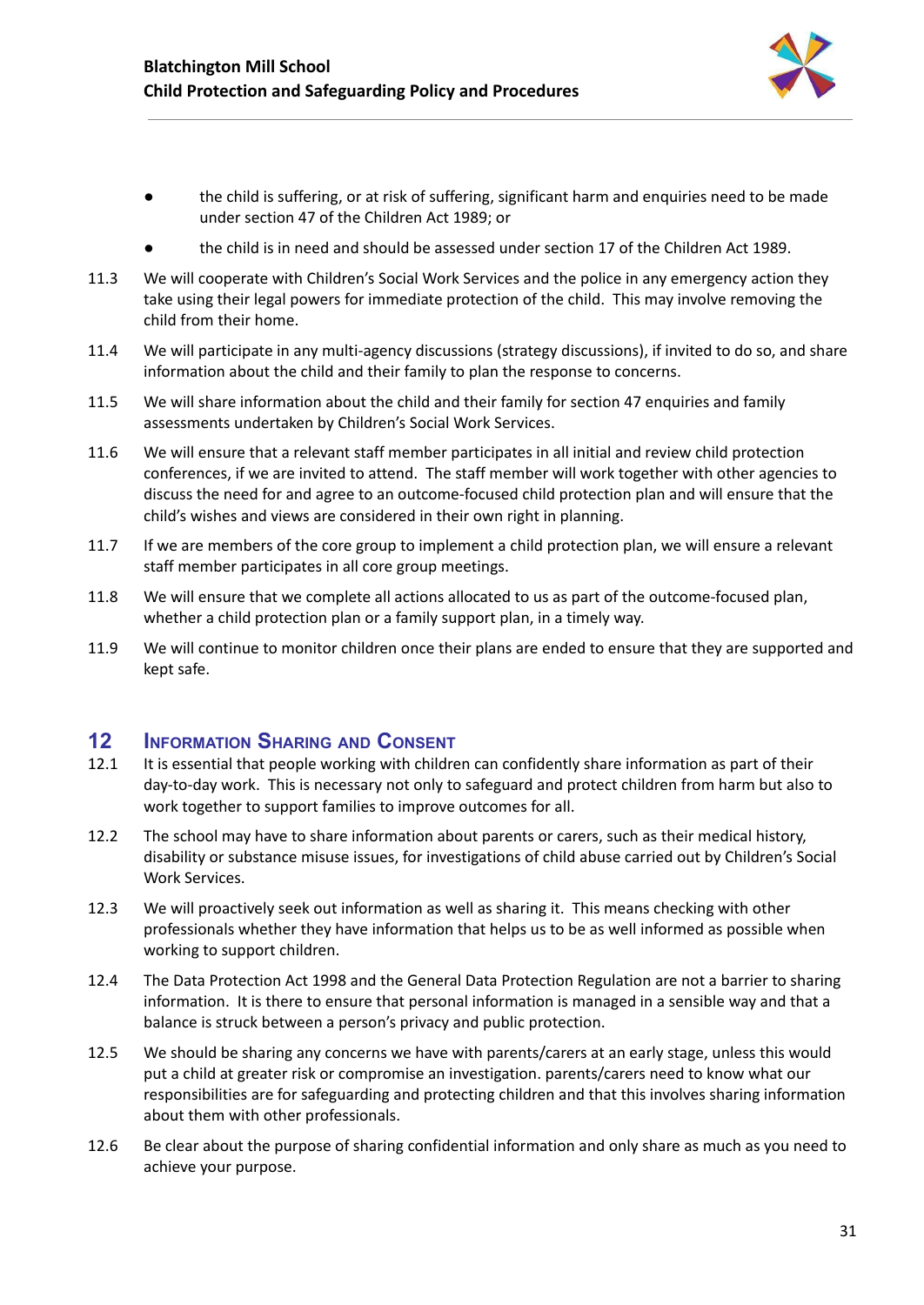

- 12.7 Try to get consent from parents/carers (or the child, if they have sufficient understanding) to share information, if possible. However, **you do not need consent if you have serious concerns about a child's safety and well-being.**
- 12.8 **Consent is not necessary** in cases where Children's Social Work Services are making child protection enquiries under section 47 of the Children Act 1989. Information needs to be shared with Children's Social Work Services; staff members must make sure to record what information has been shared.
- 12.9 **Consent is necessary** for:
	- Children's Social Work Services investigations or assessments of concerns under section 17 of the Children Act 1989. Children's Social Care will assume that we have obtained consent from the parent/carers/carers to share information unless we make them aware that there is a specific issue about consent. This must be discussed with the social worker requesting information.
	- Early Help Assessments. Assessments are undertaken with the agreement of the child and their parents/carers or carers.
- 12.10 If you are in any doubt about the need for seeking consent, get advice from the Designated Safeguarding Lead.
- 12.11 Keep a record of your decision to share information, with or without consent, and the reasons for it. Remember also that it is just as important to keep a record of why you decided not to share information as why you did so.

## <span id="page-32-0"></span>**13 RECORD KEEPING**

- **13.1** Good record keeping is an important part of the school's accountability to children and their families and will help us in meeting our key responsibility to respond appropriately to welfare concerns about children.
- 13.2 Records should be factual, accurate, relevant, up to date and auditable. Where opinions are included this must be made clear. Where people are referred to they should be identified clearly by role. Records should support monitoring, risk assessment and planning for children and enable informed and timely decisions about appropriate action to take.
- 13.3 Records should include: a clear and comprehensive summary of the concern; details of how the concern was followed up and resolved; a note of any actions taken; a note of any discussions and decisions made, with reasons for those decisions; the outcome of actions.
- 13.4 The Designated Safeguarding Lead will ensure that records are maintained appropriately for children with safeguarding concerns and that CPOMS files are created and maintained in line with requirements of the above guidance.

## <span id="page-32-1"></span>**14 PROFESSIONAL CHALLENGE AND DISAGREEMENTS**

- 14.1 Working with children and families, and in particular child protection work, is stressful and complex, as well as involving uncertainty and strong feelings. To ensure that the best decisions are made for children, we need to be able to challenge one another's practice.
- 14.2 We will promote a culture within our school that enables all staff members to raise, without fear of repercussions, any concerns they may have about the management of child protection in the school.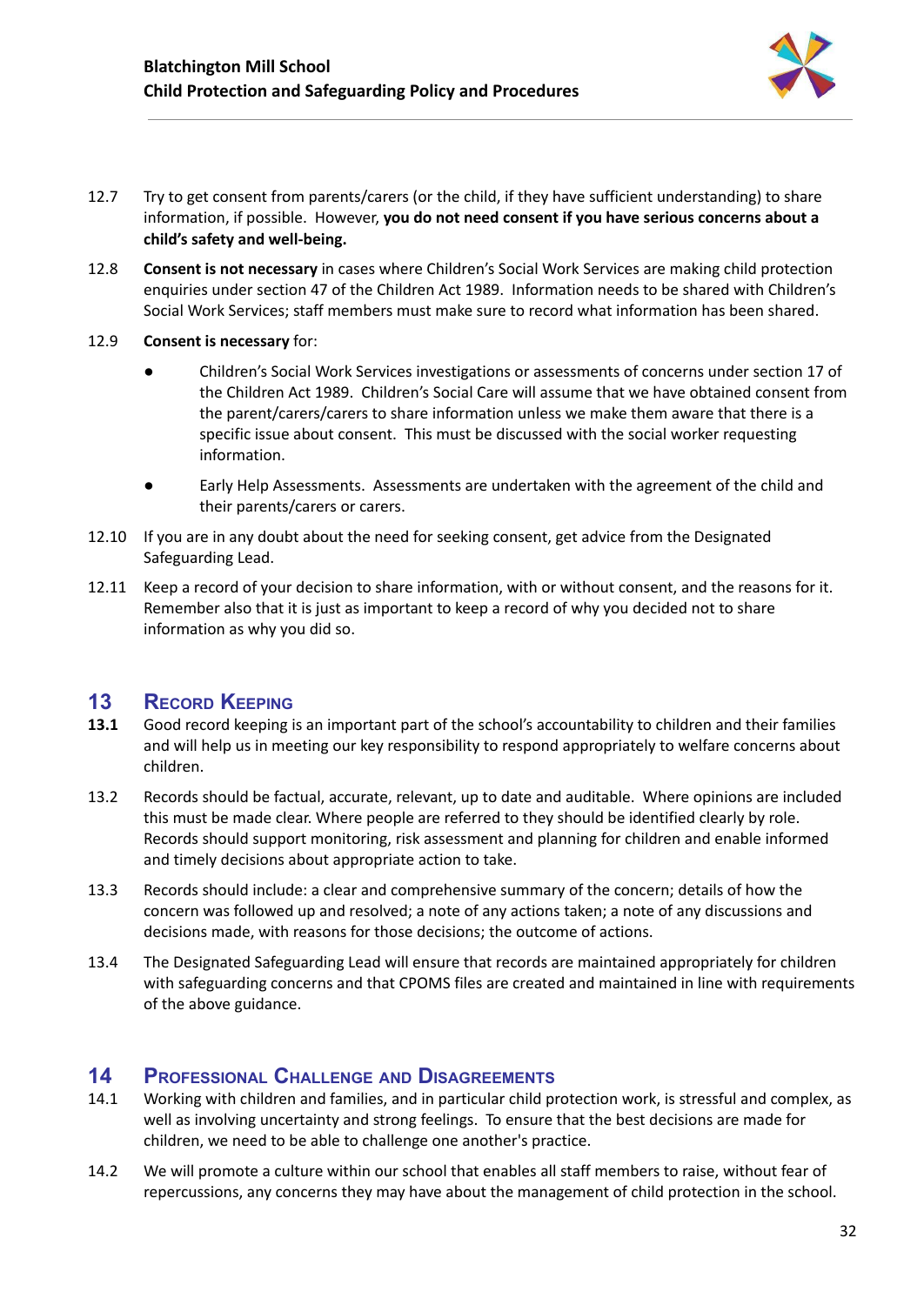

This may include raising concerns about decisions, action and inaction by colleagues about individual children. If necessary, staff members will speak with the Designated Safeguarding Lead, the head teacher, the chair of governors or with the Local Authority Education Safeguarding Officer.

- 14.3 Cooperation across agencies is crucial; professionals need to work together, using their skills and experience, to make a robust contribution to safeguarding children and promoting their welfare within the framework of discussions, meetings, conferences and case management.
- 14.4 If there are any professional disagreements with practitioners from other agencies, the Designated Safeguarding Lead or the head teacher will raise concerns with the relevant agency's safeguarding lead in line with guidance in the *Pan-Sussex Child Protection and Safeguarding Procedures*.
- 14.5 If the school disagrees with the child protection conference chair's decision, the Designated Safeguarding Lead or the head teacher will consider whether they wish to challenge it further and raise the matter with Children's Services Head of Safeguarding.

## <span id="page-33-0"></span>**15 SAFER RECRUITMENT**

- *15.1* Our school has robust recruitment and vetting procedures to help prevent unsuitable people from working with children, which are in line with those stipulated within *Keeping Children Safe in Education: Statutory Guidance for Schools and Colleges, September 2021*
- 15.2 Our job advertisements and application packs make explicit reference to the school's commitment to safeguarding children, including compliance with disclosure and barring regulations and clear statements in the job description and person specification about the staff member's safeguarding responsibilities.
- *15.3* All staff members, including volunteers, who have contact with children, young people and families will have appropriate pre-employment checks in line with *Keeping Children Safe in Education: Statutory Guidance for Schools and Colleges, September 2021*
- 15.4 School governors are required to have both an enhanced DBS check and a section 128 check (via Teaching Regulation Agency's Teacher Services web page). This does not apply to associate members appointed to serve on governing body committees.
- 15.5 At least one member on every short listing and interview panel will have completed safer recruitment training.
- 15.6 The head teacher and the nominated governor for child protection are responsible for ensuring that our **single central record of pre-employment checks** is accurate and up to date.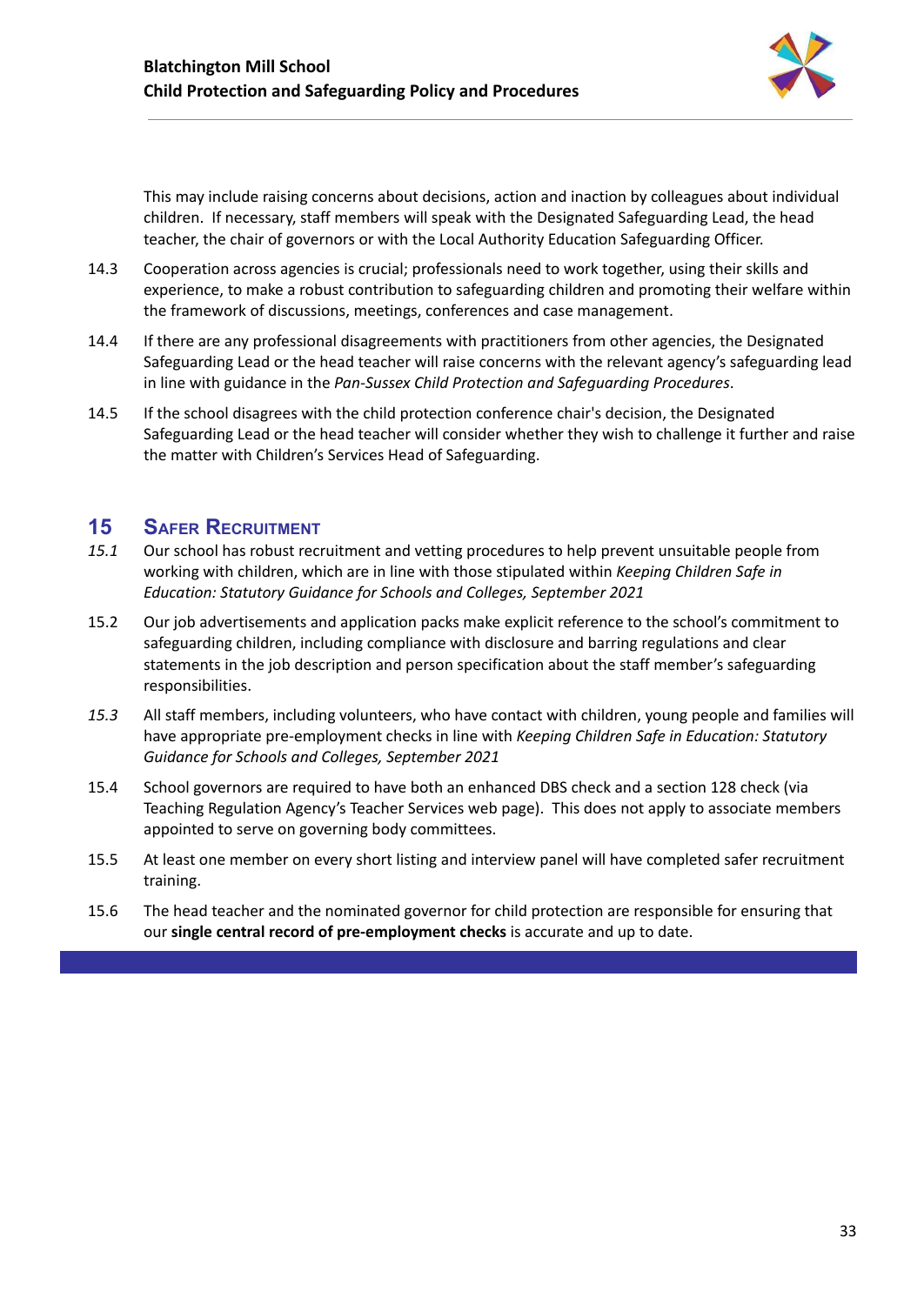

#### <span id="page-34-0"></span>**● APPENDIX C - MANAGING ALLEGATIONS OF ABUSE MADE AGAINST SCHOOL STAFF, SUPPLY STAFF, OR VOLUNTEERS**

- 1 The school takes seriously all allegations of abuse made against staff members, including supply staff and volunteers, and will investigate them in line with the statutory guidance, *Keeping Children Safe in Education: Statutory Guidance for Schools and Colleges, September 2021* and the *Pan-Sussex Child Protection and Safeguarding Procedures*.
- 2 The process described below is a summary of the procedure described in the above documents. The case manager for the investigation should refer to them for details.
- 3 The procedure applies to all adults working in the school or providing a service on behalf of the **school to our students either within or outside school premises**, i.e. all permanent, temporary and ancillary staff, governors, volunteers, contractors and external service or activity providers (**collectively referred to as staff or staff members** in this procedure).
- 4 Information about the school's process for managing allegations, including any updates, will be shared with the employers of all staff working in school but not directly employed by the school (e.g. supply agencies). Where allegations are made against such staff, the school will liaise with their employer.
- 5 The allegations management procedure will be used in all cases where it is alleged that a staff member, has:
	- behaved in a way that has harmed a child, or may have harmed a child; or
	- possibly committed a criminal offence against or related to a child; or
	- behaved towards a child or children in a way that indicates that they would pose a risk of harm if they work regularly or closely with children.
	- behaved or may have behaved in a way that indicates they may not be suitable to work with children.
- 6 Where concerns do not meet the threshold to be managed within these procedures and are deemed to be a low-level concern, the school must refer to their staff code of conduct and their disciplinary rules and follow their disciplinary procedures.
- 7 Allegations may arise in a number of ways, for example a report from a child, a complaint from a parent/carer, or a concern raised by another adult within the school. An allegation may concern someone's behaviour or actions within their job or a voluntary activity, or within their family or private life.

#### 8 **Any concerns will be considered in the context of the four types of abuse**

- 9 Concerns include inappropriate relationships between adults and children. For example:
	- a sexual relationship between a child under 18 and an adult in a position of trust with them, even if the relationship may appear to be consensual;
	- grooming, i.e. meeting a child under 16 with intent to commit a relevant offence (section 15 of the Sexual Offences Act 2003); or
	- other behaviour that gives rise to concerns, such as possession of abusive images of children or inappropriate contact through texts or online, inappropriate messages, gifts or socialising with children.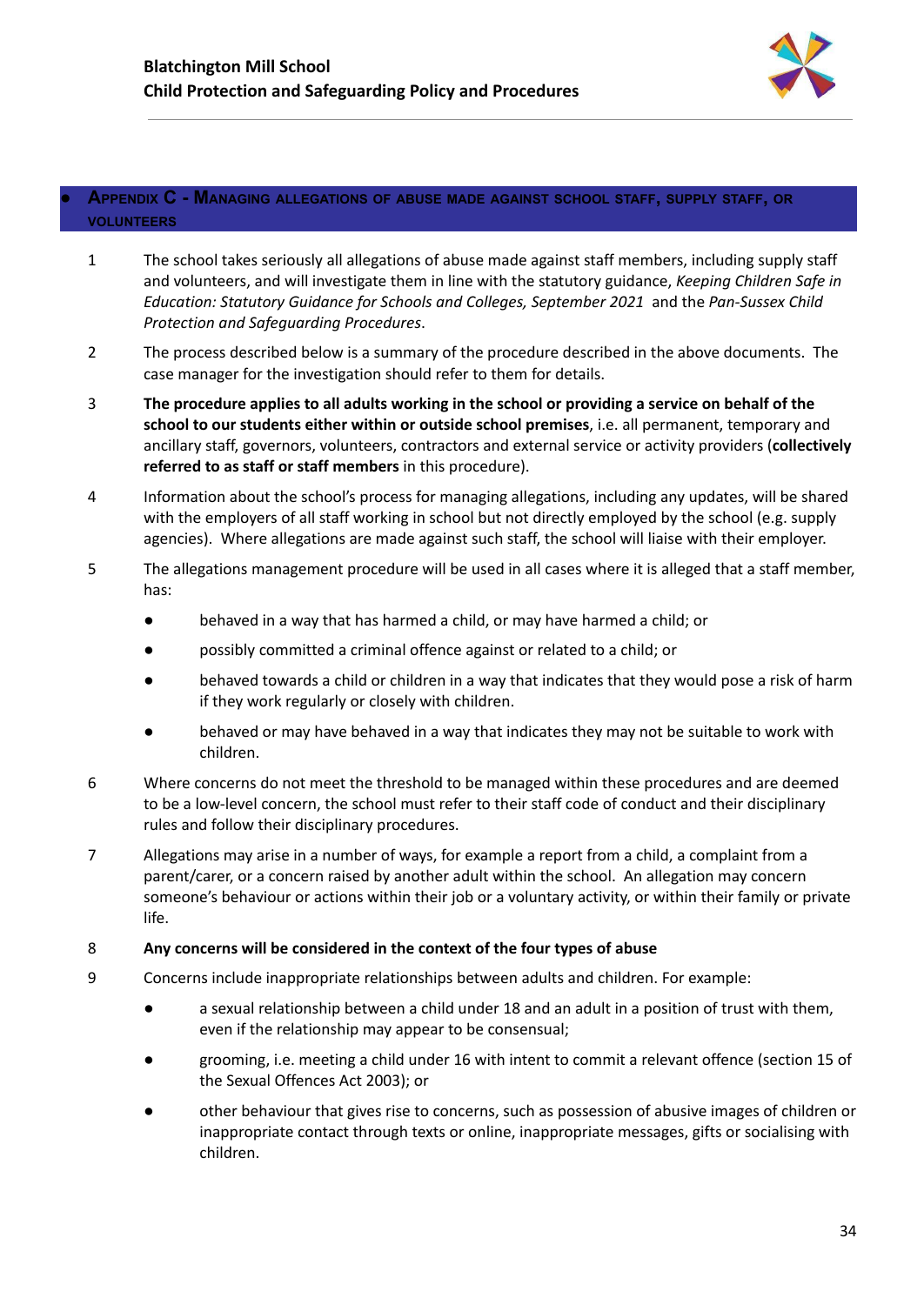

10 If an allegation or concern arises about a staff member outside of their work with children, and this may present a risk to children for whom the staff member is responsible, the general principles outlined in these procedures will still apply.

#### **11 Roles and responsibilities:**

- **● Anyone who has concerns** about, or has received an allegation about, the behaviour of a staff member **needs to report the concerns immediately to the head teacher or the designated safeguarding lead**. **If the head teacher is the subject of the allegation, concerns must be reported to the chair of governors. If the designated safeguarding lead is the subject of the allegation, concerns must be reported to the head teacher. If both the head teacher and the chair of governors are absent, the allegation needs to be reported to the Local Authority Designated Officer (LADO).**
- **●** The **head teacher will act as the case manager** for investigations of allegations and liaise with the **LADO**.
- **●** The **chair of governors will act as the case manager**, if the allegation is made against the head teacher.
- **●** The **LADO** is involved in the overall management and oversight of individual cases. They will provide advice and guidance to the case manager, liaise with the police and other agencies and monitor the progress of cases to ensure that they are dealt with as quickly as possible, consistent with a thorough and fair process.

#### **12 Initial action by the person noticing concerns or receiving an allegation first:**

- Treat the matter seriously and keep an open mind.
- Do not make assumptions or offer alternative explanations.
- Do not investigate or ask leading questions, if seeking clarification.
- Do not promise confidentiality, but give assurance that the information will only be shared on a need-to-know basis.
- Act quickly.
- Make a written record of the information. Where possible, record the exact words of the person making the allegation or the child's own words.
- Record the time, date and place and names of people present when the allegation was made or concerning behaviour was observed. Record the time, date and place of alleged incidents, persons present and what was said, if these were mentioned by the person making the allegation.
- Sign and date the written record.
- Immediately report the matter to the head teacher or designated safeguarding lead or the chair of governors, as in 10 above and give them the written record.

#### **13 Initial response by the case manager:**

● Do not investigate the matter immediately or interview the staff member and/or the child concerned.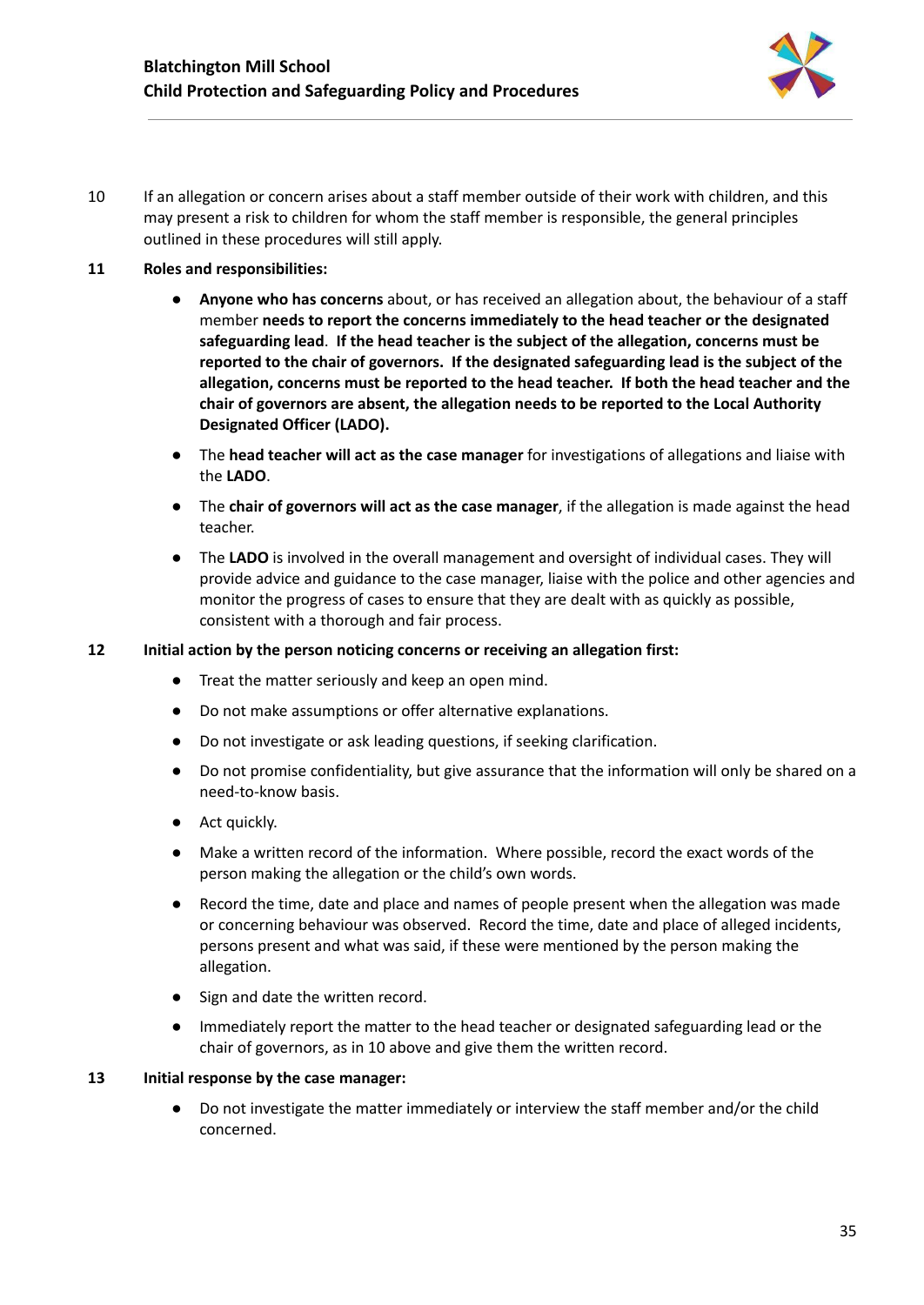

- Obtain written details of the concern or allegation, signed and dated by the person reporting it. Countersign and date the written details and record the decisions made and the reasons for those decisions.
- **●** Contact the LADO immediately to report the allegation and for a consultation. The allegation must be reported within one day at the most.
- **●** If the allegation requires immediate attention but is received out of hours, contact the Children's Services Emergency Duty Team or the police and inform the LADO as soon as possible.
- **●** Refer allegations against a staff member who is no longer working in the school to the police in the first instance and then inform the LADO.

#### **14 Initial consideration of the allegation by the case manager and the LADO:**

- The case manager and the LADO will consider the nature, content and context of the allegation and agree a course of action, including whether further information is needed.
- The case manager may need to obtain relevant additional information, such as previous history, whether the child or their family have made similar allegations in the past and the staff member's current contact with children.
- If the allegation is not demonstrably false and there is cause to suspect that a child is suffering or likely to suffer significant harm, the LADO will refer the case to Children's Social Work Services and ask them to convene a strategy discussion.
- The LADO will consult the police if a criminal offence may have been committed. If the threshold for significant harm is not reached but a police investigation may be needed, the LADO will immediately inform the police.
- If an investigation by Children's Social Work Services or the police is not necessary, the case manager and the LADO will discuss the options open to the school in the context of the school's Staff Code of Conduct, Disciplinary Rules and Disciplinary Process and taking into account the nature of the allegation and the evidence available. This will range from taking no further action, to recording a low-level concern, to dismissal or a decision not to use the staff member's services in the future.
- If the initial evaluation leads to no further action against the staff member concerned, the decision and justification should be recorded by both the case manager and the LADO. Agreement should be reached on what information should be put in writing to the individual and what action should follow, including informing the person who made the allegation originally.

#### **15 Persons to be notified:**

- After consultation with the LADO, the case manager should inform the accused person about the allegation as soon as possible.
- **● However, if a strategy discussion is needed, or the police or Children's Social Work Services need to be involved, the case manager should not inform the accused person until those agencies have been consulted and have agreed what information can be disclosed to the individual.**
- **●** In principle, the case manager should inform the parents or carers of the children involved about the allegation. The LADO should be consulted first to ensure that this will not impede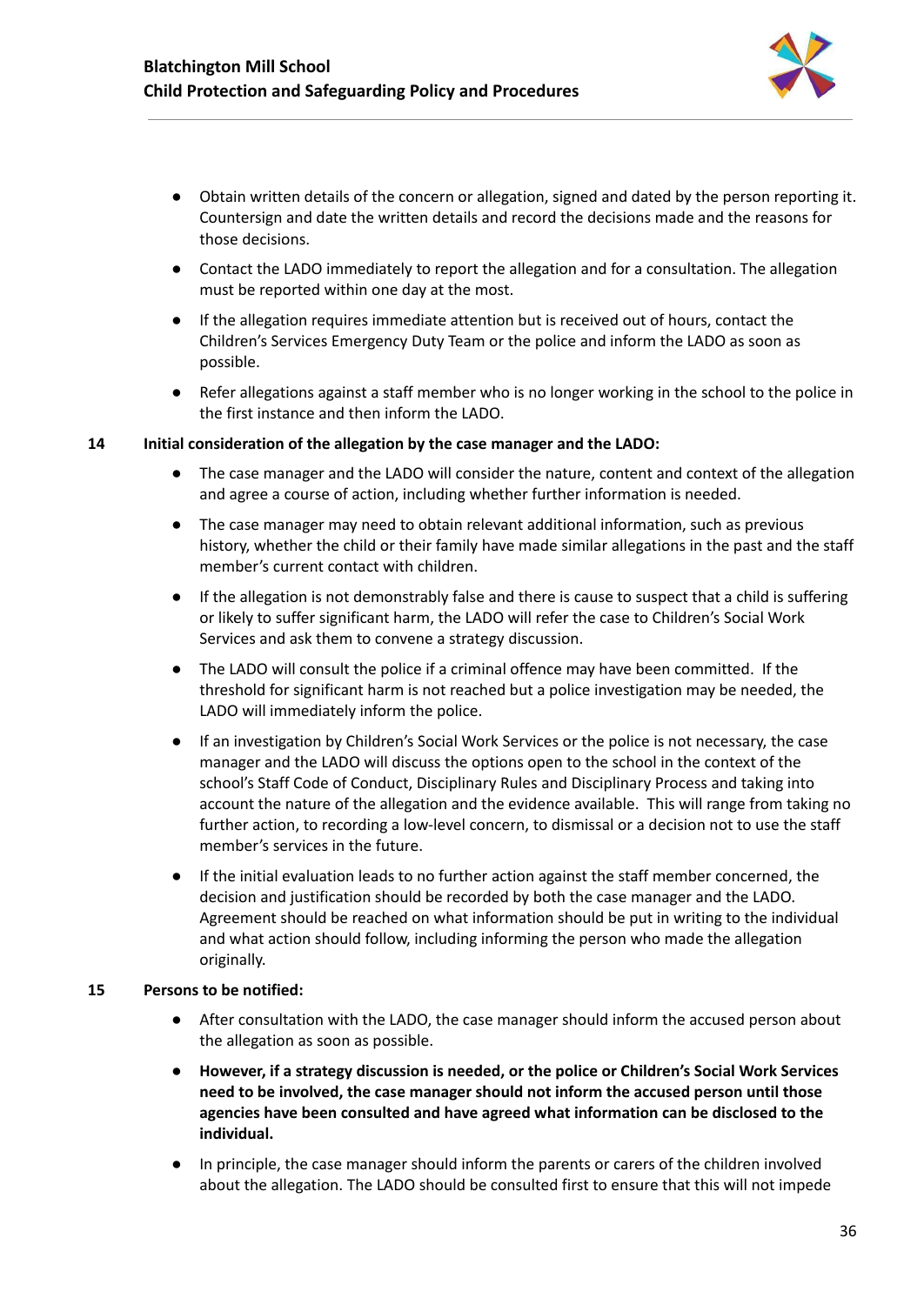

any investigation or disciplinary process. In some cases, the parents or carers may need to be informed right away, e.g. if a child is injured and needs medical attention.

**●** The parents or carers and the child, if sufficiently mature, should be helped to understand the process and kept informed about the progress of the case and the outcome if no criminal prosecution will take place.

#### **16 Confidentiality:**

- Every effort should be made to maintain confidentiality and guard against publicity while an allegation is being investigated. Information should be restricted to only those who need to know in order to protect the children concerned, carry out the investigation and manage the disciplinary process.
- The Education Act 2011 introduced **reporting restrictions** preventing the publication of any material that may lead to the identification of a teacher who has been accused by, or on behalf of, a student from the same school.
- Reporting restrictions apply until the point that the accused person is charged with an offence, or until the Secretary of State publishes information about the investigation or decision from the disciplinary process. Reporting restrictions also cease if the accused person goes public themselves, thereby waiving their right to anonymity.
- Breaching reporting restrictions is a criminal offence. Therefore, the case manager should inform the parents or carers concerned about the implications of publishing details of the allegation on social networking sites. They should be advised to seek legal advice, if they wish to apply to court for removal of reporting restrictions.
- The case manager should discuss with the LADO how best to manage speculation, leaks and gossip within the school and the community at large, and press interest, if it arises.

#### **17 Supporting people:**

- The school together with Children's Social Work Services and the police, if they are involved, will consider the impact on the child concerned and provide support as appropriate.
- The head teacher will ensure that the child and family are kept informed of the progress of the investigation.
- The staff member who is the subject of the allegation will be advised to contact their union, professional association or a colleague for support.
- Personnel Services will be consulted at the earliest opportunity to ensure that the staff member is provided with appropriate support, if necessary, through occupational health or welfare arrangements.
- The head teacher will appoint a named representative to keep the staff member updated on the progress of the investigation; this will continue during any police or section 47 investigation or disciplinary investigation.

#### **18 Managing risk during the investigation:**

- The perceived level of risk during the investigation needs to be considered and managed. In some situations the level of risk may require the staff member not to be working with specific children or all children in the school until the investigation is completed.
- There are several options open to the employer, including: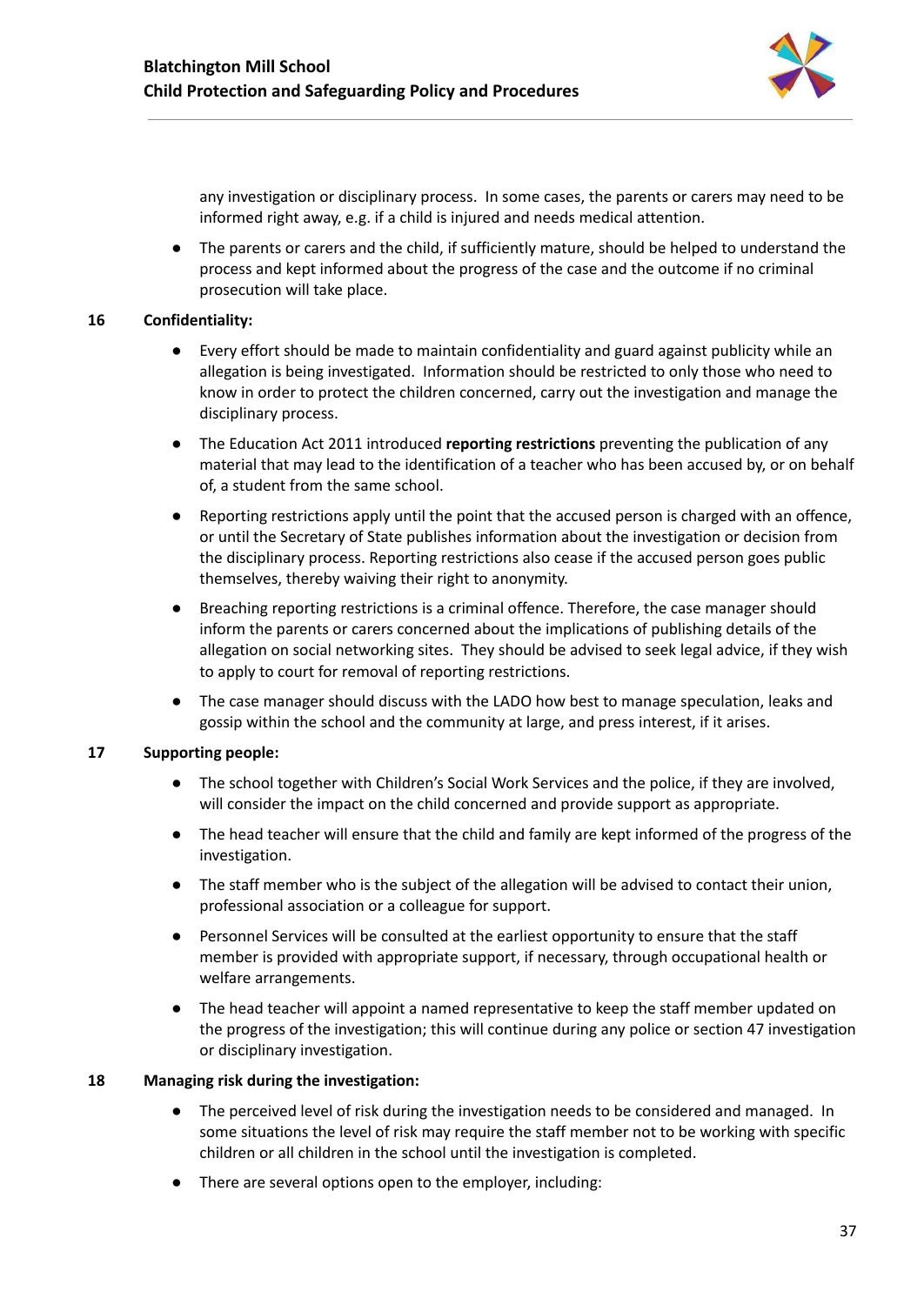

- o redeployment so as not to come into direct contact with one or more children; or
- o refraining (agreeing that the person will not work with children during the investigation); or
- o suspension.
- Refraining and suspension should be considered as neutral acts and should not be automatic. Suspension should be considered only in cases where there is cause to believe children in the school are at risk of harm or the allegation is so serious that it might be grounds for dismissal.
- Decisions about risk are best made in a multi-agency forum such as the strategy discussion. The LADO will canvass the views of the agencies participating and inform the case manager. However, only the employer has the power to refrain or suspend.
- **●** Possible risks to the children involved and any children in the accused staff member's home, work or community life will be evaluated and managed.

#### **19 Timescales:**

- Cases will be resolved as quickly as possible, consistent with a thorough and fair investigation.
- It is expected that the majority of cases should be resolved within one month and all but the most exceptional cases should be resolved within 12 months.
- However, the timing will depend on the nature, seriousness and complexity of the case and the right outcome is far more important than meeting timescales.
- Cases where it is immediately apparent that the allegation is unsubstantiated or malicious should be resolved within one week.
- The school should discuss the timing of actions with the LADO for all allegations that do not require police involvement but for which there are child protection concerns.
- If the nature of the allegation does not require formal disciplinary action, the school should start appropriate action within three working days.
- If a disciplinary hearing is required and can be held without further investigation, the hearing should be held within 15 working days.

#### **20 Resignations and compromise agreements:**

- The allegation will be investigated according to procedure, even if the accused staff member resigns or ceases to provide their services.
- Every effort will be made to reach a conclusion to the case should the staff member refuse to cooperate, having been given a full opportunity to answer the allegation and make representation.
- Although it would not be possible to apply disciplinary sanctions if the period of notice expires before the conclusion of the investigation, the outcome of the disciplinary process will be recorded.
- The school will not use 'compromise/settlement agreements', for example where the staff member agrees to resign provided that disciplinary action is not taken and that a future reference is agreed.
- **21 Outcomes of investigations of allegations:**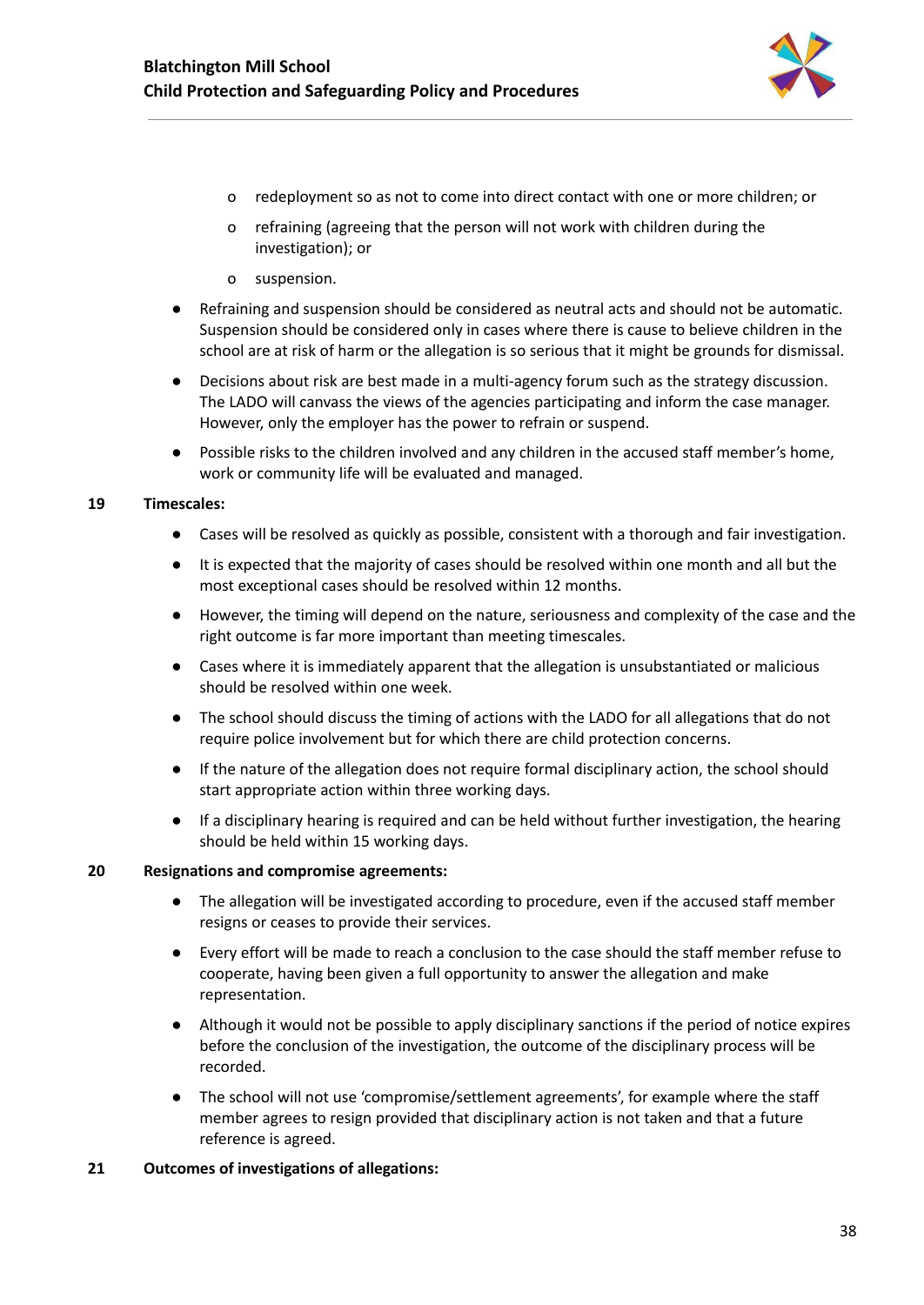

- **Substantiated** there is sufficient evidence to prove the allegation
- **Malicious** there is sufficient evidence to disprove the allegation and there has been a deliberate act to deceive
- **False** there is sufficient evidence to disprove the allegation
- **Unsubstantiated** there is insufficient evidence to either prove or disprove the allegation. The term, therefore, does not imply guilt or innocence.

#### **22 Disciplinary or suitability process and investigations:**

- The LADO and the case manager will discuss whether disciplinary action is appropriate in all cases where:
	- o it is clear at the outset, or decided by a strategy discussion, that a police investigation or section 47 enquiry is not necessary; or
	- o the police or the Crown Prosecution Service informs that the criminal investigation and subsequent trial are complete, or that an investigation is to be closed without charge, or prosecution is discontinued.
- The discussion will consider any potential misconduct or gross misconduct by the staff member, and take into account:
	- o the information provided by the police and Children's Services;
	- o the result of any investigation or trial;
	- o the different standards of proof in disciplinary and criminal proceedings; and
	- o the staff member's full disciplinary record, including any low-level concerns
- In the case of supply, contract or volunteer workers, the LADO and the case manager will work with the providing agency in deciding whether to continue using the person's services or whether they can provide future work with children or whether to report them for barring considerations.

#### **23 Record keeping:**

- The case manager will keep a clear and comprehensive summary of the case record and provide a copy to the accused staff member. A copy of the record should also be given to the LADO.
- The record will include details of how the allegation was investigated and resolved and the decisions reached. It will be completed in collaboration with the LADO.
- Details of allegations that are found to be malicious will be removed from personnel records.
- In the case of all other allegations, the summary will be placed in the staff member's personnel file and kept until the person reaches retirement age or for a period of 10 years from the date of the allegation, if that is longer.

#### **24 References:**

- If the allegation was proven to be malicious, false or unsubstantiated, it will not be included in any references for the staff member.
- A history of repeated concerns or allegations which have all been found to be malicious, false or unsubstantiated will also not be included in any references.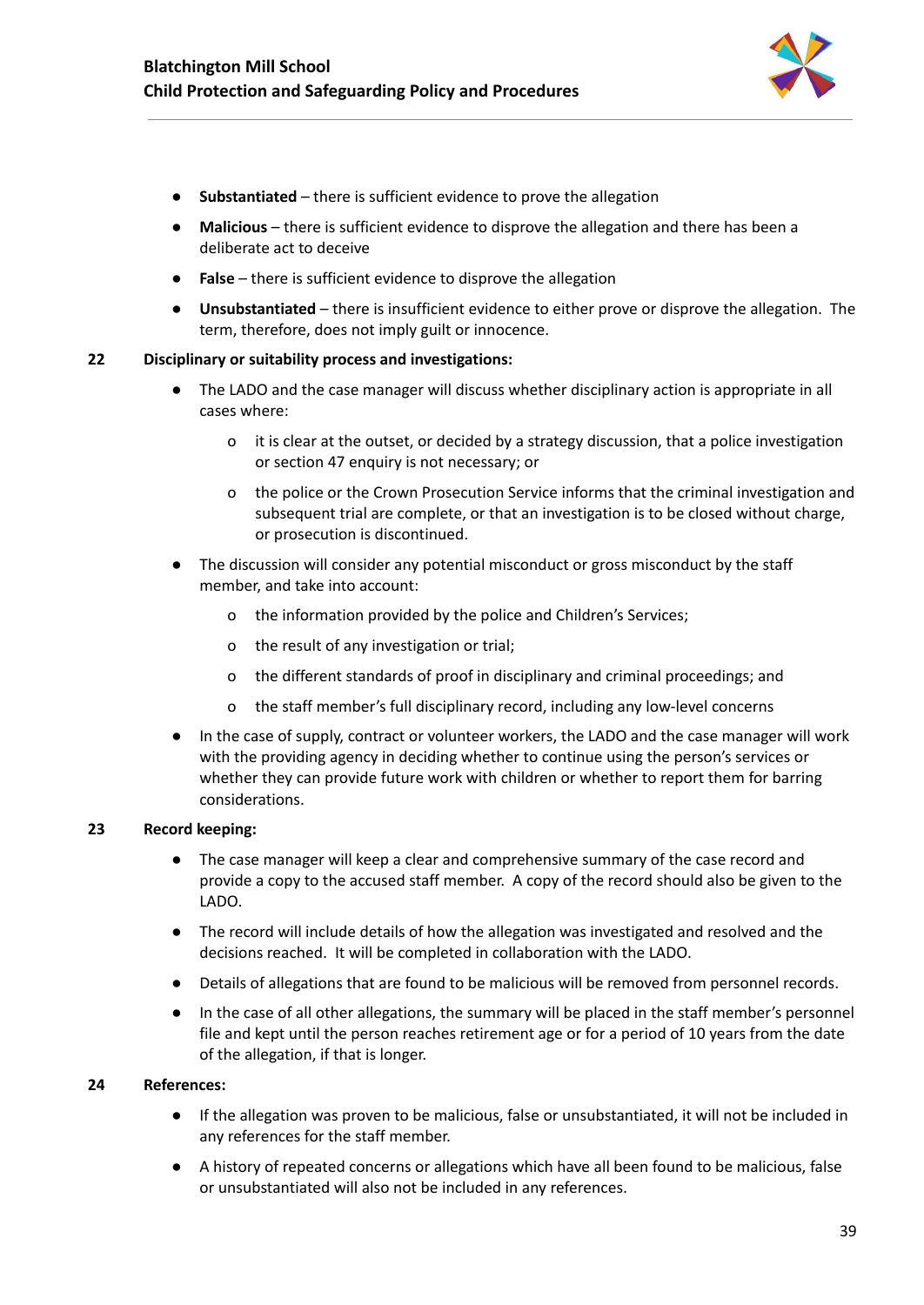

#### **25 Informing the Disclosure and Barring Service (DBS):**

- The LADO will discuss with the case manager whether the school will refer the staff member to the DBS and, in the case of a teacher to the Teaching Regulation Agency (TRA), if the allegation is substantiated and the person is dismissed or the school ceases to use the person's services, or the person resigns or ceases to provide their services.
- **● It is a legal requirement for schools to refer to the DBS anyone:**
	- **o who has harmed, or is likely to harm, or poses a risk of harm to a child; or**
	- **o if there is reason to believe that they have committed one of a number of listed offences (as set out in the Safeguarding Vulnerable Groups Act 2006 (Prescribed Criteria and Miscellaneous Provisions) Regulations 2009), and have been removed from working in paid or unpaid regulated activity or would have been removed had they not left.**

## <span id="page-40-0"></span>**● APPENDIX D - LINKED POLICIES**

These are all to be found on the Policies section of the school website [here.](https://www.blatchingtonmill.org.uk/our-policies-and-processes/policies/)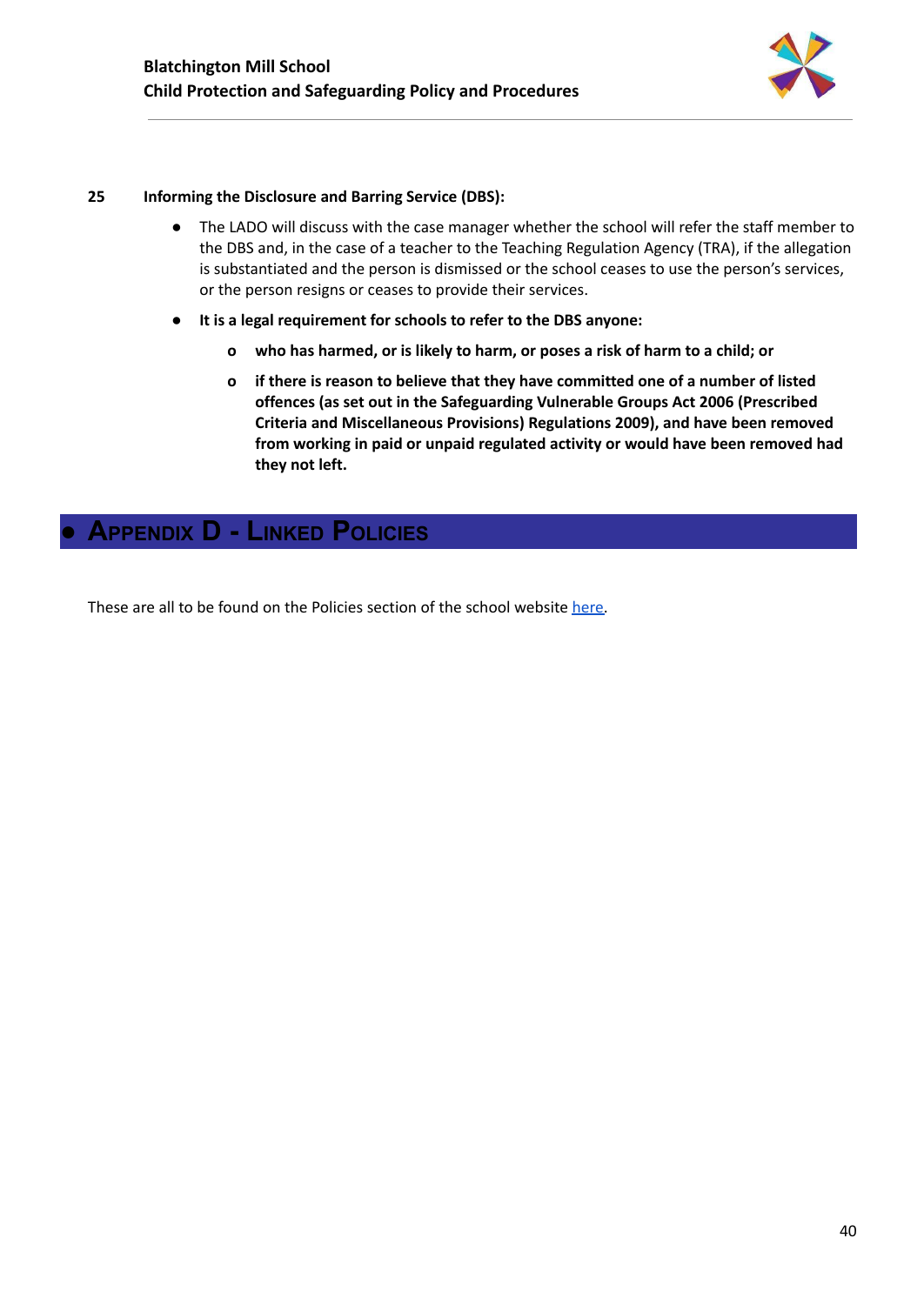

## **Appendix E - Current Safeguarding & Child Protection Guidance Documents & Links - As At 1/09/2021 with Updates Since 1/9/2020**

(note also Search - GOV.UK [\(www.gov.uk\)](https://www.gov.uk/search/all?level_one_taxon=5b7b9532-a775-4bd2-a3aa-6ce380184b6c&level_two_taxon=272308f4-05c8-4d0d-abc7-b7c2e3ccd249&content_purpose_supergroup%5B%5D=guidance_and_regulation&order=most-viewed) for most recent guidance for schools colleges in relation to Covid-19 pandemic)

| <b>Category</b> | <b>Document Title</b>          | <b>Date</b> | <b>Status</b>                                               | Link                                                                                        |
|-----------------|--------------------------------|-------------|-------------------------------------------------------------|---------------------------------------------------------------------------------------------|
| Local           | <b>Front Door for Families</b> |             | Contact Front Door for Families online (make a referral)    | https://www.brighton-hove.gov.<br>uk/content/children-and-educat<br>ion/front-door-families |
|                 |                                |             | Family Services Directory and Family Information Service    |                                                                                             |
|                 |                                |             | (find services and childcare to support a family you work   |                                                                                             |
|                 |                                |             | with)                                                       |                                                                                             |
|                 |                                |             | Early Help forms                                            |                                                                                             |
| Local           | Brighton & Hove Safeguarding   |             | The Brighton & Hove SCP brings together local agencies      | https://www.bhscp.org.uk/                                                                   |
|                 | Children Partnership           |             | that have a shared responsibility for promoting well-being  |                                                                                             |
|                 |                                |             | and keeping children in Brighton & Hove safe. It agrees     |                                                                                             |
|                 |                                |             | how these different agencies and professional groups        |                                                                                             |
|                 |                                |             | should co-operate to safeguard children and has a role in   |                                                                                             |
|                 |                                |             | making sure that arrangements work effectively to bring     |                                                                                             |
|                 |                                |             | about good outcomes for children.                           |                                                                                             |
| Local           | Whole Family Working &         |             | All Local Safeguarding Children Boards are required to      | https://www.bhscp.org.uk/safeg                                                              |
|                 | Thresholds                     |             | publish a threshold document to help explain the            | uarding-partnership-documents<br>/thresholds/                                               |
|                 |                                |             | different levels of support that a family may require. This |                                                                                             |
|                 |                                |             | document and associated guidance covers expectations        |                                                                                             |
|                 |                                |             | and statutory duties upon all agencies to work together to  |                                                                                             |
|                 |                                |             | safeguard and protect children, and to take measures to     |                                                                                             |
|                 |                                |             | ensure that all agencies are working to offer Early Help to |                                                                                             |
|                 |                                |             | prevent matters from getting worse for a child or their     |                                                                                             |
|                 |                                |             | family.                                                     |                                                                                             |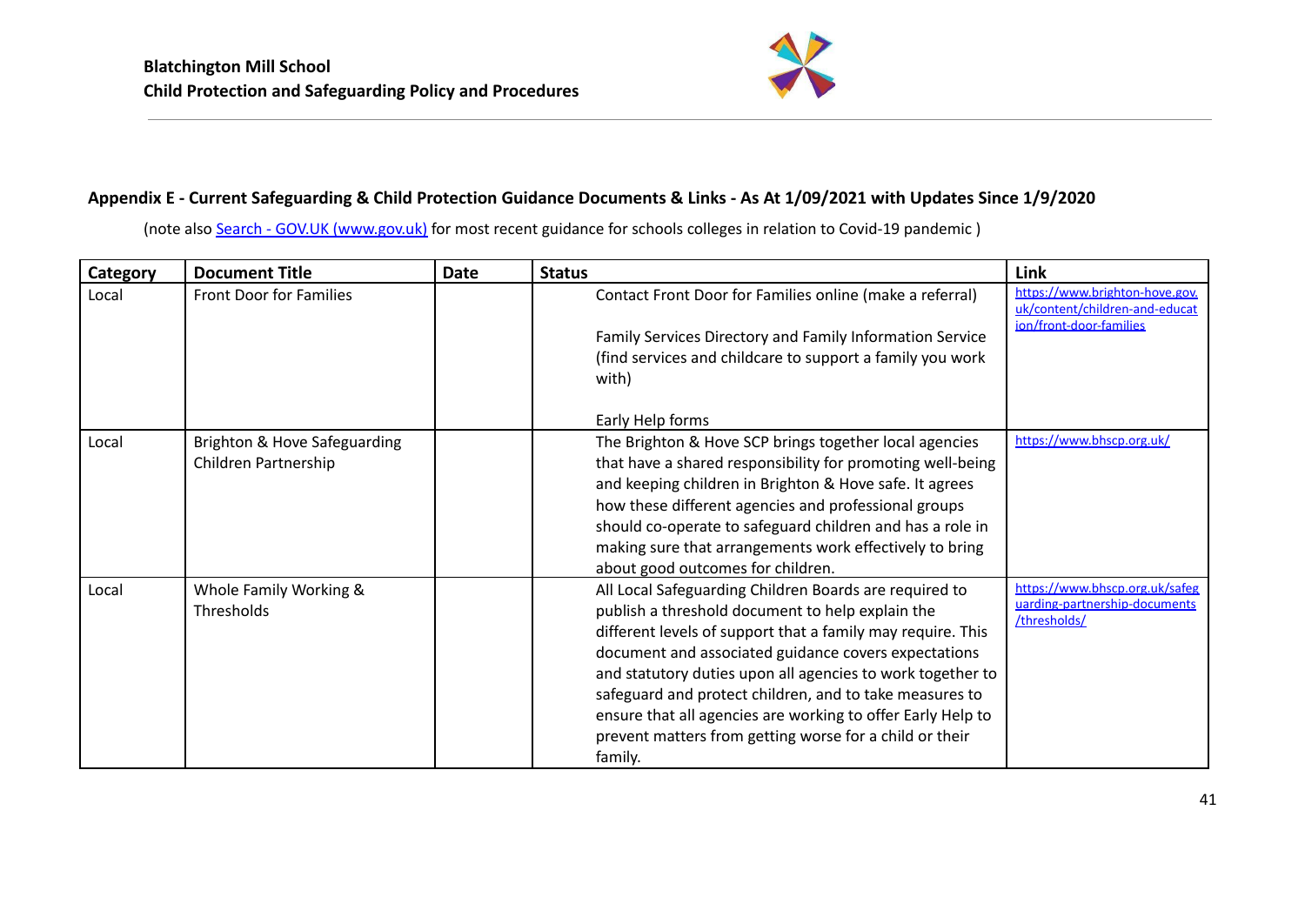

| Local | Pan Sussex Child Protection  | 1. Working with Children and Families                                    | https://sussexchildprotection.pr |
|-------|------------------------------|--------------------------------------------------------------------------|----------------------------------|
|       | and Safeguarding Procedures  | 2. Information Sharing and Confidentiality                               | ocedures.org.uk/                 |
|       | Manual                       | 3. Recognition and Referral of Abuse and Neglect                         |                                  |
|       |                              | 4. Response to Child Protection Referrals                                |                                  |
|       |                              | 5. Child Protection Conferences                                          |                                  |
|       |                              | 6. The Child Protection Plan                                             |                                  |
|       |                              | 7. Complaints and Professional Disagreements                             |                                  |
|       |                              | 8. Children in Specific Circumstances                                    |                                  |
|       |                              | 9. Risk Management of Known Offenders and Those who                      |                                  |
|       |                              | Pose a Risk                                                              |                                  |
|       |                              | 10. Child Safeguarding Practice Reviews                                  |                                  |
|       |                              | 11. Child Death                                                          |                                  |
|       |                              | 12. The Safeguarding Children Partnership                                |                                  |
| Local | Brighton & Hove Services for | Brighton & Hove Services for Schools includes:                           | https://www.beem.org.uk/Servi    |
|       | Schools                      | Access to Education (includes Elective Home Education, Children          | ces                              |
|       |                              | Missing Education, Children with Medical Needs)                          |                                  |
|       |                              | Brighton & Hove Inclusion Support Service (includes Schools<br>$\bullet$ |                                  |
|       |                              | Wellbeing Service and Mental Health & Wellbeing resources)               |                                  |
|       |                              | Equality & Anti-Bullying Service                                         |                                  |
|       |                              | <b>Ethnic Minority Achievement Service</b>                               |                                  |
|       |                              | <b>First Aid Training</b><br>с                                           |                                  |
|       |                              | GDPR & Information Governance Advisory Service                           |                                  |
|       |                              | Health & Safety                                                          |                                  |
|       |                              | Human Resources Advice & Guidance                                        |                                  |
|       |                              | Legal Services<br>c<br><b>Outdoor Education Support Service</b>          |                                  |
|       |                              | PSHE Education Service (includes Bereavement Support resources)<br>о     |                                  |
|       |                              | <b>Public Health Schools</b>                                             |                                  |
|       |                              | Safeguarding Training                                                    |                                  |
|       |                              | <b>Virtual School</b>                                                    |                                  |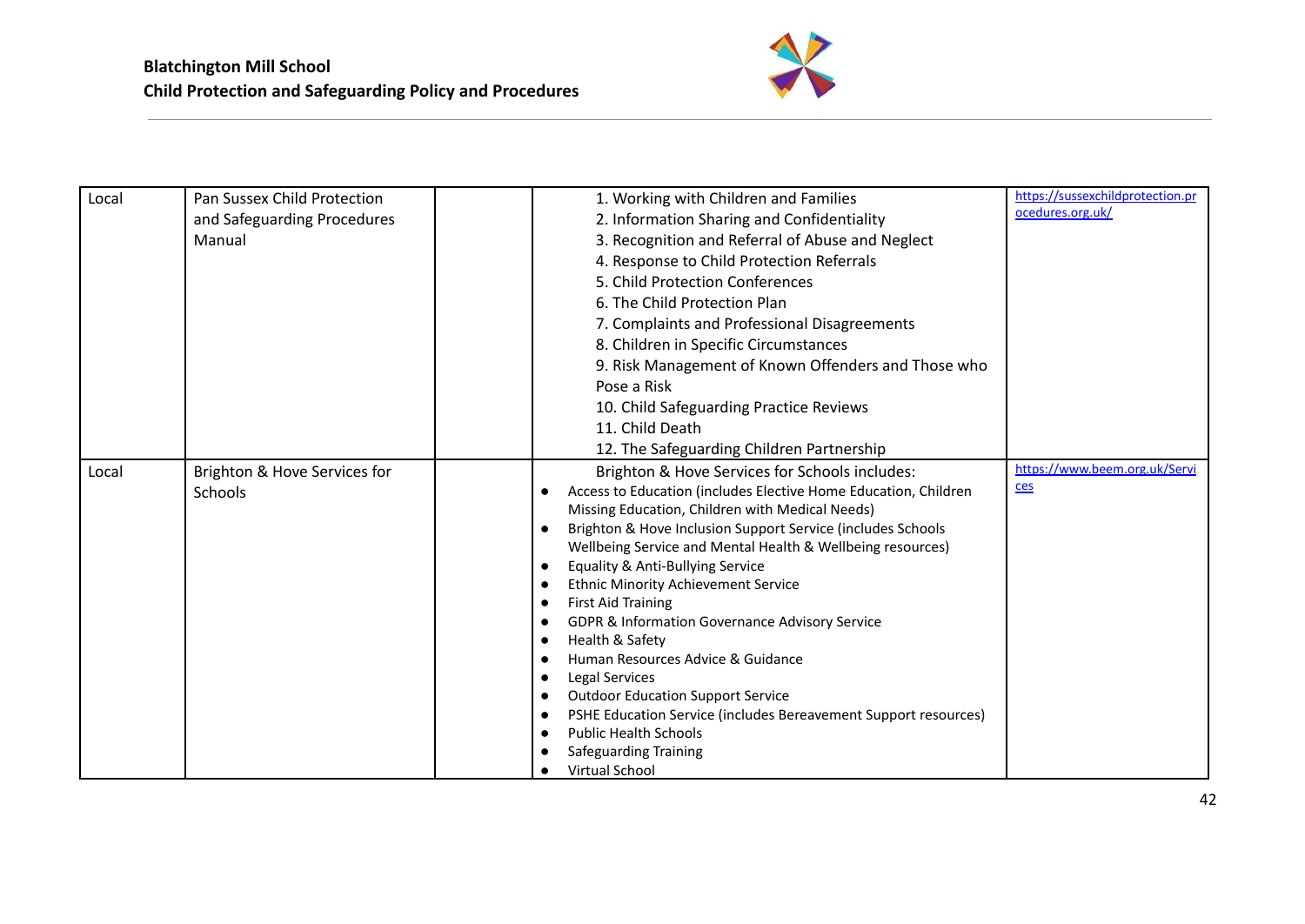

|          |                                                                                                                                     |                                                 | Many resources do not require a log-in.                                                                                                                                                                                                                                                                                                                                                                                                                                                                                                                    |                                                                                                                        |
|----------|-------------------------------------------------------------------------------------------------------------------------------------|-------------------------------------------------|------------------------------------------------------------------------------------------------------------------------------------------------------------------------------------------------------------------------------------------------------------------------------------------------------------------------------------------------------------------------------------------------------------------------------------------------------------------------------------------------------------------------------------------------------------|------------------------------------------------------------------------------------------------------------------------|
| National | Schools: statutory guidance                                                                                                         |                                                 | The Department for Education's statutory guidance<br>publications for schools and local authorities.                                                                                                                                                                                                                                                                                                                                                                                                                                                       | https://www.gov.uk/governmen<br>t/collections/statutory-guidance<br>-schools                                           |
| National | Safeguarding children: detailed<br>information                                                                                      |                                                 | Links to government guidance from all government<br>departments related to safeguarding.                                                                                                                                                                                                                                                                                                                                                                                                                                                                   | Schools, colleges and children's<br>services: Safeguarding children<br>- detailed information - GOV.UK<br>(www.gov.uk) |
| National | Keeping children safe in<br>education                                                                                               | September<br>2021                               | This is statutory guidance from the Department for<br>Education issued under Section 175 of the Education Act<br>2002, the Education (Independent School Standards)<br>Regulations 2014, and the Non-Maintained Special<br>Schools (England) Regulations 2015. Schools and colleges<br>in England must have regard to it when carrying out their<br>duties to safeguard and promote the welfare of children.<br>For the purposes of this guidance children includes<br>everyone under the age of 18.                                                       | https://www.gov.uk/governmen<br>t/publications/keeping-children-<br>safe-in-education--2                               |
| National | Working Together to Safeguard<br>Children<br>A guide to inter-agency working<br>to safeguard and promote the<br>welfare of children | <b>July 2018</b><br>updated<br>February<br>2019 | This guidance applies to all organisations and agencies who have<br>functions relating to children. Specifically, this guidance applies to<br>all local authorities, clinical commissioning groups, police and all<br>other organisations and agencies as set out in chapter 2.<br>It applies, in its entirety, to all schools.<br>It applies to all children up to the age of 18 years whether living<br>with their families, in state care, or living independently.<br>This document should be complied with unless exceptional<br>circumstances arise. | https://www.gov.uk/governmen<br>t/publications/working-together<br>-to-safeguard-children--2                           |
| National | Working Together to Safeguard<br>Children<br>Statutory framework: legislation<br>relevant to safeguarding and                       | <b>July 2018</b>                                | For information.                                                                                                                                                                                                                                                                                                                                                                                                                                                                                                                                           | https://www.gov.uk/governmen<br>t/publications/working-together<br>-to-safeguard-children--2                           |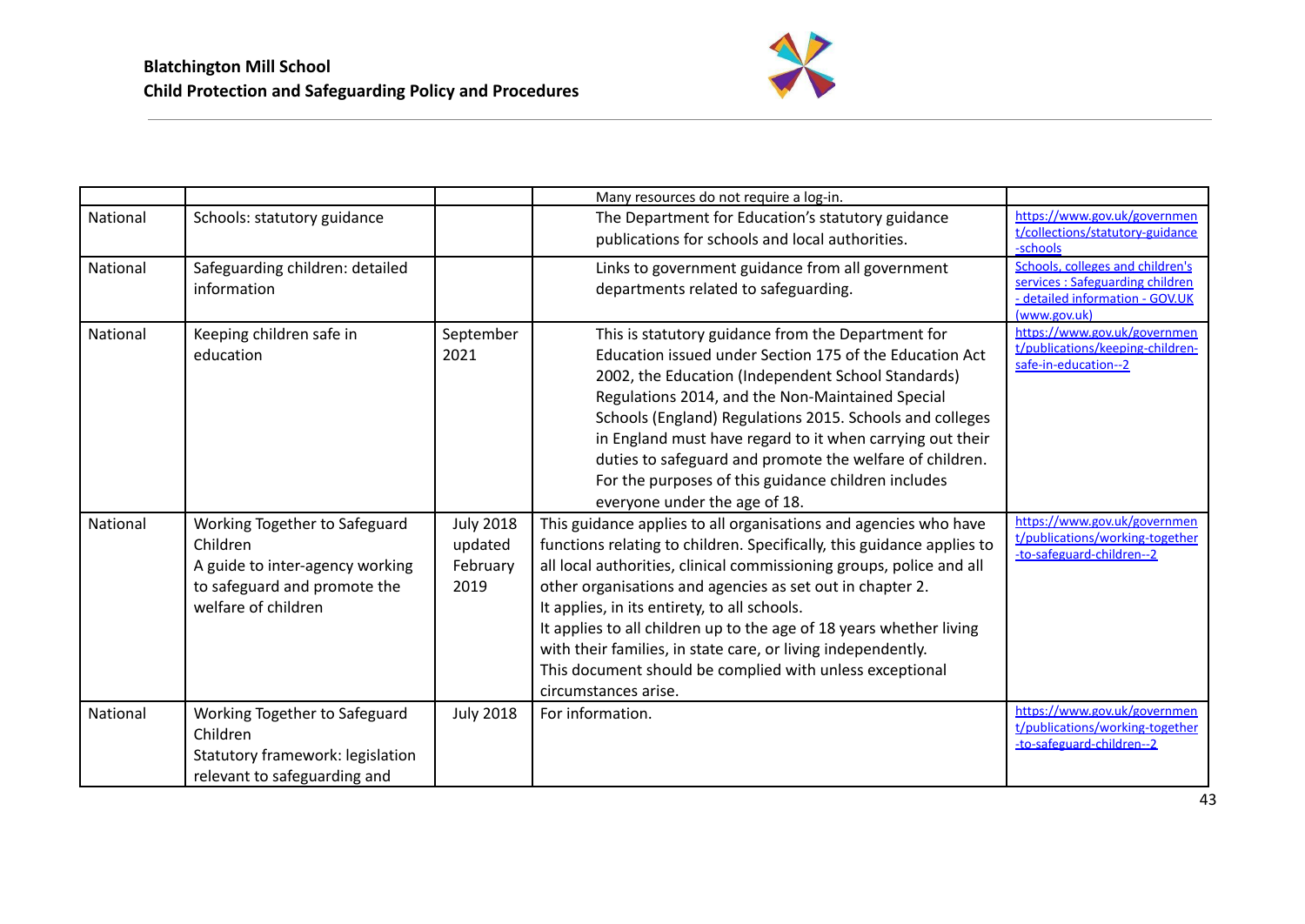

|          | promoting the welfare of<br>children                                                                                                            |                  |                                                                                                                                                                                                                                                                                                                                                                                                                                                                                                                                          |                                                                                                                                                        |
|----------|-------------------------------------------------------------------------------------------------------------------------------------------------|------------------|------------------------------------------------------------------------------------------------------------------------------------------------------------------------------------------------------------------------------------------------------------------------------------------------------------------------------------------------------------------------------------------------------------------------------------------------------------------------------------------------------------------------------------------|--------------------------------------------------------------------------------------------------------------------------------------------------------|
| National | A Young Person's Guide to<br>Working Together to Safeguard<br>Children.                                                                         | April<br>2014    | Published by Children's Commissioner                                                                                                                                                                                                                                                                                                                                                                                                                                                                                                     | https://www.childrenscommissi<br>oner.gov.uk/publication/working<br>-together-to-safeguard-children/                                                   |
| National | Young People's Guide to Keeping<br>Children Safe                                                                                                | March<br>2013    | Published by Children's Commissioner                                                                                                                                                                                                                                                                                                                                                                                                                                                                                                     | https://www.childrenscommissi<br>oner.gov.uk/publication/guide-t<br>o-keeping-children-safe/                                                           |
| National | Relationships Education,<br>Relationships and Sex<br>Education (RSE) and<br><b>Health Education</b>                                             | <b>July 2020</b> | Statutory guidance. Contains information on what schools should<br>do and sets out the legal duties with which schools must comply<br>when teaching Relationships Education, Relationships and Sex<br>Education (RSE) and Health Education. Unless otherwise specified,<br>'school' means all schools, whether maintained, non-maintained<br>or independent schools, including academies and free schools,<br>non-maintained special schools, maintained special schools and<br>alternative provision, including student referral units. | https://www.gov.uk/governmen<br>t/publications/relationships-edu<br>cation-relationships-and-sex-ed<br>ucation-rse-and-health-educatio<br>$\mathbf{n}$ |
| National | What to do if you're worried a<br>child is being abused<br>Advice for practitioners                                                             | March<br>2015    | This advice is non-statutory and has been produced to help<br>practitioners identify child abuse and neglect and take<br>appropriate action in response. This advice is for anyone whose<br>work brings them into contact with children and families.                                                                                                                                                                                                                                                                                    | https://www.gov.uk/governmen<br>t/publications/what-to-do-if-you<br>re-worried-a-child-is-being-abus<br>$ed-2$                                         |
| National | The designated teacher for<br>looked-after and previously<br>looked-after children<br>Statutory guidance on their roles<br>and responsibilities | February<br>2018 | This is statutory guidance from the Department for Education,<br>issued under sections 20(4) and 20A(4) of the Children and Young<br>Persons Act 2008. This means that the governing bodies of<br>maintained schools, academy proprietors and the designated staff<br>member at maintained schools and academies must have regard<br>to it when promoting the educational attainment of looked-after<br>and previously looked-after children.                                                                                            | https://www.gov.uk/governmen<br>t/publications/designated-teach<br>er-for-looked-after-children                                                        |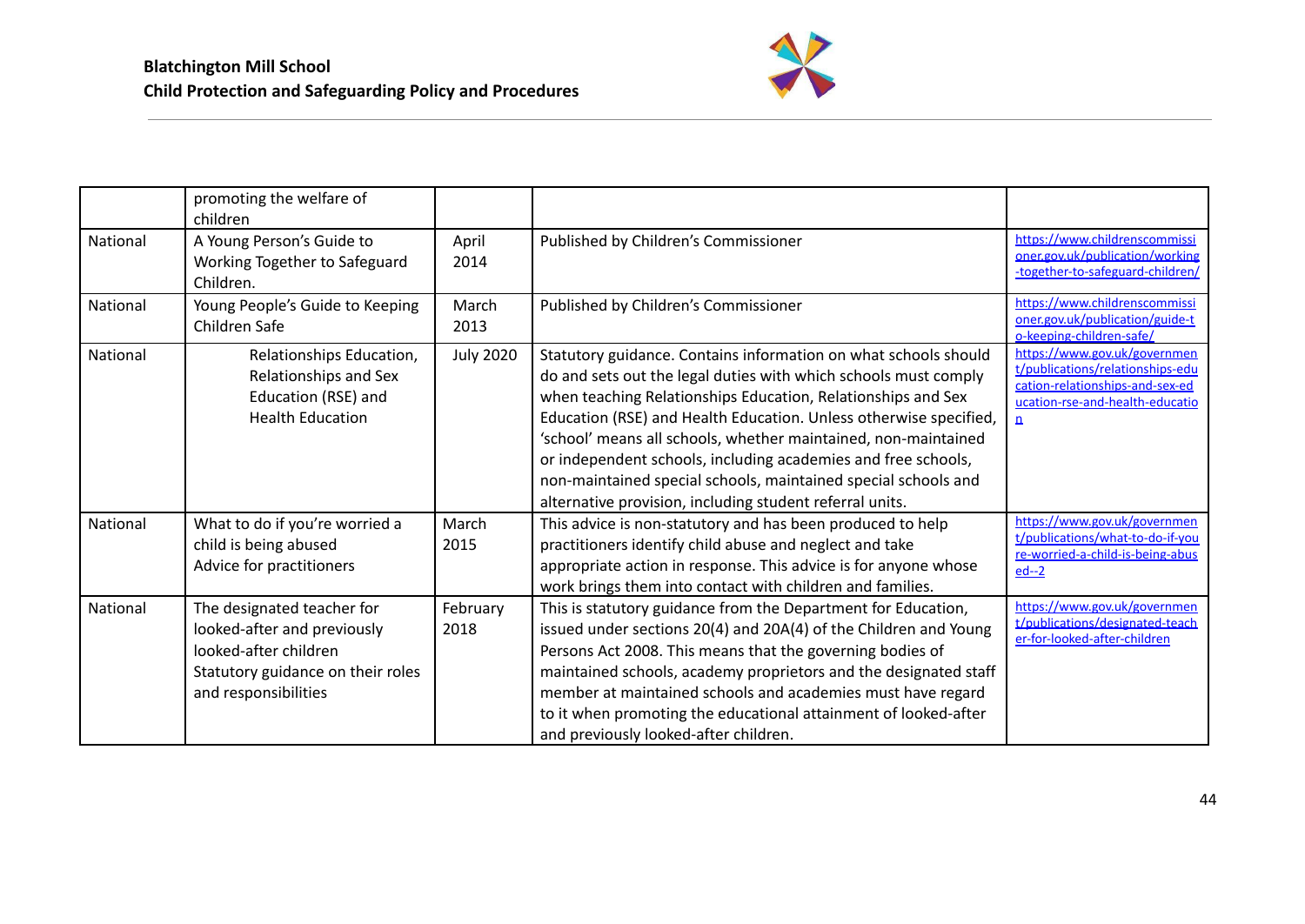

| National        | <b>NSPCC</b>                                                                             |                   | Research and resources<br>Child protection and safeguarding information, advice and<br>research                                                                                                                                                                                                                                                                                                                                                                                                                                                              | https://www.nspcc.org.uk/servi<br>ces-and-resources/research-and<br>-resources/                                                                                    |
|-----------------|------------------------------------------------------------------------------------------|-------------------|--------------------------------------------------------------------------------------------------------------------------------------------------------------------------------------------------------------------------------------------------------------------------------------------------------------------------------------------------------------------------------------------------------------------------------------------------------------------------------------------------------------------------------------------------------------|--------------------------------------------------------------------------------------------------------------------------------------------------------------------|
| <b>National</b> | Teachers' Standards<br>Guidance for school leaders,<br>school staff and governing bodies | <b>July 2021</b>  | The Teachers' Standards apply to: trainees working towards QTS;<br>all teachers completing their statutory induction period (newly<br>qualified teachers [NQTs]); and teachers in maintained schools,<br>including maintained special schools, who are covered by the<br>2012 appraisal regulations.<br>The Teaching Regulation Agency will use Part Two of the Teachers'<br>Standards, which relates to personal and professional conduct,<br>when assessing cases of serious misconduct, regardless of the<br>education sector in which the teacher works. | https://www.gov.uk/governmen<br>t/publications/teachers-standar<br>$\underline{ds}$                                                                                |
| National        | Inspecting safeguarding in early<br>years, education and skills<br>settings              | August<br>2021    | Guidance for Ofsted inspectors to use when inspecting<br>safeguarding under the common inspection framework. This<br>guidance sets out the key points inspectors need to consider<br>when inspecting safeguarding in early years, education and skills<br>settings.                                                                                                                                                                                                                                                                                          | https://www.gov.uk/governmen<br>t/publications/inspecting-safegu<br>arding-in-early-years-education-<br>and-skills                                                 |
| National        | Ofsted School Inspection<br>Handbook                                                     | September<br>2021 | Describes the main activities carried out during inspections of<br>maintained schools and academies. Sets out the evaluation<br>criteria that inspectors use to make their judgements and on<br>which they report.                                                                                                                                                                                                                                                                                                                                           | https://www.gov.uk/governmen<br>t/publications/school-inspection<br>-handbook-eif                                                                                  |
| National        | When To Call The Police                                                                  | February<br>2020  | National Police Chiefs Council. This advice is for school and<br>college staff with responsibility for behaviour management,<br>including designated safeguarding leads (DSLs), their deputies,<br>head teachers and senior leadership teams in schools and colleges<br>in England. This advice covers incidents on school and college<br>premises where students have potentially committed a crime. It<br>provides guidance on what schools and colleges should bear in                                                                                    | https://www.npcc.police.uk/doc<br>uments/Children%20and%20Yo<br>ung%20people/When%20to%20<br>call%20police%20guidance%20f<br>or%20schools%20and%20colleg<br>es.pdf |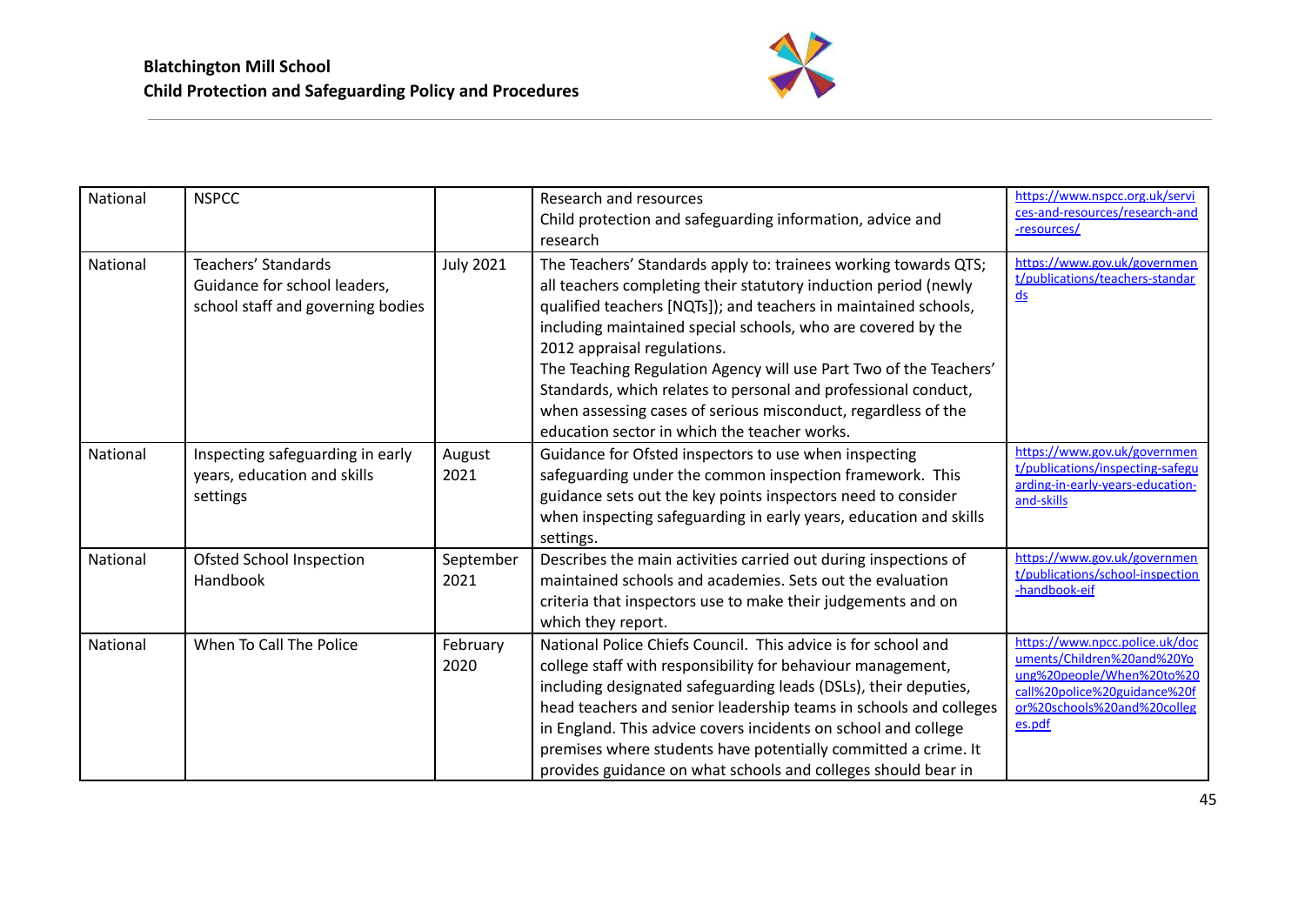

|            |                                                                                                                                                                           |                   | mind when considering contacting the police. This advice covers<br>the following situations: Assault, Criminal damage, Cyber crime,<br>Drugs, Harassment, Sexual offences, Theft, Weapons                                                                                                                                                                                                                                                                                                                                                                                                                                       |                                                                                                                            |
|------------|---------------------------------------------------------------------------------------------------------------------------------------------------------------------------|-------------------|---------------------------------------------------------------------------------------------------------------------------------------------------------------------------------------------------------------------------------------------------------------------------------------------------------------------------------------------------------------------------------------------------------------------------------------------------------------------------------------------------------------------------------------------------------------------------------------------------------------------------------|----------------------------------------------------------------------------------------------------------------------------|
| Attendance | School attendance parental<br>responsibility measures<br>Statutory guidance for local<br>authorities, school leaders,<br>school staff, governing bodies<br>and the police | May 2020          | This is statutory guidance from the Department for Education.<br>This means that recipients must have regard to it when carrying<br>out duties relating to parent/carering Contracts, parent/carering<br><b>Orders and Penalty Notices.</b>                                                                                                                                                                                                                                                                                                                                                                                     | https://www.gov.uk/governmen<br>t/publications/parent/careral-re<br>sponsibility-measures-for-behavi<br>our-and-attendance |
| Attendance | School attendance<br>Guidance for maintained schools,<br>academies, independent schools<br>and local authorities                                                          | <b>July 2021</b>  | This is guidance from the Department for Education. This<br>guidance is non-statutory and has been produced to help schools<br>and local authorities maintain high levels of school attendance<br>and plan the school day and year. The document also provides<br>information about the interventions available to address students'<br>poor attendance and behaviour at school. It would be helpful to<br>read this alongside the statutory guidance on parent/careral<br>measures for school attendance and behaviour                                                                                                         | https://www.gov.uk/governmen<br>t/publications/school-attendanc<br>$\mathbf{e}$                                            |
| Attendance | Children missing education<br>Statutory guidance for local<br>authorities                                                                                                 | September<br>2016 | This statutory guidance sets out key principles to enable local<br>authorities in England to implement their legal duty under section<br>436A of the Education Act 1996 to make arrangements to identify,<br>as far as it is possible to do so, children missing education (CME).<br>Local authorities should be able to demonstrate that they have<br>considered this statutory guidance and where it is not followed,<br>the local authority should have reasonable grounds for not doing<br>so. This advice is not exhaustive and local authorities will need to<br>take into account the circumstances of individual cases. | https://www.gov.uk/governmen<br>t/publications/children-missing-<br>education                                              |
| Attendance | Elective home education                                                                                                                                                   | April 2019        | This is departmental guidance from the Department for<br>Education. It is non-statutory and has been produced to help local                                                                                                                                                                                                                                                                                                                                                                                                                                                                                                     | https://www.gov.uk/governmen<br>t/publications/elective-home-ed<br>ucation                                                 |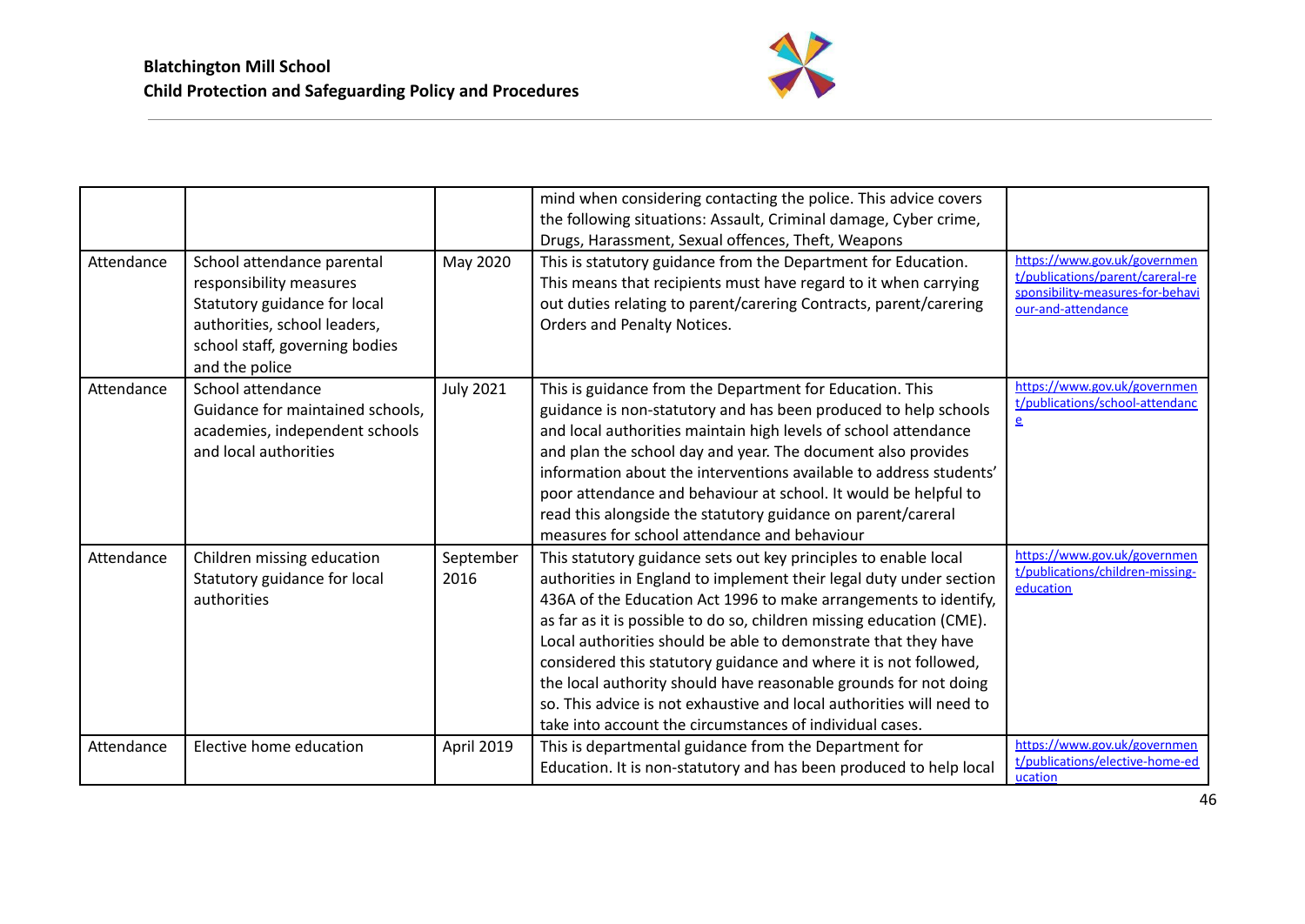

|                         |                                                                                                           |                                           | authorities understand their role in relation to elective home<br>education. Guidance is also for schools and there is a separate<br>guidance document for parent/carers/carers.                                                                                                                                                                                                                                                                                                                                                                                                                                                                                                          |                                                                                         |
|-------------------------|-----------------------------------------------------------------------------------------------------------|-------------------------------------------|-------------------------------------------------------------------------------------------------------------------------------------------------------------------------------------------------------------------------------------------------------------------------------------------------------------------------------------------------------------------------------------------------------------------------------------------------------------------------------------------------------------------------------------------------------------------------------------------------------------------------------------------------------------------------------------------|-----------------------------------------------------------------------------------------|
| Attendance<br>Behaviour | <b>Alternative Provision</b>                                                                              | <b>June 2016</b>                          | This is statutory guidance. It applies to all educational settings<br>providing alternative provision (AP): schools maintained by the<br>local authority; academies and free schools; student referral units<br>(PRUs). AP settings are places that provide education for children<br>who can't go to a mainstream school. This guidance covers the<br>use of AP where: local authorities arrange education for students<br>who, because of exclusion, illness or other reasons, would not<br>otherwise receive suitable education; schools arrange education<br>for students on a fixed-period exclusion; schools arrange<br>education for students to improve their behaviour off-site. | https://www.gov.uk/governmen<br>t/publications/alternative-provis<br>ion                |
| Behaviour               | Behaviour and discipline in<br>schools<br>Advice for headteachers and<br>school staff                     | January<br>2016 and<br>September<br>2020  | This guide is from the Department for Education. It provides<br>advice to headteachers and school staff on developing the school<br>behaviour policy and explains the powers members of staff have<br>to discipline students.<br>The purpose of this document is to provide an overview of the<br>powers and duties for school staff. It is for individual schools to<br>develop their own best practice for managing behaviour in their<br>school.                                                                                                                                                                                                                                       | https://www.gov.uk/governmen<br>t/publications/behaviour-and-di<br>scipline-in-schools  |
| Behaviour               | <b>Exclusion from maintained</b><br>schools, academies and student<br>referral units in England           | September<br>2017 and<br><b>June 2021</b> | Statutory guidance for those with legal responsibilities in relation<br>to exclusion                                                                                                                                                                                                                                                                                                                                                                                                                                                                                                                                                                                                      | https://www.gov.uk/governmen<br>t/publications/school-exclusion                         |
| Behaviour               | Searching, screening and<br>confiscation<br>Advice for headteachers, school<br>staff and governing bodies | January<br>2018                           | This advice is intended to explain schools' powers of screening<br>and searching students so that school staff have the confidence to<br>use them. In particular, it explains the use of the power to search<br>students without consent. It also explains the powers schools                                                                                                                                                                                                                                                                                                                                                                                                             | https://www.gov.uk/governmen<br>t/publications/searching-screeni<br>ng-and-confiscation |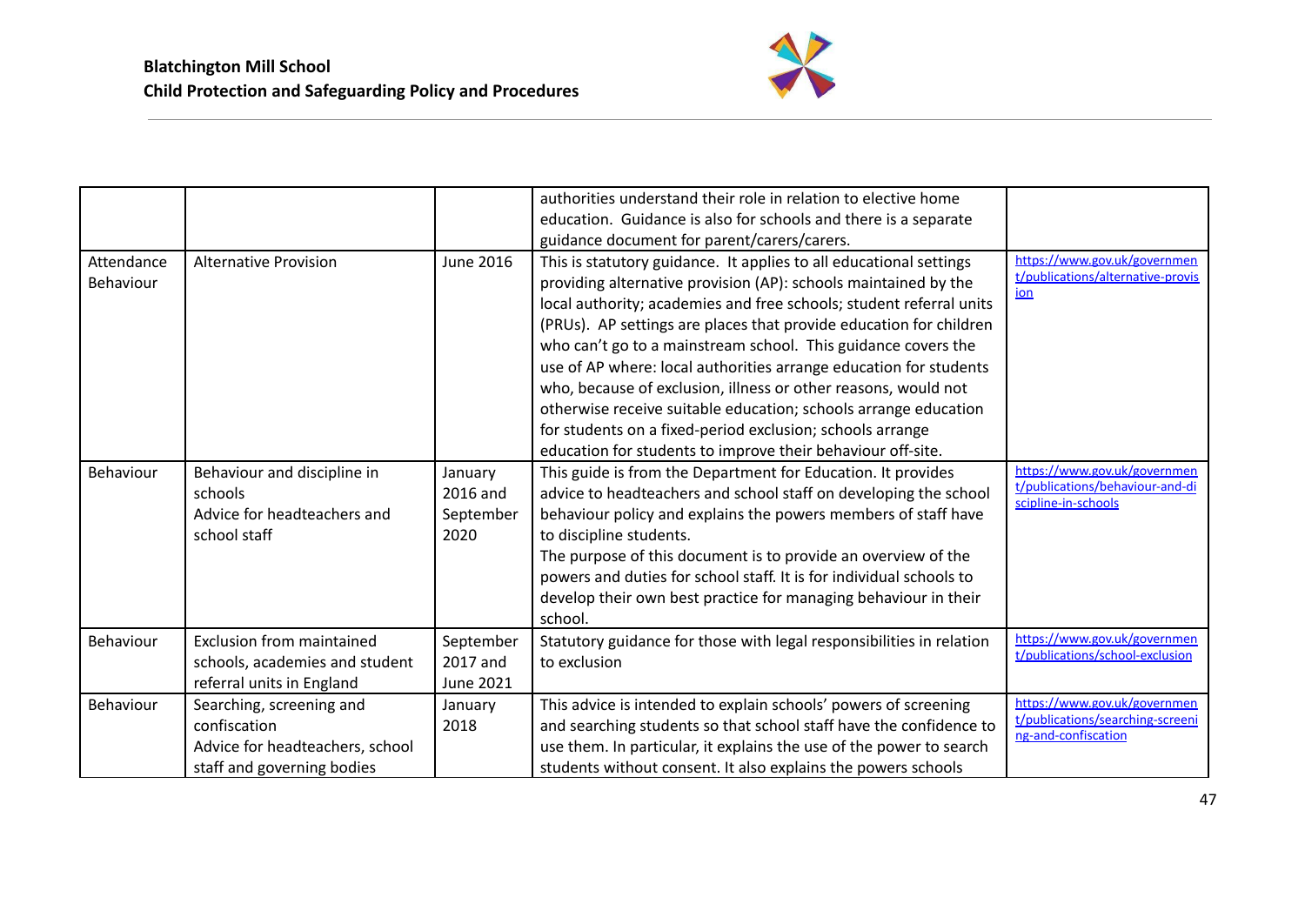

|              |                                                                                                                                |                   | have to seize and then confiscate items found during a search. It                                                                                                                                                                                                                                                                                                                                                                                                                                                                                                                                                                                                                                                                                                                                                                                                                  |                                                                                                                     |
|--------------|--------------------------------------------------------------------------------------------------------------------------------|-------------------|------------------------------------------------------------------------------------------------------------------------------------------------------------------------------------------------------------------------------------------------------------------------------------------------------------------------------------------------------------------------------------------------------------------------------------------------------------------------------------------------------------------------------------------------------------------------------------------------------------------------------------------------------------------------------------------------------------------------------------------------------------------------------------------------------------------------------------------------------------------------------------|---------------------------------------------------------------------------------------------------------------------|
|              |                                                                                                                                |                   | includes statutory guidance which schools must have regard to.                                                                                                                                                                                                                                                                                                                                                                                                                                                                                                                                                                                                                                                                                                                                                                                                                     |                                                                                                                     |
| Behaviour    | Use of reasonable force in<br>schools<br>Advice for headteachers, staff<br>and governing bodies                                | <b>July 2013</b>  | This is non-statutory advice from the Department for Education. It<br>is intended to provide clarification on the use of force to help<br>school staff feel more confident about using this power when they<br>feel it is necessary and to make clear the responsibilities of<br>headteachers and governing bodies in respect of this power.                                                                                                                                                                                                                                                                                                                                                                                                                                                                                                                                       | https://www.gov.uk/governmen<br>t/publications/use-of-reasonabl<br>e-force-in-schools                               |
| Behaviour    | Positive environments where<br>children can flourish                                                                           | March<br>2018     | Guidance for inspectors about how to approach the use of<br>physical intervention, restraint and restrictions of liberty in social<br>care settings and schools.                                                                                                                                                                                                                                                                                                                                                                                                                                                                                                                                                                                                                                                                                                                   | https://www.gov.uk/governmen<br>t/publications/positive-environ<br>ments-where-children-can-flouri<br>sh            |
| Behaviour    | Reducing the need for restraint<br>and restrictive intervention                                                                | <b>June 2019</b>  | How to support children and young people with learning<br>disabilities, autistic spectrum conditions and mental health<br>difficulties who are at risk of restrictive intervention.<br>This guidance is non-statutory and advisory. The guidance applies<br>to the following settings and services: local authorities; Clinical<br>Commissioning Groups; maintained and non-maintained special<br>schools, special academies and special free schools; independent<br>educational institutions which have applied to the Secretary of<br>State for Education for approval under section 41 of the Children<br>and Families Act 2014; special post-16 institutions; children's<br>homes (including secure children's homes); residential holiday<br>schemes for disabled children; local authority and independent<br>fostering service providers; NHS-commissioned health services | https://www.gov.uk/governmen<br>t/publications/reducing-the-nee<br>d-for-restraint-and-restrictive-int<br>ervention |
| <b>Drugs</b> | DfE and ACPO drug advice for<br>schools<br>Advice for local authorities,<br>headteachers, school staff and<br>governing bodies | September<br>2012 | This is advice from the Department for Education and the<br>Association of Chief Police Officers. It is non-statutory and has<br>been produced to help answer some of the most common<br>questions raised by school staff in this area, as well as promoting<br>understanding of the relevant powers and duties in relation to                                                                                                                                                                                                                                                                                                                                                                                                                                                                                                                                                     | https://www.gov.uk/governmen<br>t/publications/drugs-advice-for-<br>schools                                         |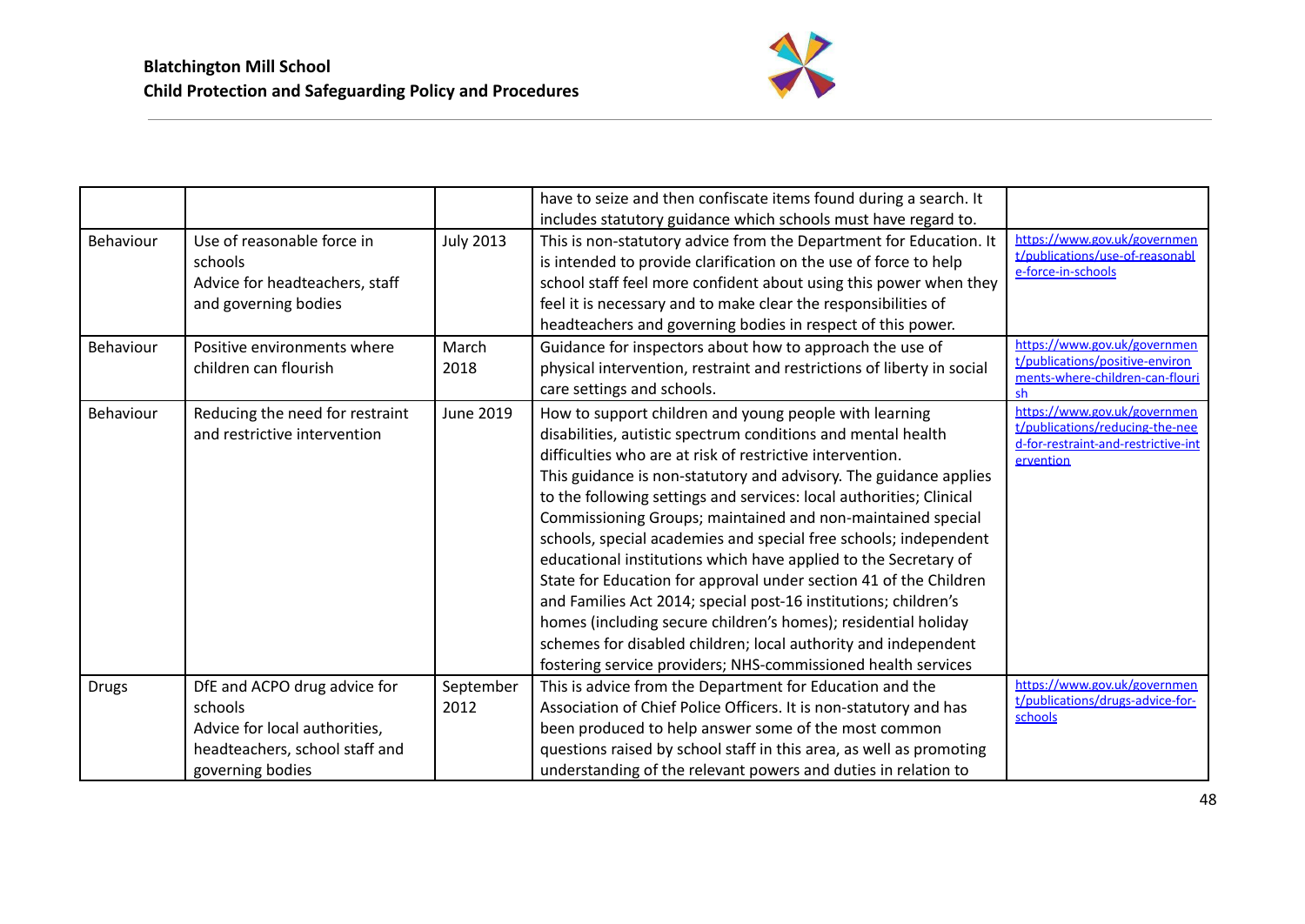

|                              |                                                                                                         |                  | powers to search for and confiscate drugs, liaison with the police<br>and with parent/carers/carers.                                                                                                                                                                                                                                                                                                                                                                                                                                                                                                              |                                                                                                                             |
|------------------------------|---------------------------------------------------------------------------------------------------------|------------------|-------------------------------------------------------------------------------------------------------------------------------------------------------------------------------------------------------------------------------------------------------------------------------------------------------------------------------------------------------------------------------------------------------------------------------------------------------------------------------------------------------------------------------------------------------------------------------------------------------------------|-----------------------------------------------------------------------------------------------------------------------------|
| Education<br><b>Outcomes</b> | Improving the educational<br>outcomes of Children in Need of<br>help and protection<br>Interim findings | December<br>2018 | Research paper setting out findings from DfE Review of Children in<br>Need. Identifies how schools and social care can best support<br>Children in Need (includes has or ever has had CP or CiN plan, is<br>or ever has been in care, is disabled).                                                                                                                                                                                                                                                                                                                                                               | https://www.gov.uk/governmen<br>t/publications/review-of-childre<br>n-in-need                                               |
|                              | Help, protection,<br>education: concluding<br>the Children in Need<br>review                            | June 2019        | Referenced in KCSIE September 2020.                                                                                                                                                                                                                                                                                                                                                                                                                                                                                                                                                                               |                                                                                                                             |
| Exploitation                 | Criminal Exploitation of children<br>and vulnerable adults: County<br>Lines guidance                    | February<br>2020 | This guidance is primarily aimed at frontline staff who work with<br>children, young people and potentially vulnerable adults. This<br>includes professionals working in education, health, housing,<br>benefits, law enforcement (police) and related partner<br>organisations. This guidance is also useful for carers and<br>parent/carers/carers, although they are not the primary audience.<br>This guidance is intended to explain the nature of this harm to<br>enable practitioners to recognise its signs and respond<br>appropriately so that potential victims get the support and help<br>they need. | https://www.gov.uk/governmen<br>t/publications/criminal-exploitat<br>ion-of-children-and-vulnerable-a<br>dults-county-lines |
| Exploitation                 | Preventing youth violence and<br>gang involvement<br>Practical advice for schools and<br>colleges       | August<br>2013   | This Home Office advice is for leaders, their senior teams and staff<br>in schools or colleges in areas affected by gang or youth violence.<br>When developing an approach, it is recommended that schools<br>and colleges discuss ways to address youth violence with local<br>police and community safety partners, as well as other local<br>educational institutions.                                                                                                                                                                                                                                         | https://www.gov.uk/governmen<br>t/publications/advice-to-schools<br>-and-colleges-on-gangs-and-you<br>th-violence           |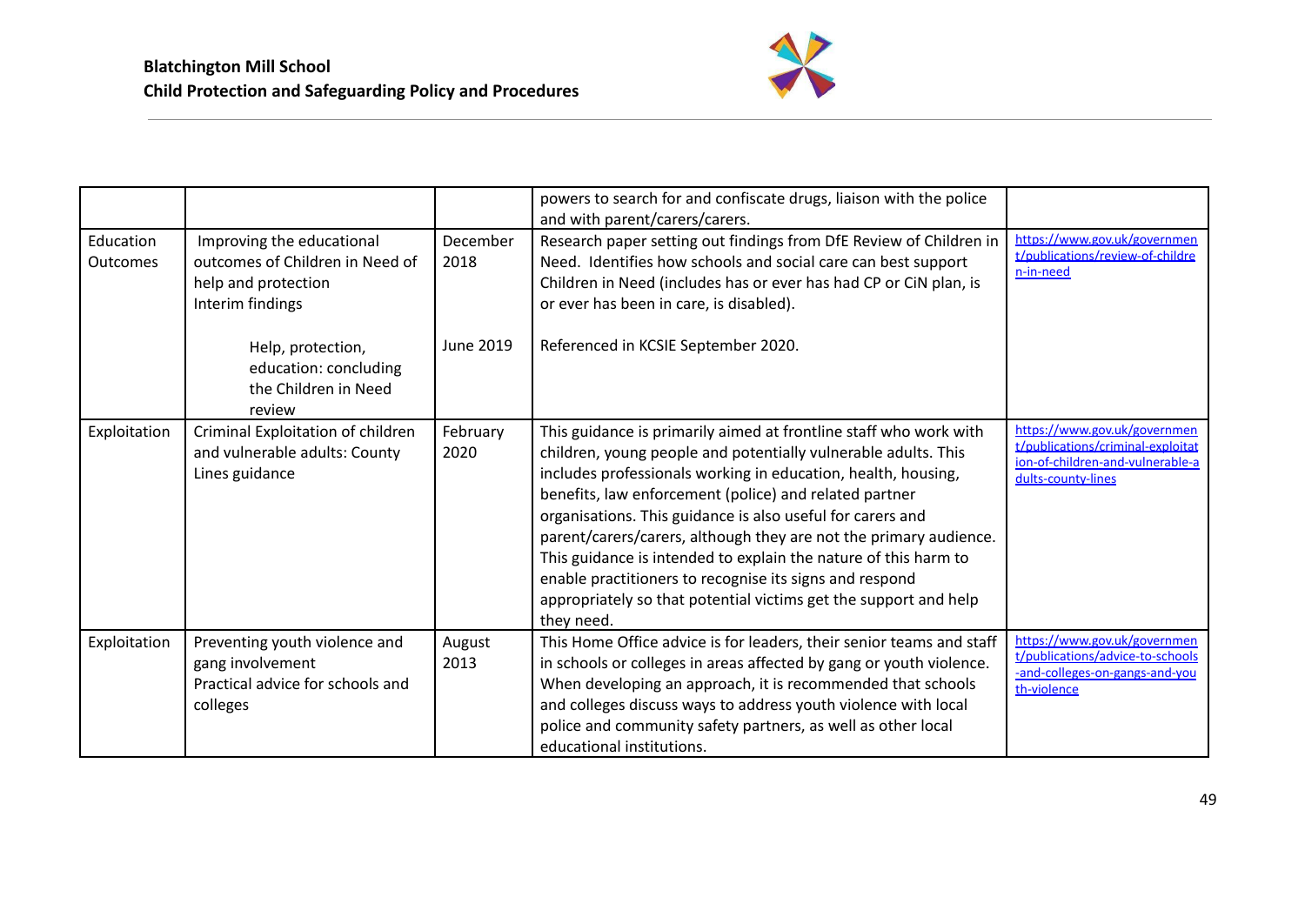

| Exploitation                    | <b>Modern Slavery Awareness</b><br><b>Booklet</b>                      | October<br>2017  | This guidance is intended as a resource providing clear and up to<br>date information on the key facts, and to help public sector<br>workers who may not routinely come across modern slavery<br>recognise the signs and respond                                                                                                                                             | https://www.gov.uk/governmen<br>t/publications/modern-slavery-a<br>wareness-booklet                                         |
|---------------------------------|------------------------------------------------------------------------|------------------|------------------------------------------------------------------------------------------------------------------------------------------------------------------------------------------------------------------------------------------------------------------------------------------------------------------------------------------------------------------------------|-----------------------------------------------------------------------------------------------------------------------------|
| Exploitation                    | Child sexual exploitation<br>Definition and guide for<br>practitioners | February<br>2017 | This advice is non-statutory, and has been produced to help<br>practitioners, local leaders and decision makers who work with<br>children and families to identify child sexual exploitation and take<br>appropriate action in response. This includes the management,<br>disruption and prosecution of perpetrators.                                                        | https://www.gov.uk/governmen<br>t/publications/child-sexual-expl<br>oitation-definition-and-guide-for<br>-practitioners     |
| Exploitation                    | Safeguarding children who may<br>have been trafficked                  | October<br>2011  | Non-statutory good practice guidance is for agencies in England<br>which are likely to encounter, or have referred to them, children<br>and young people who may have been trafficked.                                                                                                                                                                                       | https://www.gov.uk/governmen<br>t/publications/safeguarding-chil<br>dren-who-may-have-been-traffic<br>ked-practice-guidance |
| Harmful<br><b>Trad Practice</b> | Multi-agency statutory guidance<br>on female genital mutilation        | <b>July 2020</b> | Statutory guidance                                                                                                                                                                                                                                                                                                                                                           | https://www.gov.uk/governmen<br>t/publications/multi-agency-stat<br>utory-guidance-on-female-genit<br>al-mutilation         |
| Harmful<br><b>Trad Practice</b> | <b>National FGM Centre</b>                                             |                  | Information and guidance for professionals covering FGM and<br>other Harmful Traditional Practices                                                                                                                                                                                                                                                                           | http://nationalfgmcentre.org.uk<br>/about-us/                                                                               |
| Health &<br>Safety              | Supporting students at school<br>with medical conditions               | August<br>2017   | This document contains both statutory guidance and<br>non-statutory advice.                                                                                                                                                                                                                                                                                                  | https://www.gov.uk/governmen<br>t/publications/supporting-stude<br>nts-at-school-with-medical-cond<br>itions--3             |
| Health &<br>Safety              | Controlling access to school<br>premises                               | November<br>2018 | This is non-statutory advice from the Department for Education.<br>School premises are private property and parent/carers/carers will<br>generally have permission from the school to be on school<br>premises. However, in cases of abuse or threats to staff, students<br>or other parent/carers/carers, schools may ban<br>parent/carers/carers from entering the school. | https://www.gov.uk/governmen<br>t/publications/controlling-acces<br>s-to-school-premises                                    |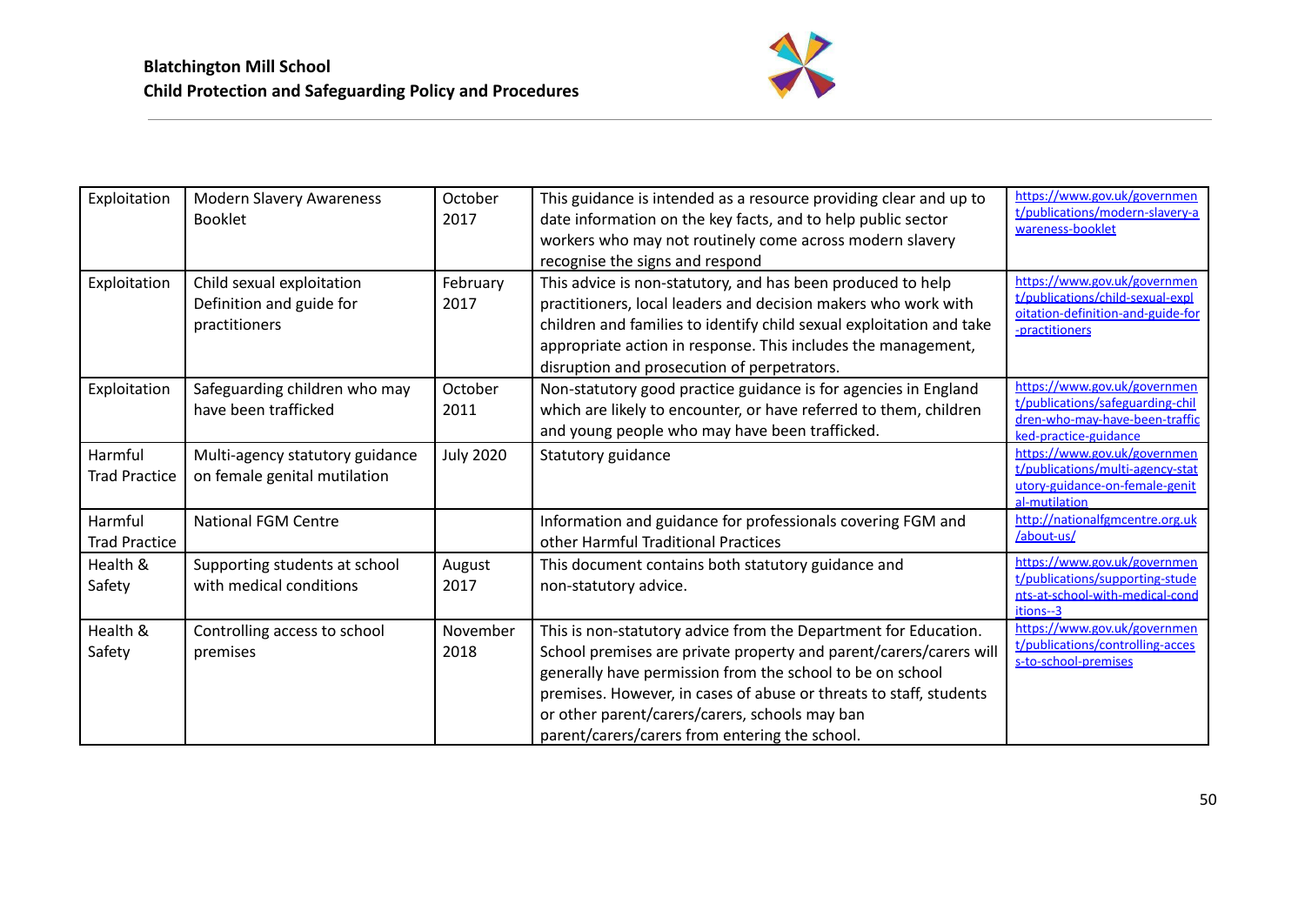

| Health &<br>Safety | First Aid in Schools                                                                                                                                | February<br>2014  | Under health and safety legislation employers have to ensure that<br>there are adequate and appropriate equipment and facilities for<br>providing first aid in the workplace. This guidance draws on<br>existing good practice. It provides advice for schools on drawing<br>up first-aid policies and ensuring that they are meeting their<br>statutory duties.<br>Please note information about first aid training providers in this<br>advice is no longer current. The Health and Safety Executive<br>provides guidance about finding appropriate first aid training and<br>qualifications.                            | https://www.gov.uk/governmen<br>t/publications/first-aid-in-school<br>$\underline{\mathsf{S}}$               |
|--------------------|-----------------------------------------------------------------------------------------------------------------------------------------------------|-------------------|----------------------------------------------------------------------------------------------------------------------------------------------------------------------------------------------------------------------------------------------------------------------------------------------------------------------------------------------------------------------------------------------------------------------------------------------------------------------------------------------------------------------------------------------------------------------------------------------------------------------------|--------------------------------------------------------------------------------------------------------------|
| Info Share         | Information sharing<br>Advice for practitioners providing<br>safeguarding services to children,<br>young people,<br>parent/carers/carers and carers | <b>July 2018</b>  | This HM Government advice is non-statutory and has been<br>produced to support practitioners in the decisions they take to<br>share information, which reduces the risk of harm to children and<br>young people and promotes their well-being.<br>This guidance has been updated to reflect the General Data<br>Protection Regulation (GDPR) and Data Protection Act 2018.<br>The GDPR and Data Protection Act 2018 do not prevent, or limit,<br>the sharing of information for the purposes of keeping children<br>and young people safe                                                                                  | https://www.gov.uk/governmen<br>t/publications/safeguarding-pra<br>ctitioners-information-sharing-a<br>dvice |
| Info Share         | Data protection: a toolkit for<br>schools                                                                                                           | September<br>2018 | The document provides 9 steps that, we think, can help schools<br>efficiently develop the culture, processes and documentation<br>required to be compliant with the strengthened legislation and<br>effectively manage the risks associated with data management.<br>It is important to note that this document provides tips and<br>guidance only. It is intended to support schools draw out areas of<br>risk. It does not constitute formal legal guidance, and as a data<br>controller in its own right, a school is ultimately responsible for its<br>own data protection procedures and compliance with legislation. | https://www.gov.uk/governmen<br>t/publications/data-protection-t<br>oolkit-for-schools                       |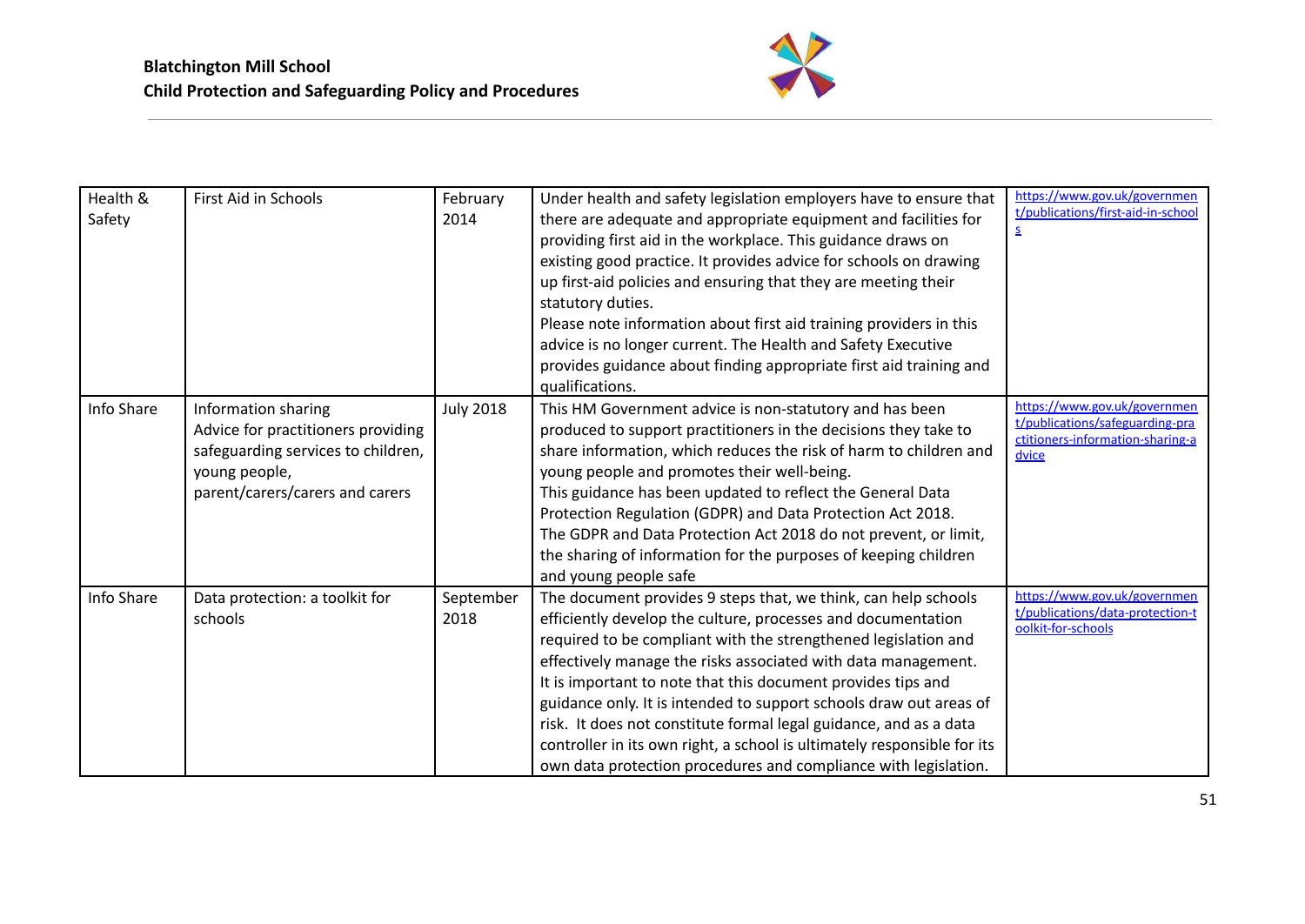

| Mental<br>Health | Counselling in schools: a<br>blueprint for the future<br>Departmental advice for school | February<br>2016 | This is departmental advice from the Department for Education<br>(DfE). This advice is non-statutory and has been produced to help<br>school leaders set up and improve counselling services in primary                                                                                                                                                                                                                                                                                                                                                                                                                                                                       | https://www.gov.uk/governmen<br>t/publications/counselling-in-sc<br>hools                    |
|------------------|-----------------------------------------------------------------------------------------|------------------|-------------------------------------------------------------------------------------------------------------------------------------------------------------------------------------------------------------------------------------------------------------------------------------------------------------------------------------------------------------------------------------------------------------------------------------------------------------------------------------------------------------------------------------------------------------------------------------------------------------------------------------------------------------------------------|----------------------------------------------------------------------------------------------|
|                  | leaders and counsellors                                                                 |                  | and secondary schools.                                                                                                                                                                                                                                                                                                                                                                                                                                                                                                                                                                                                                                                        |                                                                                              |
| Mental<br>Health | Mental health and behaviour in<br>schools<br>Departmental advice for school<br>staff    | November<br>2018 | This is non-statutory advice from the Department for Education.<br>This guidance is for school staff and applies to all schools.<br>It gives advice on:<br>how to create a whole school culture, including promoting<br>positive mental health<br>understanding the link between mental health and<br>behaviour<br>how to identify children with possible mental health<br>problems<br>where and how to put in place support, including working<br>with external agencies where required<br>It also provides links to sources of further support and<br>guidance.<br>The intervention and support guidance may also be useful<br>for colleges and other post-16 institutions. | https://www.gov.uk/governmen<br>t/publications/mental-health-an<br>d-behaviour-in-schools--2 |
| Online           | Teaching online safety in school                                                        | <b>June 2019</b> | Guidance supporting schools to teach their students how to stay<br>safe online, within new and existing school subjects. This is<br>non-statutory guidance from the Department for Education. It<br>outlines how schools can ensure their students understand how<br>to stay safe and behave online as part of existing curriculum<br>requirements. It complements existing and forthcoming subjects<br>including Relationships Education, Relationships and Sex<br>Education, Health Education, Citizenship and Computing. It does<br>not imply additional content or teaching requirements.                                                                                 | https://www.gov.uk/governmen<br>t/publications/teaching-online-s<br>afety-in-schools         |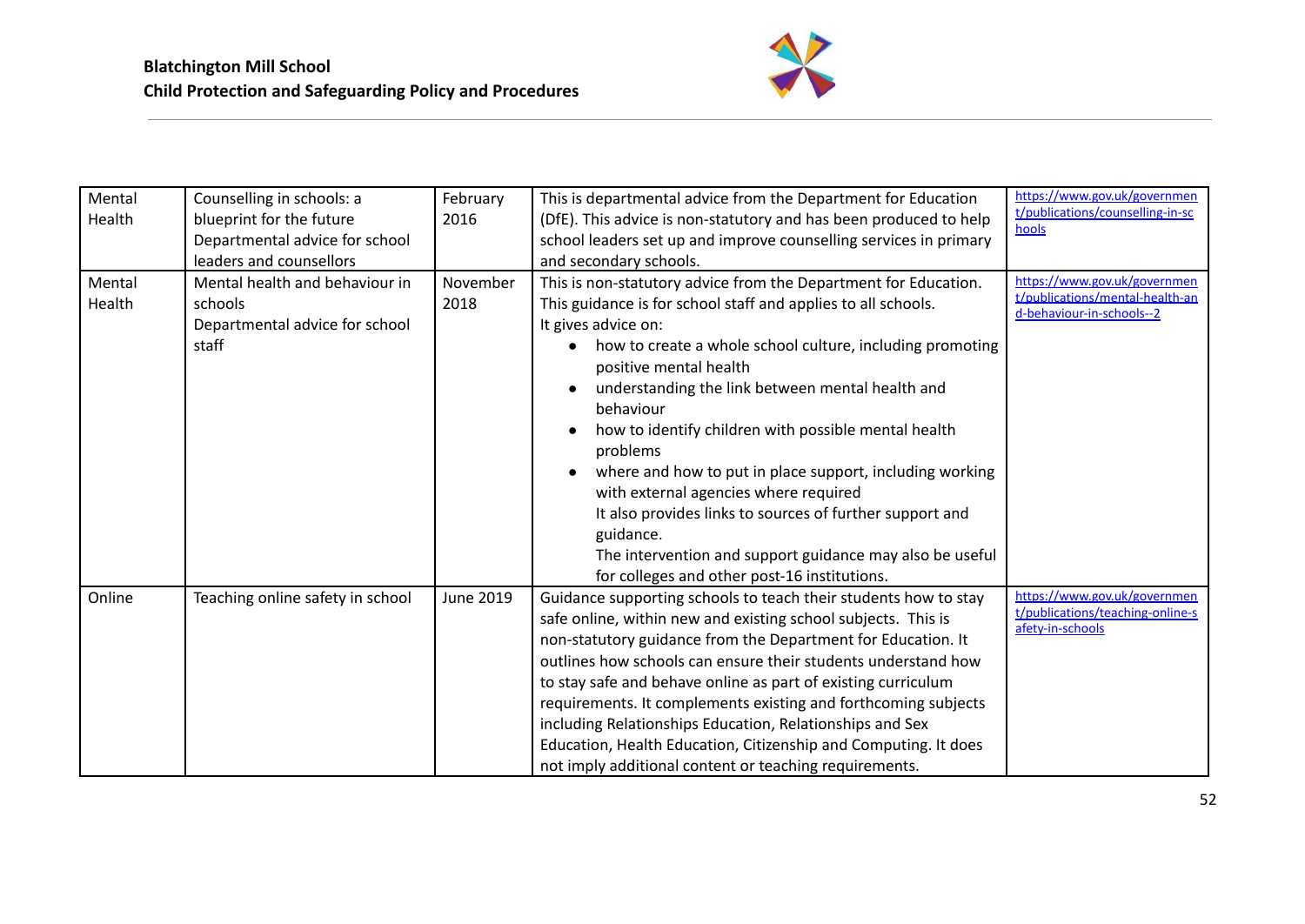

| Online                     | Safeguarding and remote<br>education during coronavirus<br>$(COVID-19)$                                                                       | March<br>2021     | Understand how to follow safeguarding procedures when<br>planning remote education strategies and teaching remotely<br>during the coronavirus (COVID-19) outbreak.                                                                                                                                                                                                                     | https://www.gov.uk/guidance/s<br>afeguarding-and-remote-educati<br>on-during-coronavirus-covid-19                                                                                                            |
|----------------------------|-----------------------------------------------------------------------------------------------------------------------------------------------|-------------------|----------------------------------------------------------------------------------------------------------------------------------------------------------------------------------------------------------------------------------------------------------------------------------------------------------------------------------------------------------------------------------------|--------------------------------------------------------------------------------------------------------------------------------------------------------------------------------------------------------------|
| parents/care<br>rs         | Safeguarding Children in whom<br>illness is fabricated or induced                                                                             | March<br>2008     | Supplementary guidance to Working Together to Safeguard<br>Children. Statutory guidance.                                                                                                                                                                                                                                                                                               | <b>WITHDRAWN</b>                                                                                                                                                                                             |
| pare<br>nts/<br>care<br>rs | NHS Information: Fabricated or<br>induced illness                                                                                             |                   | Find out about fabricated or induced illness (FII), which is a rare<br>form of child abuse where a parent/carer or carer exaggerates or<br>deliberately causes symptoms of illness in the child.                                                                                                                                                                                       | https://www.nhs.uk/mental-hea<br>Ith/conditions/fabricated-or-ind<br>uced-illness/                                                                                                                           |
| pare<br>nts/<br>care<br>rs | Understanding and dealing with<br>issues relating to parental<br>responsibility                                                               | September<br>2018 | Guidance to help schools understand their obligations and duties<br>in relation to the rights and responsibilities of<br>parent/carers/carers, as recognised by education law.                                                                                                                                                                                                         | https://www.gov.uk/governmen<br>t/publications/dealing-with-issu<br>es-relating-to-parent/careral-res<br>ponsibility/understanding-and-d<br>ealing-with-issues-relating-to-pa<br>rent/careral-responsibility |
| Peer-on-Pee                | Sharing nudes and semi-nudes:<br>advice for education settings<br>working with children and young<br>people<br>(published by UKCCIS, not DfE) | December<br>2020  | This advice is for designated safeguarding leads (DSLs), their<br>deputies, headteachers and senior leadership teams in schools<br>and educational establishments in England.<br>(replaces previous guidance on sexting)                                                                                                                                                               | <b>Sharing nudes and semi-nudes:</b><br>advice for education settings<br>working with children and<br>young people - GOV.UK<br>(www.gov.uk)                                                                  |
| Peer-on-Pee                | Preventing and tackling bullying<br>Advice for headteachers, staff<br>and governing bodies                                                    | <b>July 2017</b>  | This document has been produced to help schools take action to<br>prevent and respond to bullying as part of their overall behaviour<br>policy. It outlines, in one place, the Government's approach to<br>bullying, legal obligations and the powers schools have to tackle<br>bullying, and the principles which underpin the most effective<br>anti-bullying strategies in schools. | https://www.gov.uk/governmen<br>t/publications/preventing-and-t<br>ackling-bullying                                                                                                                          |
| Peer-on-Pee                | Cyberbullying: Advice for<br>headteachers and school staff                                                                                    | November<br>2014  | This is non-statutory advice from the Department for Education<br>for headteachers and all school staff on how to protect<br>themselves from cyberbullying and how to tackle it if it happens.                                                                                                                                                                                         | https://www.gov.uk/governmen<br>t/publications/preventing-and-t<br>ackling-bullying                                                                                                                          |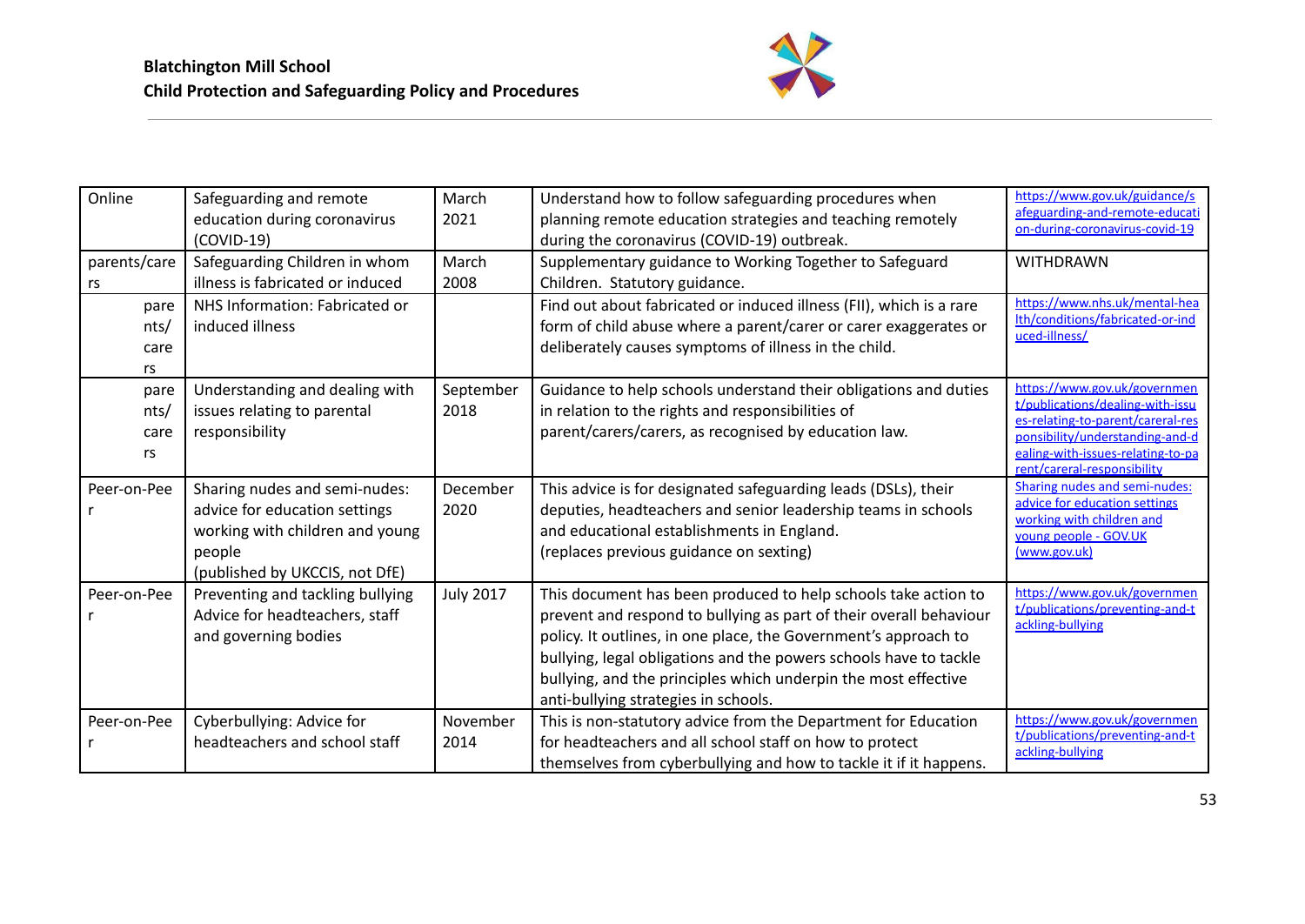

| Peer-on-Pee          | Advice for parent/carers/carers<br>and carers on cyberbullying                                                                                                                                                                    | November<br>2014  | This advice is for parent/carers/carers and carers about<br>cyberbullying. It provides advice and information about how they<br>can protect their child from cyberbullying and how to tackle it if it<br>happens.                                                                                                                                                                                                                                                                                                                                                                                                                                                                                                                                                                                                                                   | https://www.gov.uk/governmen<br>t/publications/preventing-and-t<br>ackling-bullying                                                                    |
|----------------------|-----------------------------------------------------------------------------------------------------------------------------------------------------------------------------------------------------------------------------------|-------------------|-----------------------------------------------------------------------------------------------------------------------------------------------------------------------------------------------------------------------------------------------------------------------------------------------------------------------------------------------------------------------------------------------------------------------------------------------------------------------------------------------------------------------------------------------------------------------------------------------------------------------------------------------------------------------------------------------------------------------------------------------------------------------------------------------------------------------------------------------------|--------------------------------------------------------------------------------------------------------------------------------------------------------|
| Peer-on-Pee          | Sexual violence and sexual<br>harassment between children in<br>schools and colleges<br>Advice for governing bodies,<br>proprietors, headteachers,<br>principals, senior leadership<br>teams and designated<br>safeguarding leads | September<br>2021 | The advice sets out what sexual violence and sexual harassment<br>is, how to minimise the risk of it occurring and what to do when it<br>does occur, or is alleged to have occurred. The advice highlights<br>best practice and cross-references other advice, statutory<br>guidance and the legal framework. It is for individual schools and<br>colleges to develop their own policies and procedures. It is<br>important that policies and procedures are developed in line with<br>their legal obligations, including the Human Rights Act 1998 and<br>the Equality Act 2010, especially the Public Sector Equality Duty. 1<br>It is important that schools and colleges consider how to reflect<br>sexual violence and sexual harassment in their whole school or<br>college approach to safeguarding and in their child protection<br>policy. | https://www.gov.uk/governmen<br>t/publications/sexual-violence-a<br>nd-sexual-harassment-between-<br>children-in-schools-and-colleges                  |
| Prevent              | The Prevent duty<br>Departmental advice for schools<br>and childcare providers                                                                                                                                                    | <b>June 2015</b>  | This advice is non-statutory, and has been produced to help<br>recipients understand the implications of the Prevent duty. The<br>Prevent duty is the duty in the Counter-Terrorism and Security Act<br>2015 on specified authorities, in the exercise of their functions, to<br>have due regard to the need to prevent people from being drawn<br>into terrorism.                                                                                                                                                                                                                                                                                                                                                                                                                                                                                  | https://www.gov.uk/governmen<br>t/publications/protecting-childr<br>en-from-radicalisation-the-preve<br>nt-duty                                        |
| Safer<br>Recruitment | Disqualification under the<br>Childcare Act 2006                                                                                                                                                                                  | August<br>2018    | Statutory                                                                                                                                                                                                                                                                                                                                                                                                                                                                                                                                                                                                                                                                                                                                                                                                                                           | https://www.gov.uk/governmen<br>t/publications/disqualification-u<br>nder-the-childcare-act-2006/dis<br>qualification-under-the-childcar<br>e-act-2006 |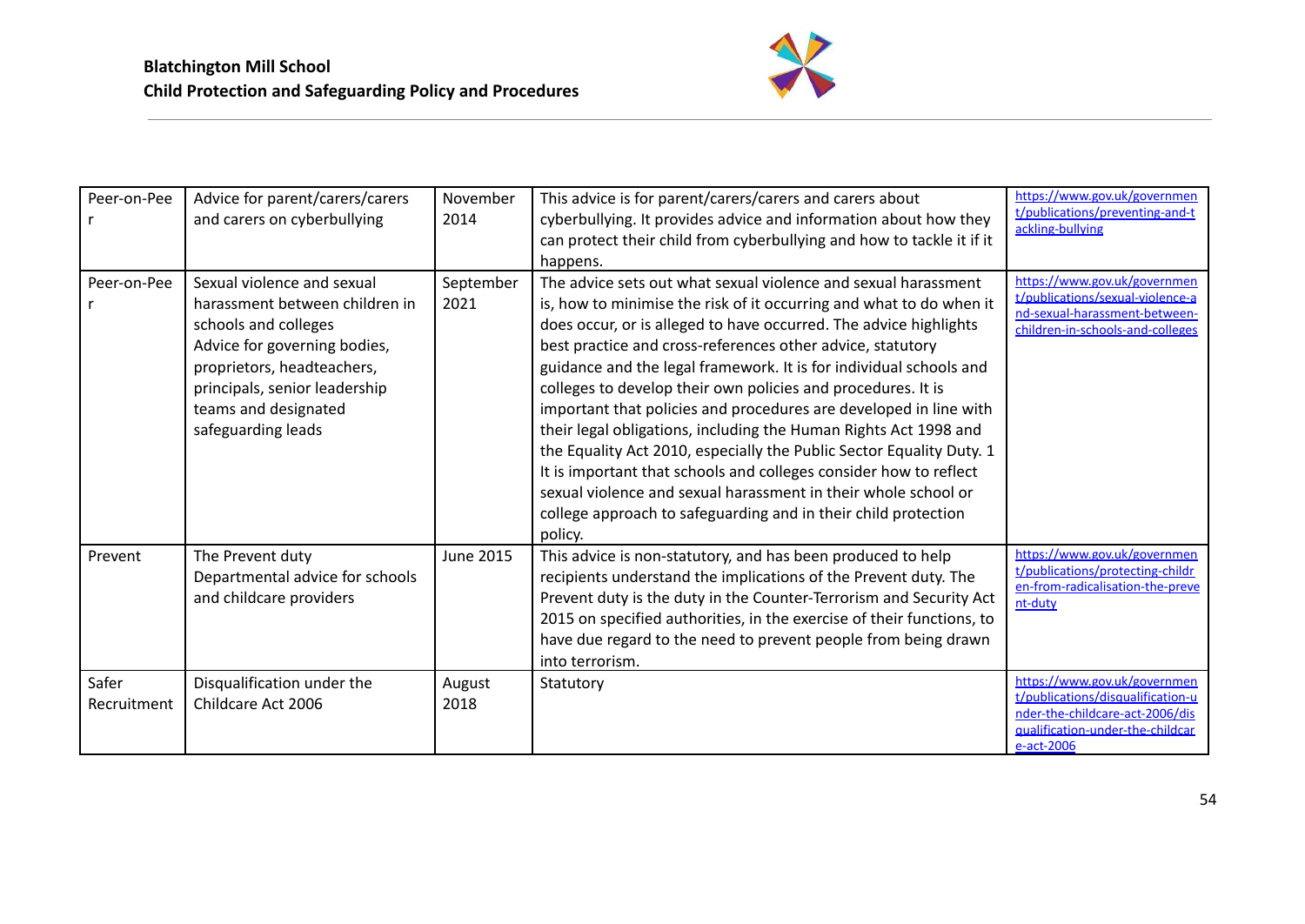

| Safer<br>Recruitment | Staffing and employment advice<br>for schools                                                                       | January<br>2021               | Departmental advice for school leaders, governing bodies,<br>academy trusts and local authorities. This advice is designed to<br>help employers in all schools with staffing and employment issues,<br>and to inform their decision making. It advises on matters<br>contained within the School Staffing (England) Regulations 2009<br>for maintained schools and for independent schools, which<br>include academies and free schools, the Education (Independent<br>School Standards) Regulations 2014 and on wider staffing and<br>employment issues. It draws attention to relevant legislation and<br>sources of up-to-date guidance and advice that employers need to<br>consider, some of which may be statutory guidance. | https://www.gov.uk/governmen<br>t/publications/staffing-and-empl<br>oyment-advice-for-schools                    |
|----------------------|---------------------------------------------------------------------------------------------------------------------|-------------------------------|------------------------------------------------------------------------------------------------------------------------------------------------------------------------------------------------------------------------------------------------------------------------------------------------------------------------------------------------------------------------------------------------------------------------------------------------------------------------------------------------------------------------------------------------------------------------------------------------------------------------------------------------------------------------------------------------------------------------------------|------------------------------------------------------------------------------------------------------------------|
| Safer<br>Recruitment | Guidance for safer working<br>practice for those working with<br>children and young people in<br>education settings | May 2019<br>April 2020        | Not statutory. Adapted and updated by the Safer Recruitment<br>Consortium from an original IRSC/ DfE document.<br>Covid-19 Addendum                                                                                                                                                                                                                                                                                                                                                                                                                                                                                                                                                                                                | https://saferrecruitmentconsorti<br>um.org/                                                                      |
| Safer<br>Recruitment | Recruit teachers from overseas                                                                                      | <b>July 2021</b>              | How schools can hire teachers who are not UK or Irish nationals.                                                                                                                                                                                                                                                                                                                                                                                                                                                                                                                                                                                                                                                                   | https://www.gov.uk/guidance/r<br>ecruit-teachers-from-overseas                                                   |
| <b>SEND</b>          | Special educational needs and<br>disability code of practice: 0 to<br>25 years                                      | May 2015<br>and April<br>2020 | Statutory guidance for organisations which work with and support<br>children and young people who have special educational needs or<br>disabilities<br>This Code of Practice provides statutory guidance on duties,<br>policies and procedures relating to Part 3 of the Children and<br>Families Act 2014 and associated regulations and applies to<br>England. It relates to children and young people with special<br>educational needs (SEN) and disabled children and young people.                                                                                                                                                                                                                                           | https://www.gov.uk/governmen<br>t/publications/send-code-of-pra<br>ctice-0-to-25                                 |
| <b>SEND</b>          | Schools: guide to the 0 to 25<br>SEND code of practice                                                              | September<br>2014             | This document is not a substitute for the full Code of Practice and<br>has no statutory basis. The main duties that schools must have<br>regard to are highlighted here and links are given to the relevant                                                                                                                                                                                                                                                                                                                                                                                                                                                                                                                        | https://www.gov.uk/governmen<br>t/publications/send-guide-for-sc<br>hools-and-alternative-provision-<br>settings |